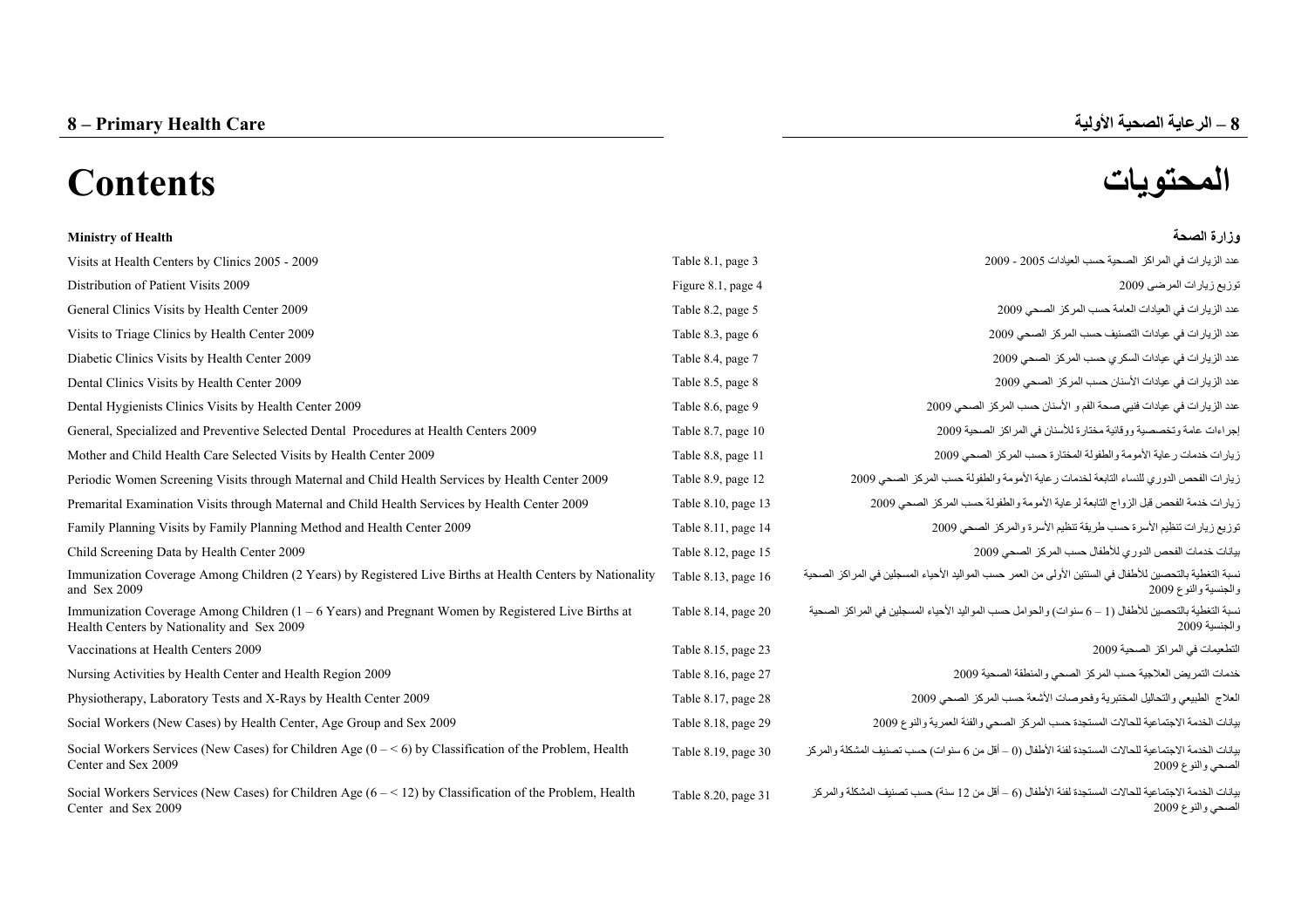## **8 – Primary Health Care (cont'd)**

### **–**

| Social Workers Services (New Cases) for Children Age $(12 - 520)$ by Classification of the Problem, Health<br>Center and Sex 2009 | Table 8.21, page 32 | بيانات الخدمة الاجتماعية للحالات المستجدة لفئة الأطفال (12 – أقل من 20 سنة) حسب تصنيف المشكلة والمركز<br>الصحي والنوع 2009  |
|-----------------------------------------------------------------------------------------------------------------------------------|---------------------|-----------------------------------------------------------------------------------------------------------------------------|
| Social Workers Services (New Cases) for Adults Age $(20 - 60)$ by Classification of the Problem, Health<br>Center and Sex 2009    | Table 8.22, page 33 | بيانات الخدمة الاجتماعية للحالات المستجدة لفئة البالغين (20 – أقل من 60 سنة) حسب تصنيف المشكلة والمركز<br>الصحي والنوع 2009 |
| Social Workers Services (New Cases) for Elderly Age $(60 +)$ by Classification of the Problem, Health Center<br>and Sex 2009      | Table 8.23, page 34 | بيانات الخدمة الاجتماعية للحالات المستجدة لفئة كبار السن (60 سنة + ) حسب تصنيف المشكلة والمركز الصحي<br>والنوع 2009         |
| Social Workers Services (Follow up) by Health Center 2009                                                                         | Table 8.24, page 35 | بيانات الخدمة الاجتماعية لحالات المتابعة حسب المركز الصحى 2009                                                              |
| Sick Leaves Issued by Health Center 2009                                                                                          | Table 8.25, page 36 | الشهادات المرضية التي تم إصدار ها حسب المركز الصحي 2009                                                                     |
| Directorate of Health & Social Affairs - Ministry of Interior                                                                     |                     | إدارة الشئون الصحية والاجتماعية ـ وزارة الداخلية                                                                            |
| Out-Patient Visits by Clinic 2005 – 2009                                                                                          | Table 8.26, page 37 | زيار ات العيادات الخار جية حسب العيادة 2005 - 2009                                                                          |
| Referrals to Other Government Hospitals by Department and Clinic 2005 - 2009                                                      | Table 8.27, page 37 | عدد المرضى المحولين للمستشفيات الحكومية الأخرى حسب القسم والعيادة 2005 - 2009                                               |
| Medical and Allied Health Manpower by Category, Nationality and Sex 2009                                                          | Table 8.28, page 38 | القوى العاملة بالمهن الطبية والمساندة حسب الفئة والجنسية والنوع 2009                                                        |
| Laboratory Tests by Type of Test 2005 - 2009                                                                                      | Table 8.29, page 39 | التحاليل المختبرية حسب نوع الفحص 2005 - 2009                                                                                |
| Radiology Procedures by Type of Procedure 2005 - 2009                                                                             | Table 8.30, page 39 | إجراءات الأشعة حسب نوع الإجراء 2005 - 2009                                                                                  |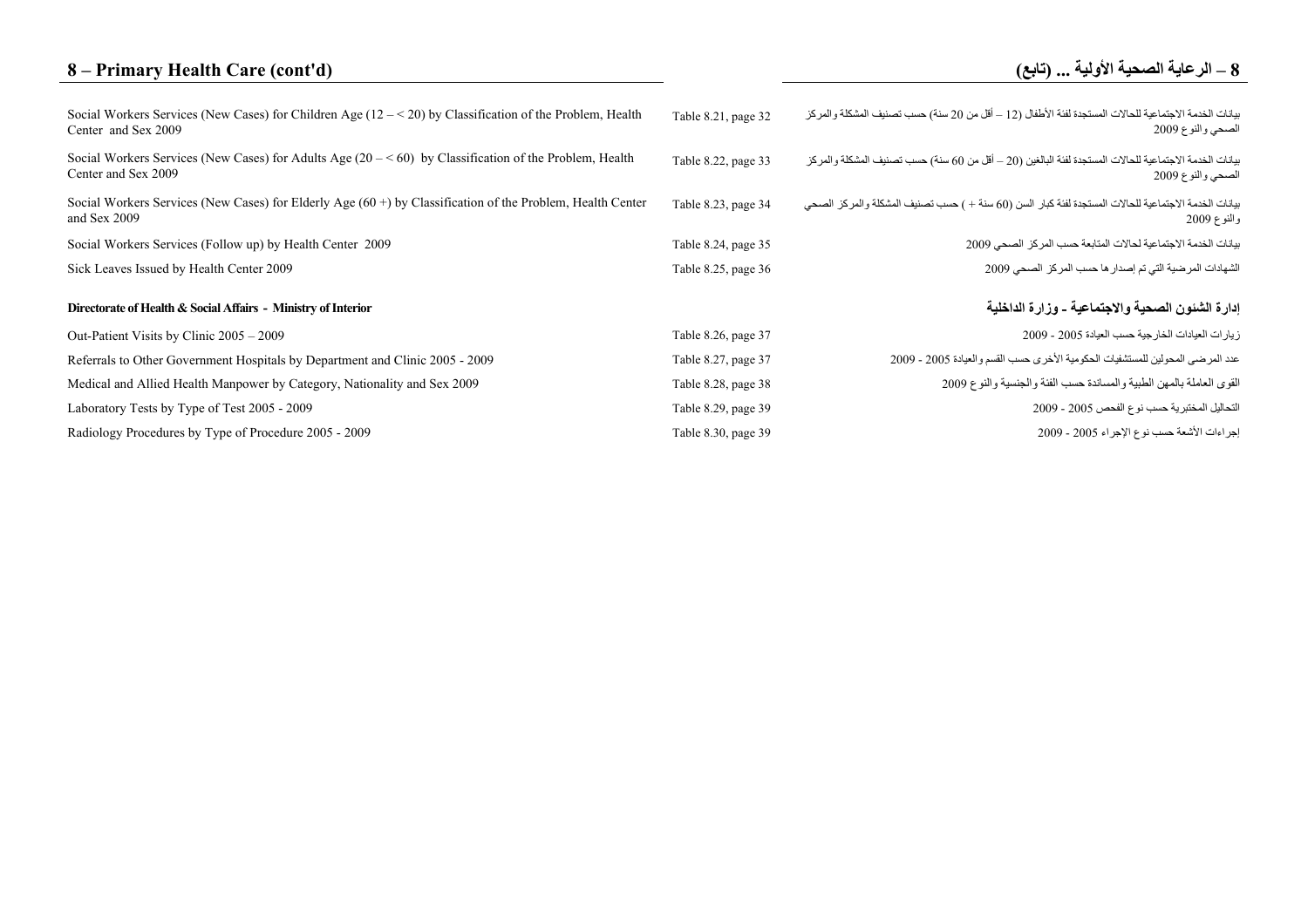# **الإصطلاحات Conventions**

Bahrain International Airport Clinic provides primary health care services 24 hours to travelers and airport staff.

مرآز المحرق يعمل على مدار الساعة . .hours 24 operating is Center Health Muharraq

تم افتتاح مركز أحمد علي كانو الصحي في النويدرات بالمحافظة الوسطى في ديسمبر 2009 . . . . . . Ahmed Ali Kanoo health center opened in Newaidrat at Central Governorate in December 2009.

The sessions (i.e. provided services) at Primary Health Care are classified into the following ategories:-

Morning Session starts from 07:00 a.m. up to 2:15 p.m. Evening Session starts from 04:00 p.m. up to 11:00 p.m. (some of Health Centers) and others starts from 05:00 p.m. up to 9:00 p.m.

Holiday Session starts from 08:00 a.m. up to 1:00 p.m. (some of Health Centers) and others starts from 4:00 p.m. up to 11:00 p.m.

The calculation of the coverage was based on the targeted age and nationality of each vaccine as per the immunization schedule recommended by World Health Organization.

Meningocaccal: The data is collected as total and not by nationality.

New vaccines introduced in 2006 as follows:-

1<sup>st</sup> dose of Diphtheria, Pertussis, Tetanus (DPT) is given at age of two months.  $1<sup>st</sup>$  dose of Hepatitis A (HAV 1) is given at age of one year. 2<sup>nd</sup> dose of Hepatitis A (HAV 2) is given at age of two years. Meningococcal (MENINGO) is given at age of two years.

New vaccines introduced in 2008 as follows:-

Pneumococcal (Child ) – started in July 2008. Pneumococcal (Adult) – started in July 2008. Rota vaccine – started in October 2008.

. عيادة مطار البحرين الدولي تقدم خدمات الرعاية الصحية الأولية للمسافرين وموظفي المطار على مدار الساعة

تم تصنيف فترات تقديم خدمات الرعاية الصحية الأولية إلى الفئات التالية :

الفترة الصباحية : تبدأ من الساعة السابعة وحتى الساعة الثانية والربع ظهراً . الفترة المسائية : تبدأ من الساعة الرابعة عصراً وحتى الساعة الحادية عشر مساءاً (في بعض المراآز الصحية) . بقية المراكز الصحية تبدأ من الساعة الخامسة عصراً وحتى الساعة التاسعة مساءاً . فترة الإجازة : تبدأ من الساعة الثامنة صباحاً وحتى الساعة الواحدة ظهراً (في بعض المراآز الصحية) وبقية المراآز تبدأ من الساعة الرابعة عصراً وحتى الساعة الحادية عشر مساءاً .

**جدول 8.13 ، 8.14 8.14 8.13, Tables** تم احتساب التغطية حسب الفئة العمرية المستهدفة والجنسية لكل تطعيم حسب جدول التطعيمات المقترح من منظمة الصحة العالمية .

بيانات لقاح الالتهاب السحائي يتم جمعها كجملة وليست حسب الجنسية .

تم إضافة التطعيمات الجديدة الآتية في عام <sup>2006</sup> -:

الجرعة الأولى من لقاح (الدفتيريا والتيتانوس والسعال الديكي) يعطى في عمر الشهرين . الجرعة الأولى من لقاح التهاب الكبد الوبائي (فئة <sup>أ</sup>) يعطى في السنة الأولى من العمر . الجرعة الثانية من لقاح التهاب الكبد الوبائي (فئة <sup>أ</sup>) يعطى في السنة الثانية من العمر . لقاح الالتهاب السحائي يعطى في السنة الثانية من العمر .

تم إضافة التطعيمات الجديدة الآتية في عام 2008 -:

لقاح لمكورات الرئوية للأطفال – ابتداءا من يوليو <sup>2008</sup> . القاح لمكورات الرئوية للبالغين – ابتداءا من يوليو <sup>2008</sup> . لقاح الروتا – ابتداءا من أكتوبر 2008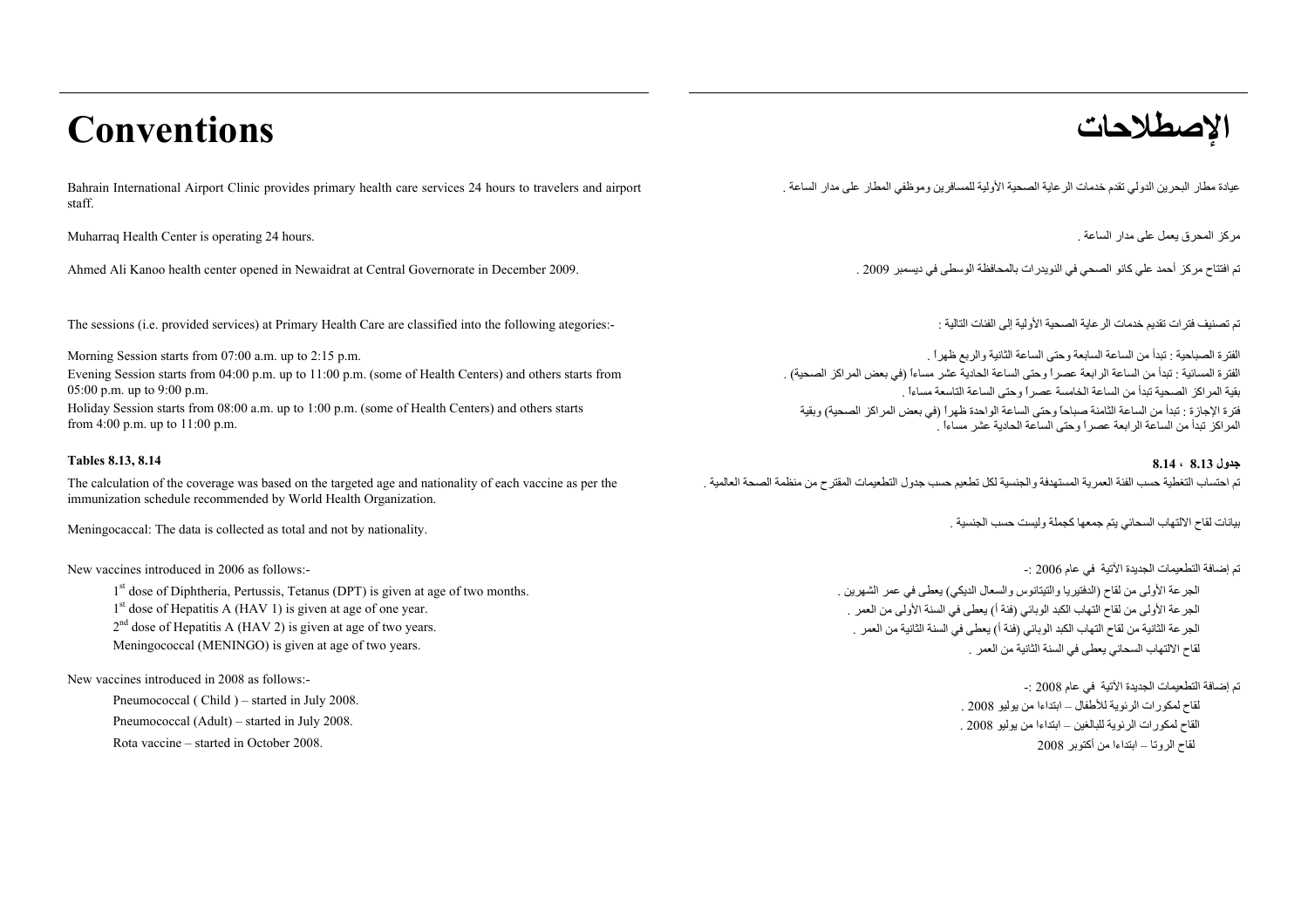### **جدول 8.1 Table عدد الزيارات في المراآز الصحية حسب العيادات 2005 - 2009 Visits at Health Centers by Clinics 2005 - 2009**

<span id="page-3-0"></span>

| <b>Description</b>                          |              | 2009      | 2008      | 2007                 | 2006      | 2005             |            | البيان                                      |
|---------------------------------------------|--------------|-----------|-----------|----------------------|-----------|------------------|------------|---------------------------------------------|
| General                                     | Morning      | 1,234,099 | 1,267,799 | 1,337,631            | 1,345,392 | صباحا 1,361,900  |            | العامة                                      |
| include (General Clinic, Specialized        | Evening      | 1,115,881 | 1,049,529 | 1,036,161            | 878,684   | مساء   692.267   |            | تشمل ( العيادات العامة ، العيادات التخصيصة، |
| Clinic, Postnatal Clinic, Child Screening   | Night        | 50,866    | 27,066    | 25,269               | 27,853    | ليلأ 22,635      |            | فحص ما بعد الولادة ، فحص الأطفال            |
| Clinic, Postabortion Clinic and             | Holiday      | 549,822   | 491,825   | 482,837              | 444,449   | إجازة 392,058    |            | فحص ما بعد الاجهاض                          |
| Premarital Counseling Clinic)               | <b>Total</b> | 2,950,668 | 2,836,219 | 2,881,898            | 2,696,378 | الجملة 2,468,860 |            | وفحص ما قبل الزواج )                        |
| <b>Triage Clinics</b>                       | Morning      | 75,264    | 35,873    | $\sim$ $\sim$ $\sim$ | <b>NA</b> |                  | صباحا NA   | عيادات التصنيف                              |
| (Patient Managed in Triage clinics)         | Evening      | 28,480    | 14,793    | $\ldots$ .           | <b>NA</b> |                  | AM مساء    | (المرضى الذين تم علاجهم في عيادات التصنيف ) |
|                                             | <b>Total</b> | 103,744   | 50,666    | $\cdots$             | <b>NA</b> |                  | الجملة  NA |                                             |
| <b>Diabetic Clinic</b>                      | <b>New</b>   | 3,544     | 3,132     | 2,607                | 2,654     | جديد   1,858     |            | عيادة مرضي السكر                            |
|                                             | Revisit      | 22,521    | 21,986    | 18,270               | 15,833    | متر دد 13.878    |            |                                             |
|                                             | <b>Total</b> | 26,065    | 25,118    | 20,877               | 18,487    | الجملة 15,736    |            |                                             |
| <b>Mother and Child Health Care Clinic</b>  |              |           |           |                      |           |                  |            | عيادة الأمومة والطفولة                      |
| <b>Antenatal Care</b>                       | <b>New</b>   | 12,143    | 12,048    | 11,591               | 11,126    | جديد 11,219      |            | رعاية الحوامل                               |
|                                             | Revisit      | 63,094    | 61,245    | 56,159               | 53,447    | متر دد 53,519    |            |                                             |
|                                             | <b>Total</b> | 75,237    | 73,293    | 67,750               | 64,573    | الجملة  64,738   |            |                                             |
| <b>Dental</b>                               | Morning      | 171,839   | 162,366   | 178,017              | 193,210   | صباحا 779,205    |            | الأسنان                                     |
| Dental and Dental Hygienists Clinics        | Evening      | 84,715    | 85,048    | 83,764               | 60,761    | 40.435           |            | طبيب الأسنان وعيادات فنيي صحة الفم والأسنان |
|                                             | Holiday      | 19,259    | 20,834    | 19,236               | 16,273    | إجازة 15,293     |            |                                             |
|                                             | <b>Total</b> | 275,813   | 268,248   | 281,017              | 270,244   | الجملة 261,507   |            |                                             |
| <b>Bahrain International Airport Clinic</b> | Morning      | 5.269     | 4,827     | 4,710                | 4,701     | صباحا 4,831      |            | عيادة مطار البحرين الدولي                   |
|                                             | Evening      | 5,172     | 4,992     | 4,802                | 4,943     | $5,358$ مساء     |            |                                             |
|                                             | Night        | 4,762     | 4,654     | 4,302                | 4,290     | ليلا 4,508       |            |                                             |
|                                             | <b>Total</b> | 15,203    | 14,473    | 13,814               | 13,934    | الجملة 14,697    |            |                                             |
| <b>Total</b>                                |              | 3,446,730 | 3,268,017 | 3,265,356            | 3,063,616 | 2,825,538        |            | الجملة                                      |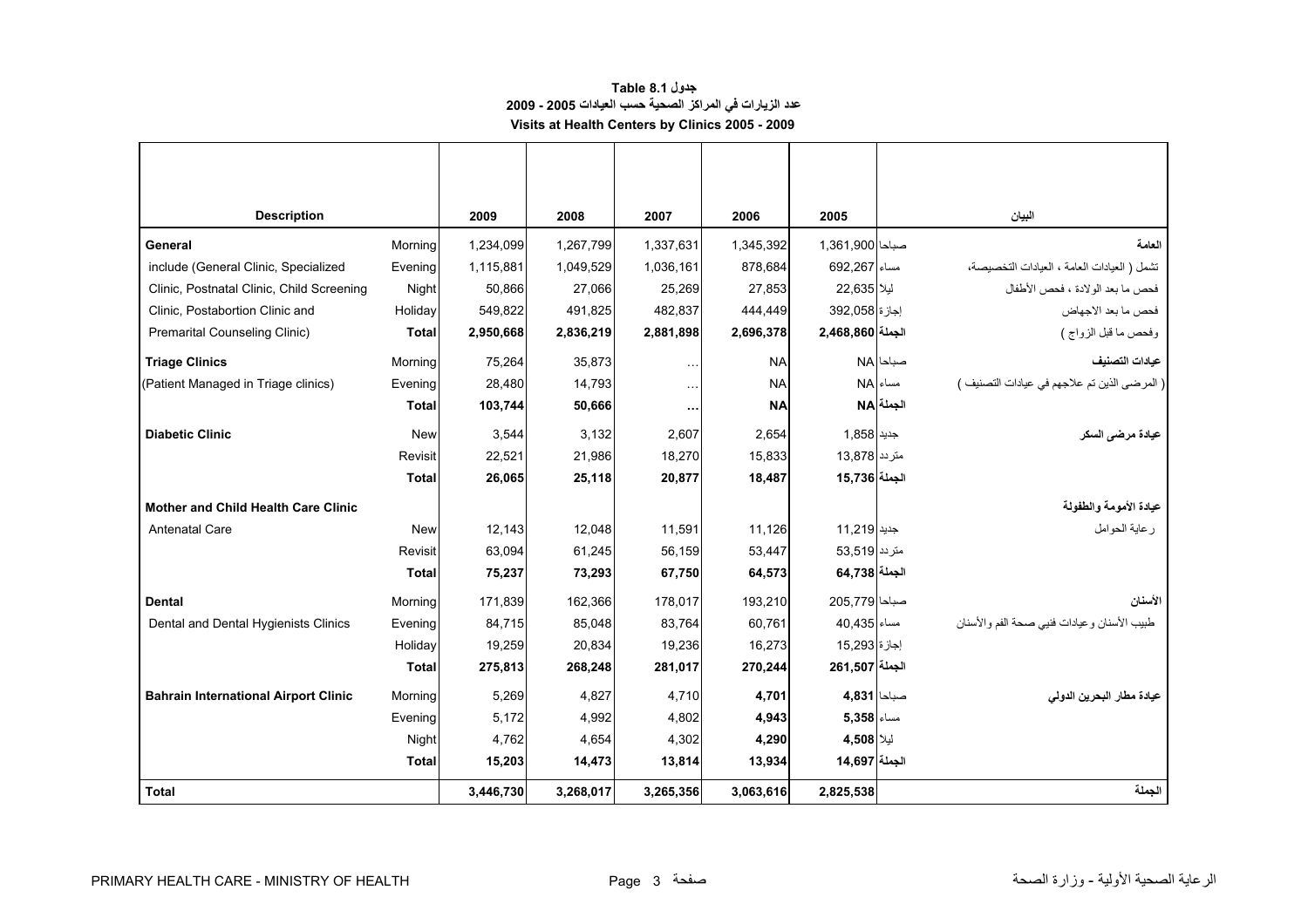#### **رسم بياني 8.1 Figure توزيع زيارات المرضى 2009 Distribution of Patient Visits 2009**

<span id="page-4-0"></span>



Visits Including : **General Clinics** (General Clinic, Specialized Clinic, Postnatal Clinic, Child Screening Clinic, Postabortion Clinic and Premarital Counseling Clinic and Airport Clinic), **Triage Clinics** (Patient Managed in Triage clinics), **Diabetic Clinic**, **Mother and Child Health Care Clinic** (Antenatal Care) and **Dental** (Dental and Dental Hygienists Clinics)

مرجع: جدول رقم 8.1 و 8.2 8.2 & 8.1 Tables :Reference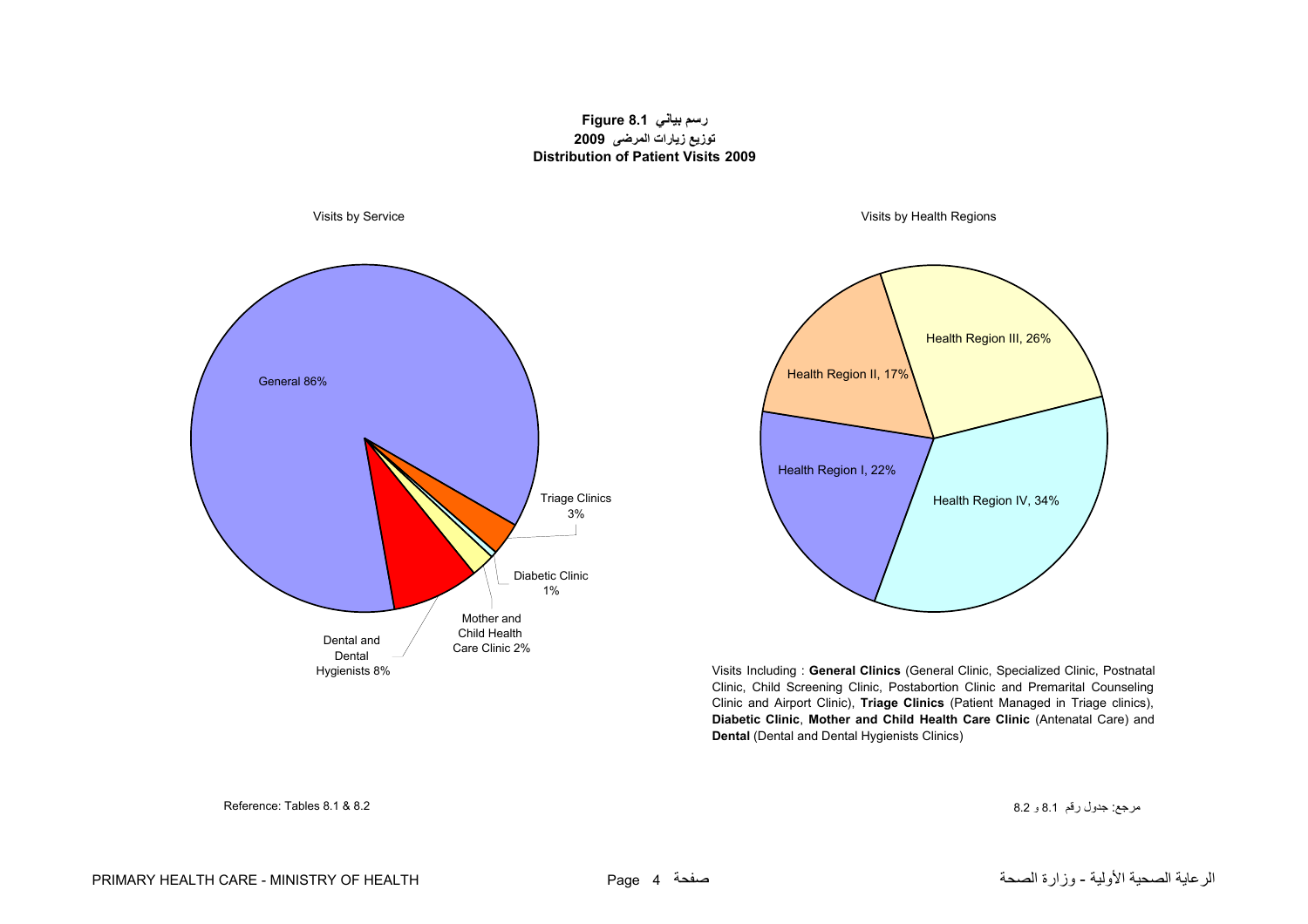#### **جدول 8.2 Table عدد الزيارات في العيادات العامة حسب المرآز الصحي <sup>2009</sup> General Clinics Visits by Health Center 2009**

<span id="page-5-0"></span>

|                                        | <b>General Clinics Visits</b> |           |              |           | عدد زيارات العيادات العامة |                             |
|----------------------------------------|-------------------------------|-----------|--------------|-----------|----------------------------|-----------------------------|
|                                        | الجملة                        | الإجازة   | ليلأ         | مساء      | صباحا                      |                             |
| <b>Health Center</b>                   | <b>Total</b>                  | Holiday   | <b>Night</b> | Evening   | <b>Morning</b>             | المركز الصحى                |
| <b>Health Region I</b>                 | 658,885                       | 135,759   | 41,459       | 246,690   | 234,977                    | المنطقة الصحية الأولى       |
| Muharrag <sup>*</sup>                  | 361,090                       | 135,759   | 36,697       | 122,157   | 66,477                     | المحرق *                    |
| Sh.Salman                              | 98,212                        | <b>NA</b> | <b>NA</b>    | 42,152    | 56,060                     | الشيخ سلمان                 |
| National Bank of Bahrain - Arad        | 107,408                       | <b>NA</b> | <b>NA</b>    | 43,215    | 64,193                     | بنك البحرين الوطني - عراد   |
| National Bank of Bahrain - Dair        | 76,972                        | <b>NA</b> | <b>NA</b>    | 33,994    | 42,978                     | بنك البحرين الوطني - الدير  |
| Bahrain International Airport Clinic * | 15,203                        | <b>NA</b> | 4,762        | 5,172     | 5,269                      | عيادة مطار البحرين الدولي * |
| <b>Health Region II</b>                | 537,135                       | 123,258   | <b>NA</b>    | 170,220   | 243,657                    | المنطقة الصحية الثانية      |
| Naim                                   | 240,167                       | 105,080   | <b>NA</b>    | 86,017    | 49,070                     | النعيم                      |
| Ibn Sinna                              | 46,165                        | <b>NA</b> | <b>NA</b>    | 18672     | 27,493                     | ابن سينا                    |
| Sh.Sabah Al Salem                      | 61,353                        | <b>NA</b> | <b>NA</b>    | 22767     | 38,586                     | الشيخ صباح السالم           |
| Hoora                                  | 40,807                        | <b>NA</b> | <b>NA</b>    | 15999     | 24,808                     | الحورة                      |
| Al Razi (Workers H.C.)                 | 148,643                       | 18,178    | <b>NA</b>    | 26,765    | 103,700                    | الرازي (علاج العمال)        |
| <b>Health Region III</b>               | 740,155                       | 77,660    | <b>NA</b>    | 292,737   | 369,758                    | المنطقة الصحية الثالثة      |
| Isa Town                               | 310,184                       | 77,489    | <b>NA</b>    | 123,962   | 108,733                    | مدينة عيسى                  |
| <b>Jidhafs</b>                         | 155,823                       | 148       | <b>NA</b>    | 61,468    | 94,207                     | جدحفص                       |
| Budayia                                | 117,271                       | 23        | <b>NA</b>    | 45,228    | 72,020                     | البديع                      |
| <b>Bilad Al Kadeem</b>                 | 71,533                        | <b>NA</b> | <b>NA</b>    | 29,608    | 41,925                     | بلاد القديم                 |
| A' Ali                                 | 85,344                        | <b>NA</b> | <b>NA</b>    | 32,471    | 52,873                     | عالي                        |
| <b>Health Region IV</b>                | 1,029,696                     | 213,145   | 14,169       | 411,406   | 390,976                    | المنطقة الصحية الرابعة      |
| <b>Hamad Town</b>                      | 116,564                       | <b>NA</b> | <b>NA</b>    | 44.730    | 71,834                     | مدينة حمد                   |
| Sitra                                  | 236,899                       | 60,182    | <b>NA</b>    | 108,384   | 68,333                     | ستر ۃ                       |
| Hamad Kanoo                            | 264,585                       | 76,714    | 14,169       | 96,616    | 77,086                     | حمد كانو                    |
| East Riffa                             | 85,323                        | <b>NA</b> | <b>NA</b>    | 37,843    | 47,480                     | الرفاع الشرقي               |
| Kuwait                                 | 74,209                        | <b>NA</b> | <b>NA</b>    | 32,195    | 42,014                     | الكويت                      |
| Mohammed Jassim Kanoo                  | 226,223                       | 76,249    | <b>NA</b>    | 91,638    | 58,336                     | محمد جاسم كانو              |
| Zallag                                 | 20,062                        | <b>NA</b> | <b>NA</b>    | <b>NA</b> | 20,062                     | الزلاق                      |
| Ahmed Ali Kanoo                        | 1,080                         | <b>NA</b> | <b>NA</b>    | <b>NA</b> | 1,080                      | أحمد على كانو               |
| Jaw & Asker Clinic                     | 4,751                         | <b>NA</b> | <b>NA</b>    | <b>NA</b> | 4,751                      | عيادة جو وعسكر              |
| <b>Total</b>                           | 2,965,871                     | 549,822   | 55,628       | 1,121,053 | 1,239,368                  | الجملة                      |

Note: a) Visits excluding patients using nursing, radiology and laboratory services. . والمختبر والأشعة التمريض خدمات تشمل لا العامة العيادات) أ : ملاحظة

ب) تم افتتاح مركز أحمد علي كانو الصحي في النويدرات بالمحافظة الوسطى في ديسمبر 2009 . Ahmed Ali Kanoo health center opened in Newaidrat at Central Governorate in December 2009

 $*$  Operating 24 hours (Airport clinic - holidays are included) .

\* يعملان على مدار الساعة ( بيانات عيادة المطار تشمل الإجازات ) .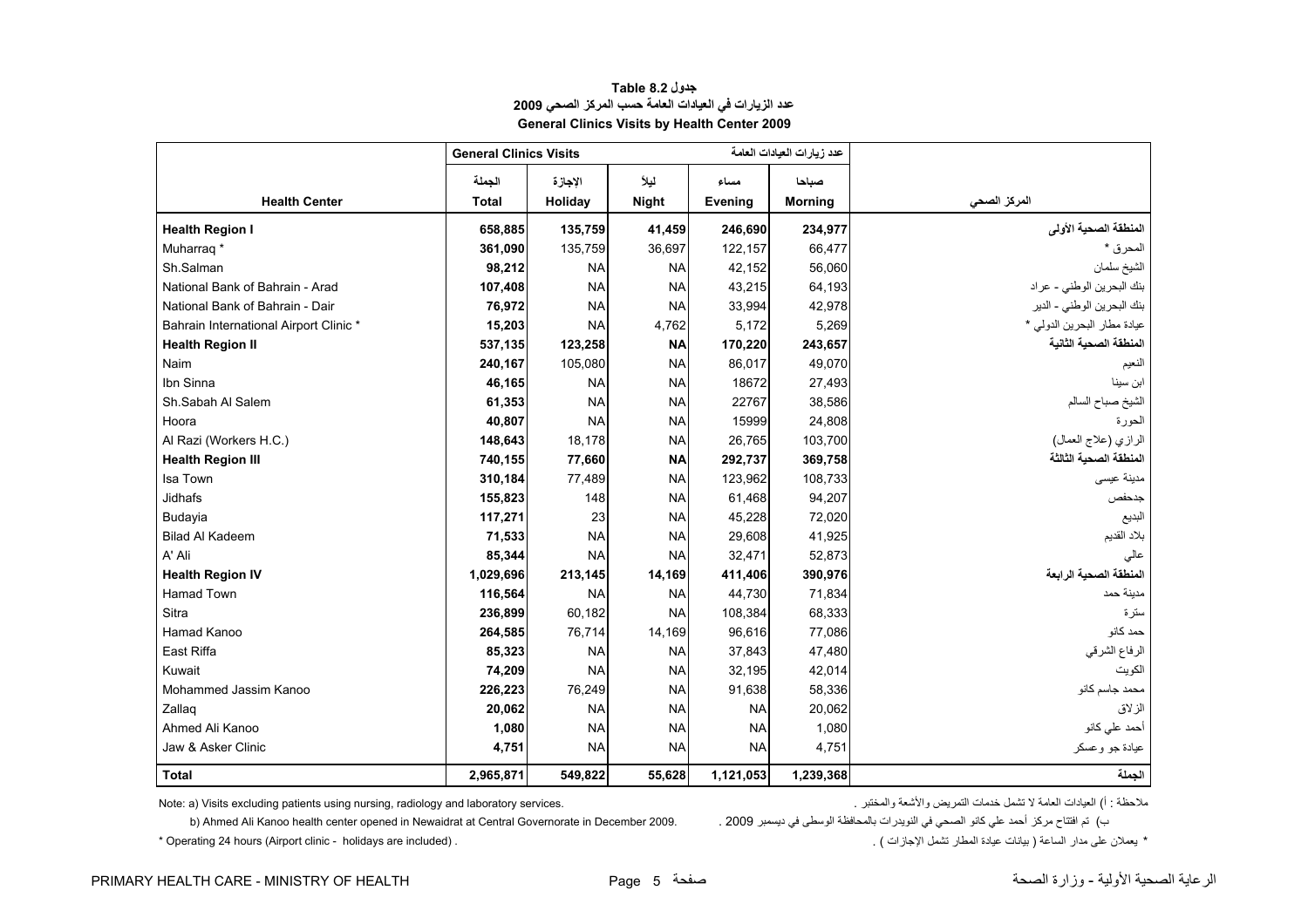| جدول Table 8.3                                       |
|------------------------------------------------------|
| عدد الزيارات في عيادات التصنيف حسب المركز الصحي 2009 |
| Visits to Triage Clinics by Health Center 2009       |

<span id="page-6-0"></span>

|                                      | $\%$                  |              | المرضى الذين تم علاجهم    |                |           |                                    |                |           |                                      |                |                            |
|--------------------------------------|-----------------------|--------------|---------------------------|----------------|-----------|------------------------------------|----------------|-----------|--------------------------------------|----------------|----------------------------|
|                                      | المرضى الذين تم       |              | فى عيادات التصنيف         |                |           | المحولون للعيادات العامة           |                |           | جملة الزيارات لعيادات التصنيف        |                |                            |
|                                      | علاجهم في             |              | <b>Patient Managed in</b> |                |           | <b>Transfer to General Clinics</b> |                |           | <b>Total Visits to Triage Clincs</b> |                |                            |
|                                      | عبادات التصنيف        |              | <b>Triage clinics</b>     |                |           |                                    |                |           |                                      |                |                            |
|                                      | <b>Patient</b>        |              |                           |                |           |                                    |                |           |                                      |                |                            |
|                                      | <b>Managed in</b>     | الجملة       | مساء                      | صباحا          | الجملة    | مساء                               | صباحا          | الجملة    | مساء                                 | صباحا          |                            |
| <b>Health Center</b>                 | <b>Triage Clinics</b> | <b>Total</b> | Evening                   | <b>Morning</b> | Total     | <b>Evening</b>                     | <b>Morning</b> | Total     | Evening                              | <b>Morning</b> | المركز الصحى               |
| <b>Health Region I</b>               | 68.8                  | 23,357       | 3,925                     | 19,432         | 10,613    | 2,277                              | 8,336          | 33,970    | 6,202                                | 27,768         | المنطقة الصحية الأولى      |
| Muharraq                             | <b>NA</b>             | <b>NA</b>    | <b>NA</b>                 | <b>NA</b>      | <b>NA</b> | <b>NA</b>                          | <b>NA</b>      | <b>NA</b> | <b>NA</b>                            | <b>NA</b>      | المحرق                     |
| Sh.Salman                            | 63.9                  | 10,054       | 3,925                     | 6,129          | 5,670     | 2,277                              | 3,393          | 15,724    | 6,202                                | 9,522          | الشيخ سلمان                |
| National Bank of Bahrain - Arad      | 74.7                  | 8,214        | <b>NA</b>                 | 8,214          | 2,779     | <b>NA</b>                          | 2,779          | 10,993    | <b>NA</b>                            | 10,993         | بنك البحرين الوطني - عراد  |
| National Bank of Bahrain - Dair      | 70.2                  | 5,089        | <b>NA</b>                 | 5,089          | 2,164     | <b>NA</b>                          | 2,164          | 7,253     | <b>NA</b>                            | 7,253          | بنك البحرين الوطني - الدير |
| Bahrain International Airport Clinic | <b>NA</b>             | <b>NA</b>    | <b>NA</b>                 | <b>NA</b>      | <b>NA</b> | <b>NA</b>                          | <b>NA</b>      | <b>NA</b> | <b>NA</b>                            | <b>NA</b>      | عيادة مطار البحرين الدولي  |
| <b>Health Region II</b>              | 68.1                  | 10,741       | 4.039                     | 6.702          | 5.024     | 2.050                              | 2.974          | 15,765    | 6.089                                | 9,676          | المنطقة الصحبة الثانية     |
| Naim                                 | <b>NA</b>             | <b>NA</b>    | <b>NA</b>                 | <b>NA</b>      | <b>NA</b> | <b>NA</b>                          | <b>NA</b>      | <b>NA</b> | <b>NA</b>                            | <b>NA</b>      | الفعيم                     |
| Ibn Sinna                            | <b>NA</b>             | <b>NA</b>    | <b>NA</b>                 | <b>NA</b>      | <b>NA</b> | <b>NA</b>                          | <b>NA</b>      | <b>NA</b> | <b>NA</b>                            | <b>NA</b>      | ابن سينا                   |
| Sh.Sabah Al Salem                    | 68.1                  | 10,741       | 4039                      | 6,702          | 5,024     | 2,050                              | 2,974          | 15,765    | 6089                                 | 9,676          | الشيخ صباح السالم          |
| Hoora                                | <b>NA</b>             | <b>NA</b>    | <b>NA</b>                 | <b>NA</b>      | <b>NA</b> | <b>NA</b>                          | <b>NA</b>      | <b>NA</b> | <b>NA</b>                            | <b>NA</b>      | الحورة                     |
| Al Razi (Workers H.C.)               | <b>NA</b>             | <b>NA</b>    | <b>NA</b>                 | <b>NA</b>      | <b>NA</b> | <b>NA</b>                          | <b>NA</b>      | <b>NA</b> | <b>NA</b>                            | <b>NA</b>      | الرازي (علاج العمال)       |
| <b>Health Region III</b>             | 81.4                  | 52,532       | 17,452                    | 35,080         | 11,990    | 3,750                              | 8,240          | 64,522    | 21,202                               | 43,320         | المنطقة الصحبة الثالثة     |
| Isa Town                             | 81.7                  | 6,322        | <b>NA</b>                 | 6,322          | 1,418     | <b>NA</b>                          | 1,418          | 7,740     | <b>NA</b>                            | 7.740          | مدينة عيسى                 |
| <b>Jidhafs</b>                       | 84.4                  | 13,437       | 4,968                     | 8,469          | 2,486     | 1,412                              | 1,074          | 15,923    | 6,380                                | 9,543          | جدحفص                      |
| Budayia                              | 82.5                  | 17,403       | 7,509                     | 9,894          | 3,701     | 1,250                              | 2,451          | 21,104    | 8,759                                | 12,345         | البديع                     |
| <b>Bilad Al Kadeem</b>               | 71.0                  | 1,736        | <b>NA</b>                 | 1,736          | 710       | <b>NA</b>                          | 710            | 2,446     | <b>NA</b>                            | 2,446          | بلاد القديم                |
| A' Ali                               | 78.8                  | 13,634       | 4,975                     | 8,659          | 3,675     | 1,088                              | 2,587          | 17,309    | 6,063                                | 11,246         | عالى                       |
| <b>Health Region IV</b>              | 64.8                  | 17,114       | 3.064                     | 14,050         | 9,305     | 2,072                              | 7,233          | 26,419    | 5,136                                | 21,283         | المنطقة الصحية الرابعة     |
| <b>Hamad Town</b>                    | 76.8                  | 1,317        | <b>NA</b>                 | 1,317          | 397       | <b>NA</b>                          | 397            | 1,714     | <b>NA</b>                            | 1,714          | مدينة حمد                  |
| Sitra                                | <b>NA</b>             | <b>NA</b>    | <b>NA</b>                 | <b>NA</b>      | <b>NA</b> | <b>NA</b>                          | <b>NA</b>      | <b>NA</b> | <b>NA</b>                            | <b>NA</b>      | سترة                       |
| Hamad Kanoo                          | <b>NA</b>             | <b>NA</b>    | <b>NA</b>                 | <b>NA</b>      | <b>NA</b> | <b>NA</b>                          | <b>NA</b>      | <b>NA</b> | <b>NA</b>                            | <b>NA</b>      | حمد كانو                   |
| East Riffa                           | 57.3                  | 8,764        | 3,064                     | 5,700          | 6,518     | 2,072                              | 4,446          | 15,282    | 5,136                                | 10,146         | الرفاع الشرقي              |
| Kuwait                               | 74.6                  | 7,033        | <b>NA</b>                 | 7,033          | 2,390     | <b>NA</b>                          | 2,390          | 9,423     | <b>NA</b>                            | 9,423          | الكويت                     |
| Mohammed Jassim Kanoo                | <b>NA</b>             | <b>NA</b>    | <b>NA</b>                 | <b>NA</b>      | <b>NA</b> | <b>NA</b>                          | <b>NA</b>      | <b>NA</b> | <b>NA</b>                            | <b>NA</b>      | محمد جاسم کانو             |
| Zallag                               | <b>NA</b>             | <b>NA</b>    | <b>NA</b>                 | <b>NA</b>      | <b>NA</b> | <b>NA</b>                          | <b>NA</b>      | <b>NA</b> | <b>NA</b>                            | <b>NA</b>      | الزلاق                     |
| Ahmed Ali Kanoo                      | <b>NA</b>             | <b>NA</b>    | <b>NA</b>                 | <b>NA</b>      | <b>NA</b> | <b>NA</b>                          | <b>NA</b>      | <b>NA</b> | <b>NA</b>                            | <b>NA</b>      | أحمد على كانو              |
| Jaw & Asker Clinic                   | <b>NA</b>             | <b>NA</b>    | <b>NA</b>                 | <b>NA</b>      | <b>NA</b> | <b>NA</b>                          | <b>NA</b>      | <b>NA</b> | <b>NA</b>                            | <b>NA</b>      | عيادة جو وعسكر             |
| <b>Total</b>                         | 73.7                  | 103,744      | 28,480                    | 75,264         | 36,932    | 10,149                             | 26,783         | 140,676   | 38,629                               | 102,047        | الجملة                     |

ملاحظة : البيانات لا تشمل خدمات التمريض العلاجية (انظر جدول 8.16) . . . (8.16 table 8.16) . . . . . (8.16 table البيانات لا تشمل خدمات التمريض العلاجية (انظر جدول 8.16 . . . . . . . . .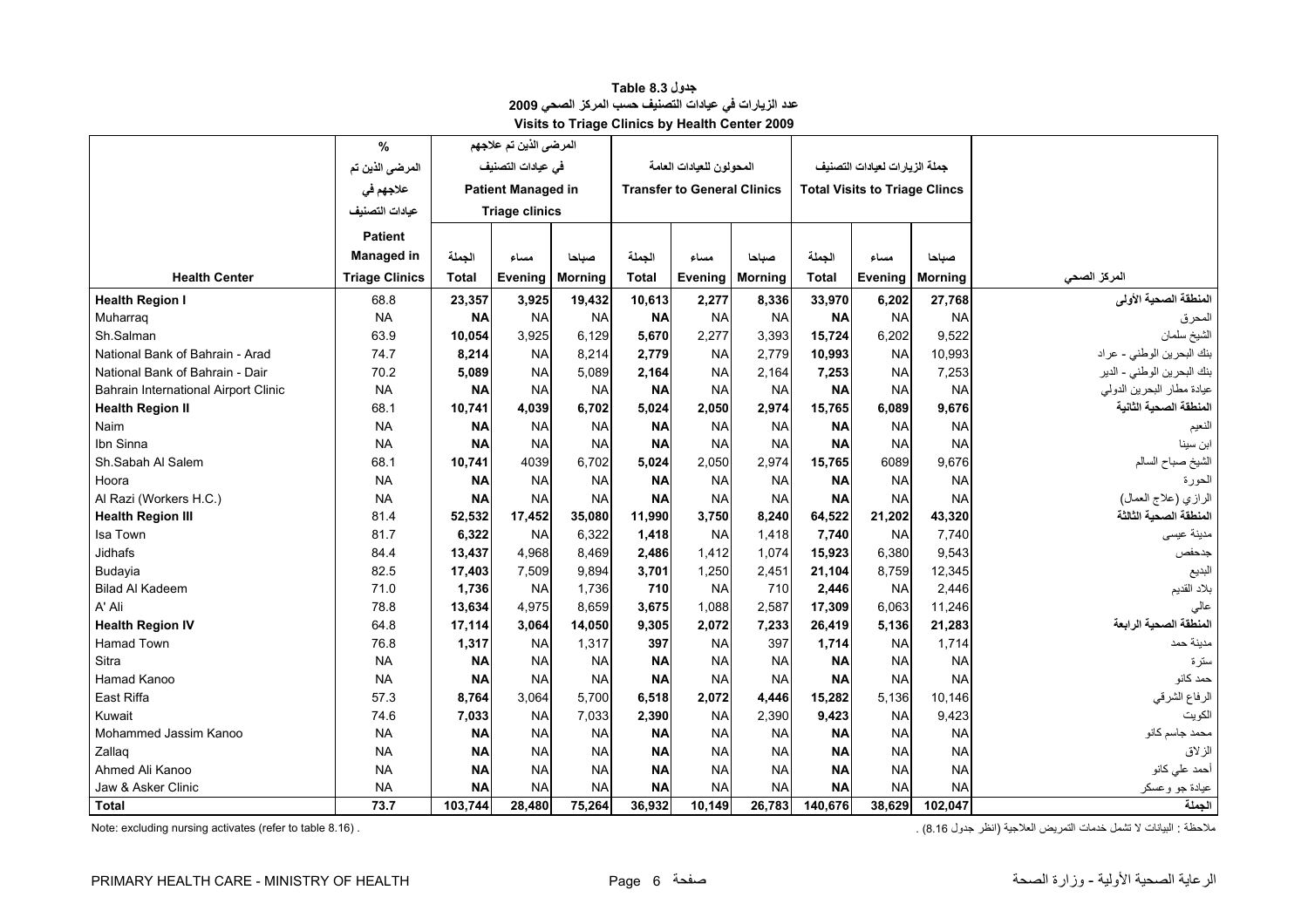<span id="page-7-0"></span>

|                                 |              | <b>Revisit</b> |                |                 | متر دد      | <b>New Visits</b> |                         |                 | جديد      |                            |
|---------------------------------|--------------|----------------|----------------|-----------------|-------------|-------------------|-------------------------|-----------------|-----------|----------------------------|
|                                 |              | غير بحريني     |                | بحريني          |             |                   | غير بحريني              | بحريني          |           |                            |
|                                 | الجملة       | Non-Bahraini   |                | <b>Bahraini</b> |             | Non-Bahraini      |                         | <b>Bahraini</b> |           |                            |
| <b>Health Region /</b>          | <b>Total</b> | أننى           | ذكر            | أنشى            | ذكر         | أننى              | ذكر                     | أننى            | نكر       | المنطقة الصحبة /           |
| <b>Health Center</b>            |              | Male           | <b>Total</b>   | Female          | <b>Male</b> | <b>Male</b>       | <b>Total</b>            | Female          | Male      | المركز الصحى               |
| <b>Health Region I</b>          | 4.226        | 98             | 99             | 1,881           | 1,356       | 44                | 41                      | 377             | 330       | المنطقة الصحية الأولى      |
| Muharrag                        | 737          | 35             | 63             | 268             | 189         | 20                | 15                      | 81              | 66        | لمحرق                      |
| Sh.Salman                       | 694          | 37             | 25             | 243             | 130         | 20                | 20                      | 121             | 98        | الشيخ سلمان                |
| National Bank of Bahrain - Arad | 1,237        | 15             | 10             | 611             | 479         | 3                 | 4                       | 66              | 49        | بنك البحرين الوطني - عراد  |
| National Bank of Bahrain - Dair | 1,558        | 11             | $\mathbf{1}$   | 759             | 558         | $\mathbf{1}$      | $\overline{2}$          | 109             | 117       | بنك البحرين الوطني - الدير |
| <b>Health Region II</b>         | 5,418        | 625            | 1,824          | 1,224           | 918         | 124               | 399                     | 173             | 131       | المنطقة الصحية الثانية     |
| Naim                            | 1,250        | 117            | 407            | 279             | 239         | 30                | 62                      | 71              | 45        | النعيم                     |
| Ibn Sinna                       | 647          | 122            | 224            | 134             | 83          | 19                | 34                      | 19              | 12        | ابن سينا                   |
| Sh.Sabah Al Salem               | 1,472        | 175            | 250            | 550             | 297         | 40                | 41                      | 70              | 49        | الشيخ صباح السالم          |
| Hoora                           | 1,352        | 202            | 473            | 261             | 299         | 23                | 56                      | 13              | 25        | الحورة                     |
| Al Razi (Workers H.C.)          | 697          | 9              | 470            |                 |             | 12                | 206                     |                 |           | الرازي (علاج العمال)       |
| <b>Health Region III</b>        | 4,860        | 33             | 64             | 2,608           | 1,261       | 17                | 13                      | 574             | 290       | المنطقة الصحية الثالثة     |
| Isa Town                        | 407          | 1              | 3              | 136             | 40          | 3                 | $\overline{a}$          | 160             | 62        | مدينة عيسى                 |
| Jidhafs                         | 1,623        |                |                | 786             | 525         |                   |                         | 220             | 92        | جدحفص                      |
| Budaiya                         | 1,057        | 12             | 14             | 605             | 288         | 5                 | $\overline{\mathbf{c}}$ | 85              | 46        | البديع                     |
| <b>Bilad Al Kadeem</b>          | 940          | 17             | 45             | 505             | 273         | $\overline{7}$    | 5                       | 55              | 33        | بلاد القديم                |
| A'Ali                           | 833          | 3              | $\overline{2}$ | 576             | 135         | $\boldsymbol{2}$  | 4                       | 54              | 57        | عالي                       |
| <b>Health Region IV</b>         | 11,561       | 284            | 526            | 5,756           | 3,964       | 56                | 137                     | 484             | 354       | المنطقة الصحية الرابعة     |
| <b>Hamad Town</b>               | 2,976        | 10             | 21             | 1,608           | 1,240       |                   | $\overline{2}$          | 48              | 47        | مدبنة حمد                  |
| Sitra                           | 1,580        | 9              | 109            | 744             | 549         | 3                 | 14                      | 82              | 70        | ستر ۃ                      |
| Hamad Kanoo                     | 2,024        | 118            | 159            | 848             | 644         | 20                | 39                      | 123             | 73        | حمد كانو                   |
| East Riffa                      | 1,910        | 121            | 181            | 789             | 627         | 23                | 43                      | 64              | 62        | الرفاع الشرقي              |
| Kuwait                          | 989          |                | 29             | 579             | 282         |                   | $\overline{7}$          | 58              | 34        | الكويت                     |
| Mohammad Jassim Kanoo           | 1,843        | 12             | $\mathbf{1}$   | 1,090           | 580         | $\overline{c}$    | $\mathbf{1}$            | 98              | 59        | محمد جاسم كانو             |
| Zallaq                          | 239          | 14             | 26             | 98              | 42          | 8                 | 31                      | 11              | 9         | الز لاق                    |
| Ahmed Ali Kanoo                 | <b>NA</b>    | <b>NA</b>      | <b>NA</b>      | <b>NA</b>       | <b>NA</b>   | <b>NA</b>         | <b>NA</b>               | <b>NA</b>       | <b>NA</b> | أحمد على كانو              |
| Total                           | 26,065       | 1,040          | 2,513          | 11,469          | 7,499       | 241               | 590                     | 1,608           | 1,105     | الجملة                     |

#### **جدول 8.4 Table عدد الزيارات في عيادات السكري حسب المرآز الصحي <sup>2009</sup> Diabetic Clinics Visits by Health Center 2009**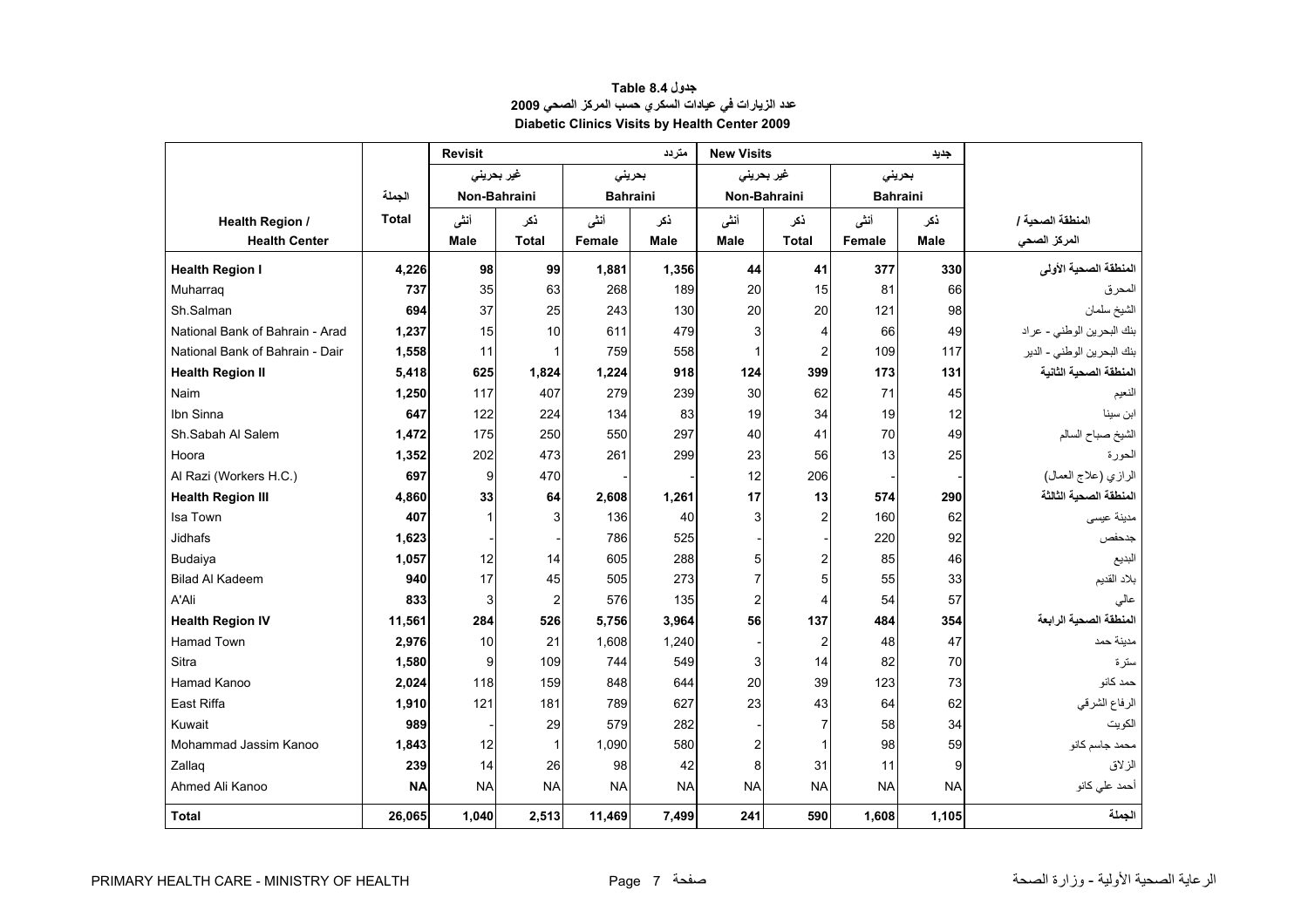<span id="page-8-0"></span>

|                                 |                              | Dental Clinics Visits by Health Center 2009 |                 |                           |                            |
|---------------------------------|------------------------------|---------------------------------------------|-----------------|---------------------------|----------------------------|
|                                 | <b>Dental Clinics Visits</b> |                                             |                 | عدد زيارات عيادات الأسنان |                            |
| <b>Health Center</b>            | الجملة<br><b>Total</b>       | الإجازة<br>Holiday                          | مساء<br>Evening | صباحا<br><b>Morning</b>   | المركز الصحى               |
| <b>Health Region I</b>          | 43,781                       | 3,828                                       | 18,619          | 21,334                    | المنطقة الصحية الأولى      |
| Muharrag                        | 15,301                       | 3,828                                       | 6,407           | 5,066                     |                            |
| Sh.Salman                       | 9,917                        | <b>NA</b>                                   | 4,552           | 5,365                     | المحرق<br>الشيخ سلمان      |
| National Bank of Bahrain - Arad | 10,764                       | <b>NA</b>                                   | 4,754           | 6,010                     | بنك البحرين الوطني - عراد  |
| National Bank of Bahrain - Dair | 7,799                        | <b>NA</b>                                   | 2906            | 4893                      | بنك البحرين الوطني - الدير |
| <b>Health Region II</b>         | 30,503                       | 3,452                                       | 7,420           | 19,631                    | المنطقة الصحية الثانية     |
| Naim                            | 13,557                       | 3,452                                       | 3,131           | 6,974                     | النعيم                     |
| Ibn Sinna                       | 3,906                        | <b>NA</b>                                   | 1,197           | 2,709                     | ابن سينا                   |
| Sh.Sabah Al Salem               | 5,963                        | <b>NA</b>                                   | 2,438           | 3,525                     | الشيخ صباح السالم          |
| Hoora                           | 2,418                        | <b>NA</b>                                   | 654             | 1,764                     | الحور ۃ                    |
| Al Razi (Workers H.C.)          | 4,659                        | <b>NA</b>                                   | <b>NA</b>       | 4,659                     | الرازي (علاج العمال)       |
| <b>Health Region III</b>        | 58,437                       | 2,593                                       | 24,626          | 31,218                    | المنطقة الصحية الثالثة     |
| Isa Town                        | 16,720                       | 2,593                                       | 6,011           | 8,116                     | مدينة عيسى                 |
| Jidhafs                         | 11,440                       | <b>NA</b>                                   | 5,627           | 5,813                     | جدحفص                      |
| Budayia                         | 10,408                       | <b>NA</b>                                   | 4,745           | 5,663                     | البديع                     |
| <b>Bilad Al Kadeem</b>          | 8,472                        | <b>NA</b>                                   | 3,977           | 4,495                     | بلاد القديم                |
| A' Ali                          | 11,397                       | <b>NA</b>                                   | 4,266           | 7,131                     | عالى                       |
| <b>Health Region IV</b>         | 77,591                       | 9,386                                       | 29,279          | 38,926                    | المنطقة الصحية الرابعة     |
| <b>Hamad Town</b>               | 11,906                       | <b>NA</b>                                   | 5,540           | 6,366                     | مدينة حمد                  |
| Sitra                           | 16,367                       | 2,769                                       | 6,422           | 7,176                     | سترة                       |
| Hamad Kanoo                     | 15,834                       | 3,124                                       | 6,258           | 6,452                     | حمد کانو                   |
| East Riffa                      | 9,125                        | <b>NA</b>                                   | 3,321           | 5,804                     | الرفاع الشرقي              |
| Kuwait                          | 7,636                        | <b>NA</b>                                   | 2,953           | 4,683                     | الكويت                     |
| Mohammed Jassim Kanoo           | 16,723                       | 3,493                                       | 4,785           | 8,445                     | محمد جاسم كانو             |
| Zallag                          | <b>NA</b>                    | <b>NA</b>                                   | <b>NA</b>       | <b>NA</b>                 | الز لاق                    |
| Ahmed Ali Kanoo                 | <b>NA</b>                    | <b>NA</b>                                   | <b>NA</b>       | <b>NA</b>                 | أحمد على كانو              |
| Jaw & Asker Clinic              | <b>NA</b>                    | <b>NA</b>                                   | <b>NA</b>       | <b>NA</b>                 | عيادة جو وعسكر             |
|                                 |                              |                                             |                 |                           |                            |

#### **جدول 8.5 Table عدد الزيارات في عيادات الأسنان حسب المرآز الصحي <sup>2009</sup> Dental Clinics Visits by Health Center 2009**

Note: Data excluding dental hygienists clinics.

ملاحظة : البيانات لا تشمل عيادات فنيي صحة الفم والأسنان .

NA: (not applicable) is used to indicate Health Centers that do not have this : تعني هذه الخدمة هذه وتقدم هذه الخدمة للمرضى في المركز وتقدم هذه الخدمة للمرضى في المركز وتقدم هذه المحدمة للمرضى في الخدمة الخدمة هذه الخدمة

facility and it is offered in another Health Centers within the same health region .

**الجملة 111,109 79,944 19,259 210,312 Total**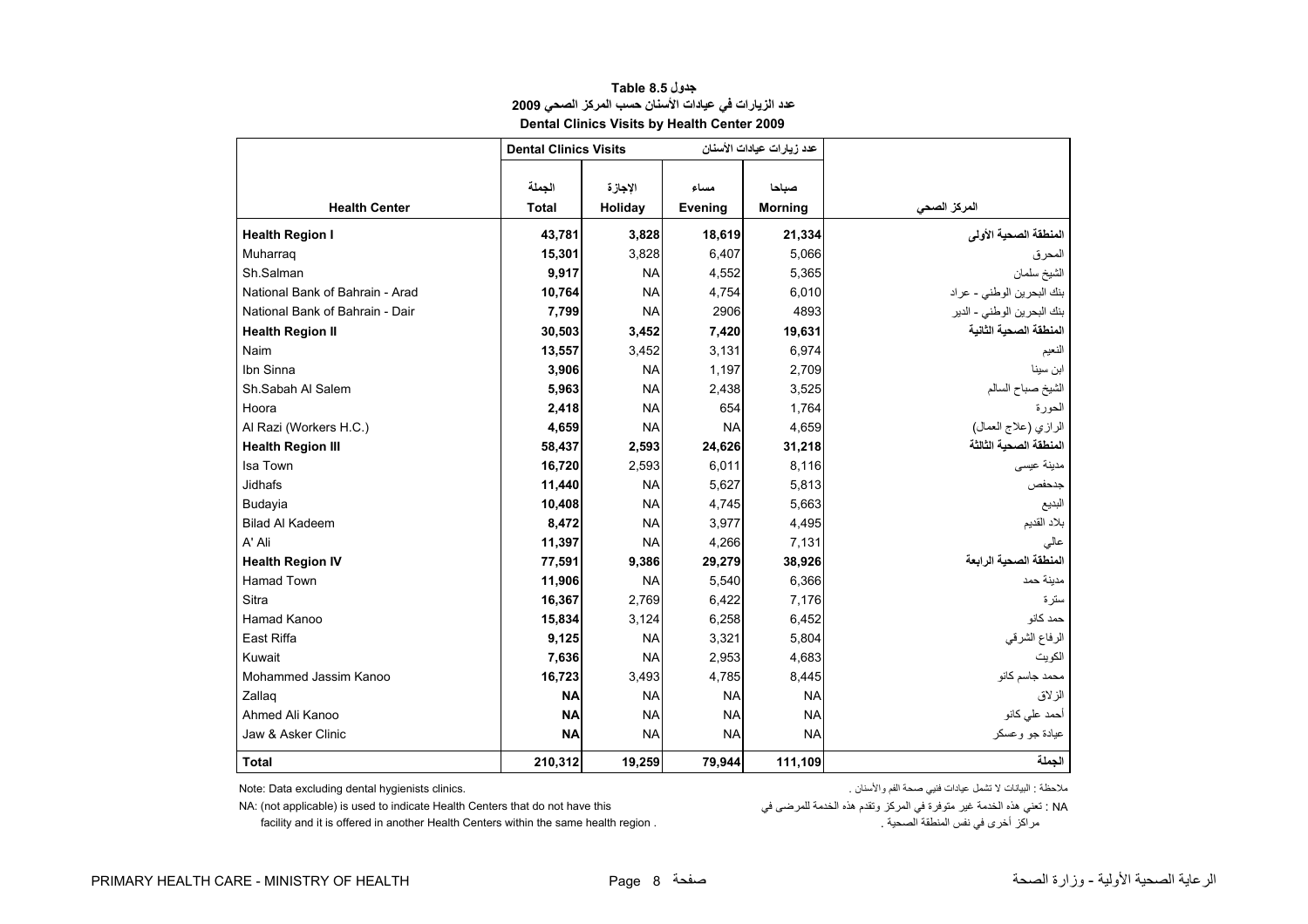<span id="page-9-0"></span>

|                                 | <b>Dental Hygienists Visits</b> |                    |                 | زيارات فنيي صحة الفم والأسنان |                            |
|---------------------------------|---------------------------------|--------------------|-----------------|-------------------------------|----------------------------|
| <b>Health Center</b>            | الجملة<br><b>Total</b>          | الإجازة<br>Holiday | مساء<br>Evening | صباحا<br><b>Morning</b>       | المركز الصحي               |
| <b>Health Region I</b>          | 16,299                          | <b>NA</b>          | 1,192           | 15,107                        | المنطقة الصحية الأولى      |
| Muharrag                        | 4,327                           | <b>NA</b>          |                 | 4,327                         | المحرق                     |
| Sh.Salman                       | 4,233                           | <b>NA</b>          |                 | 4,233                         | الشيخ سلمان                |
| National Bank of Bahrain - Arad | 3,049                           | <b>NA</b>          |                 | 3,049                         | بنك البحرين الوطني - عراد  |
| National Bank of Bahrain - Dair | 4,690                           | <b>NA</b>          | 1192            | 3498                          | بنك البحرين الوطني - الدير |
| <b>Health Region II</b>         | 8,683                           | <b>NA</b>          | <b>NA</b>       | 8,683                         | المنطقة الصحية الثانية     |
| Naim                            | 3,376                           | <b>NA</b>          |                 | 3,376                         | النعيم                     |
| Ibn Sinna                       | 605                             | <b>NA</b>          |                 | 605                           | ابن سينا                   |
| Sh.Sabah Al Salem               | 3,111                           | <b>NA</b>          |                 | 3,111                         | الشيخ صباح السالم          |
| Hoora                           | 1,591                           | <b>NA</b>          |                 | 1,591                         | الحورة                     |
| Al Razi (Workers H.C.)          | <b>NA</b>                       | <b>NA</b>          |                 | <b>NA</b>                     | الرازي (علاج العمال)       |
| <b>Health Region III</b>        | 20,766                          | <b>NA</b>          | 2,689           | 18,077                        | المنطقة الصحية الثالثة     |
| Isa Town                        | 5,322                           | <b>NA</b>          | 1,627           | 3,695                         | مدينة عيسى                 |
| Jidhafs                         | 3,964                           | <b>NA</b>          | 1,062           | 2,902                         | جدحفص                      |
| Budayia                         | 4,020                           | <b>NA</b>          |                 | 4,020                         | البديع                     |
| <b>Bilad Al Kadeem</b>          | 2,649                           | <b>NA</b>          |                 | 2,649                         | بلاد القديم                |
| A' Ali                          | 4,811                           | <b>NA</b>          |                 | 4,811                         | عالى                       |
| <b>Health Region IV</b>         | 19,753                          | <b>NA</b>          | 890             | 18,863                        | المنطقة الصحية الرابعة     |
| <b>Hamad Town</b>               | 3,130                           | <b>NA</b>          |                 | 3,130                         | مدبنة حمد                  |
| Sitra                           | 4,270                           | <b>NA</b>          | 890             | 3,380                         | ستر ۃ                      |
| Hamad Kanoo                     | 2,805                           | <b>NA</b>          |                 | 2,805                         | حمد کانو                   |
| East Riffa                      | 2,501                           | <b>NA</b>          |                 | 2,501                         | الرفاع الشرقي              |
| Kuwait                          | 4,322                           | <b>NA</b>          |                 | 4,322                         | الكويت                     |
| Mohammed Jassim Kanoo           | 2,725                           | <b>NA</b>          |                 | 2,725                         | محمد جاسم كانو             |
| Zallag                          | <b>NA</b>                       | <b>NA</b>          | <b>NA</b>       | <b>NA</b>                     | الز لاق                    |
| Ahmed Ali Kanoo                 | <b>NA</b>                       | <b>NA</b>          | <b>NA</b>       | <b>NA</b>                     | أحمد على كانو              |
| Jaw & Asker Clinic              | <b>NA</b>                       | <b>NA</b>          | <b>NA</b>       | <b>NA</b>                     | عيادة جو وعسكر             |
| <b>Total</b>                    | 65,501                          | <b>NA</b>          | 4,771           | 60,730                        | الجملة                     |

**جدول 8.6 Table عدد الزيارات في عيادات فنيي صحة الفم والأسنان حسب المرآز الصحي<sup>2009</sup> Dental Hygienists Clinics Visits by Health Center 2009** 

NA: (not applicable) is used to indicate Health Centers that do not have this فتني هذه الخدمة المرضى المركز في المركز وتقدم هذه الخدمة للمرضى في المركز في المرضى الخدمة للمرضى في المرضى في<br>مراكز أخرى في نفس المنطقة الصحية

facility and it is offered in another Health Centers within the same health region .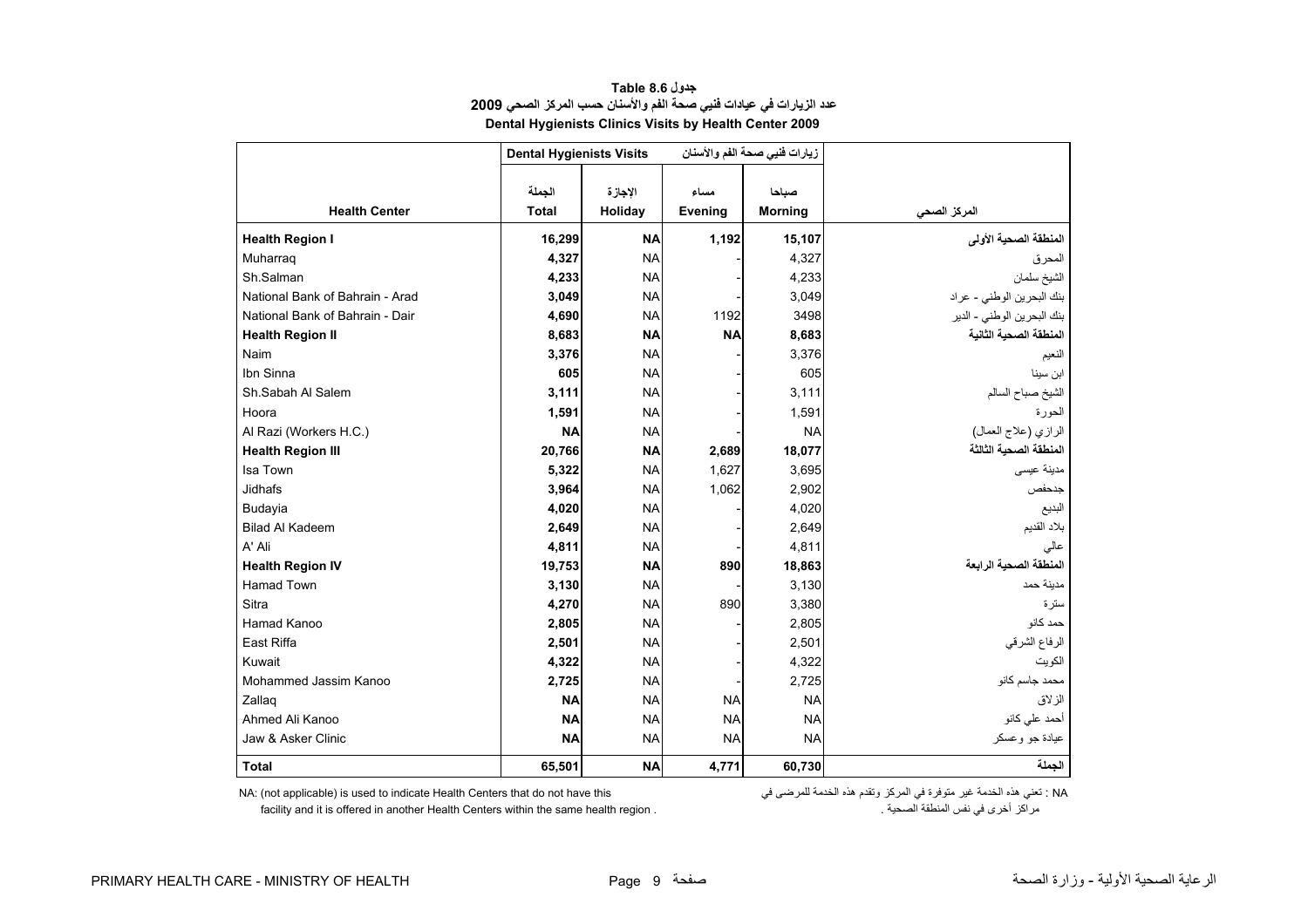<span id="page-10-0"></span>

| <b>Procedures</b>                          | 2009    | الإجراءات                       |
|--------------------------------------------|---------|---------------------------------|
| <b>General Procedures</b>                  |         | الاجر اءات العامة               |
| Screening                                  | 114,450 | فحص الأسنان                     |
| Dental Radio-graphing                      | 13,207  | أشعة سنبة                       |
| Extractions                                |         | قلع الأسنان                     |
| Deciduous                                  | 13,223  | اللينية                         |
| Permanent                                  | 17,519  | الدائمة                         |
| <b>Build (Permanet Teeth)</b>              |         | حشوات الأسنان ( الدائمة )       |
| Simple & Build up Amalgam                  | 10,409  | حشوات الأملغام البسيطة والمعقدة |
| <b>Cosmetic Filling</b>                    | 23,363  | الحشوات التجمبلبة               |
| <b>Temporary Filling</b>                   | 29,087  | الحشوات المؤقتة                 |
| <b>Build (Deciduous Teeth)</b>             |         | حشوات الأسنان ( اللبنية )       |
| Simple & Build up Amalgam                  | 727     | حشوات الأملغام البسيطة والمعقدة |
| <b>Cosmetic Filling</b>                    | 12,114  | الحشوات التجمبلبة               |
| <b>Root Canal Treatment</b>                | 1,616   | علاج جذر اللب                   |
| Periodontal                                | 20,147  | علاج اللثة                      |
| Referrals to Specialized Clinic            | 6,365   | المحولين للعيادات التخصصية      |
| <b>Specialized Procedures</b>              |         | الإجراءات التخصصية              |
| Endodentic                                 | 12,949  | علاج جذور الأسنان               |
| Periodontic                                | 445     | علاج اللثة                      |
| Orthodentic                                | 3,630   | تقويم الأسنان                   |
| Conservative                               | 3,495   | العلاج التحفظي                  |
| Peadodntic                                 | 6,677   | أسنان الأطفال                   |
| <b>Dental Hygenist Clinical Activities</b> |         | عيادة فنيي صحة الفم والأسنان    |
| <b>Preventive Procedures</b>               | 89,206  | الإجر اءات الو قائية            |
| Periodontic                                | 178,379 | علاج اللثة                      |
| Sealed                                     | 25,437  | طلاء الأسنان                    |
| <b>Educational sessions</b>                | 1,750   | حلقات تثقيفية                   |

#### **جدول 8.7 Table إجراءات عامة وتخصصية ووقائية مختارة للأسنان في المراآز الصحية <sup>2009</sup> General, Specialized and Preventive Selected Dental Procedures at Health Centers 2009**

ملاحظة :عيادات الأسنان التخصصية متوفرة في متوفرة التخصصية متوفرة التخصصية متوفرة التخصصية متوفرة المجموعية مت مركز النعيم الصحي ومركز عالي الصحي فقط .<br>مركز النعيم الصحي ومركز عالي الصحي فقط .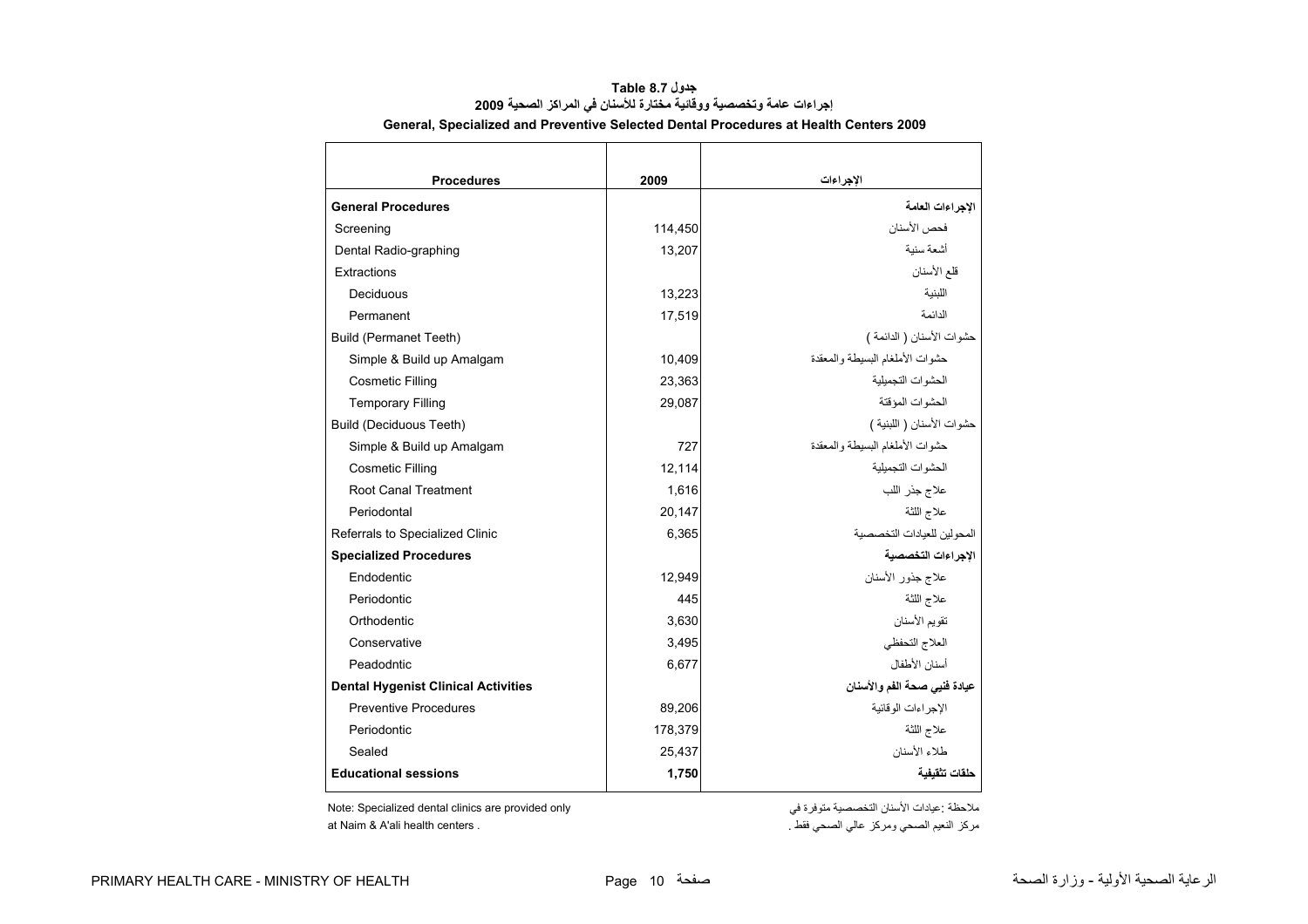<span id="page-11-0"></span>

|           | الزيارات المنزلية  | معدل الزيارات         |                |             |                |                  | <b>Antenatal Care</b> |                    |               |              |                         |                   | رعاية الحوامل |                                    |                            |
|-----------|--------------------|-----------------------|----------------|-------------|----------------|------------------|-----------------------|--------------------|---------------|--------------|-------------------------|-------------------|---------------|------------------------------------|----------------------------|
|           | <b>Home Visits</b> | الجديدة لفحص          |                | فحص         |                | فحص              |                       |                    |               |              |                         |                   |               |                                    |                            |
|           |                    | مابعد الولادة         |                | مابعد       |                | ما بعد           | حالات                 | الفحص بواسطة       | متوسط عدد     |              | عدد المترددين للفحص     |                   |               |                                    |                            |
|           |                    | وما بعد الاجهاض       |                | الاجهاض     | الولادة        |                  | معرضة                 | الموجات فوق        | الزيارات في   |              | <b>Number of Visits</b> |                   | الحمل         |                                    |                            |
|           | الأمهات            | Postnatal &           |                | Postabortal |                | <b>Postnatal</b> | للخطر 2               | الصوتية            | الحمل         |              |                         | لأول              |               |                                    |                            |
| البالغين  | والأطفال           | <b>Postabortal</b>    |                | Examination |                | Examination      | High                  | <b>Ultrasound</b>  | Average No.   |              |                         |                   | مرة           |                                    |                            |
| Adults    | <b>Mothers</b>     | 1 <sup>st</sup> Visit | متردد          | جديد        | متردد          | جديد             | <b>Risk</b>           | <b>Examination</b> | of Visits Per | الجملة       | متردد                   | جديد <sup>1</sup> | Primig-       | المركز الصحى                       |                            |
|           | & Children         | Rate                  | <b>Revisit</b> | <b>New</b>  | <b>Revisit</b> | <b>New</b>       | Referral <sup>2</sup> | Requested          | Pregnency     | <b>Total</b> | <b>Revisit</b>          | New <sup>1</sup>  | ravida        | <b>Health Center</b>               |                            |
| 378       |                    | 44.6                  | 11             | 64          | 334            | 881              | 1,193                 | 510                |               | 11,124       | 9,005                   | 2,119             |               | 391 Health Region I                | المنطقة الصحية الأولى      |
| 131       |                    | 37.3                  |                | 8           | 51             | 237              | 377                   | 134                |               | 3,539        | 2,882                   | 657               |               | 105 Muharraq                       | المحرق                     |
| 220       |                    | 29.5                  |                | 14          | 142            | 186              | 436                   | 31                 |               | 3,357        | 2,679                   | 678               |               | 128 Sh.Salman                      | الشيخ سلمان                |
|           |                    | 57.3                  |                | 31          | 94             | 225              | 184                   | 180                |               | 2,294        | 1,847                   | 447               |               | 86 National Bank of Bahrain - Arad | بنك البحرين الوطني - عراد  |
| 27        | 1                  | 72.4                  |                | 11          | 47             | 233              | 196                   | 165                |               | 1,934        | 1.597                   | 337               |               | 72 National Bank of Bahrain - Dair | بنك البحرين الوطني - الدير |
| 922       | 143                | 66.7                  | 10             | 66          | 306            | 1,025            | 1,034                 | 753                |               | 8,334        | 6,699                   | 1,635             |               | 373 Health Region II               | المنطقة الصحية الثانية     |
| 162       | 109                | 66.6                  |                | 23          | 63             | 358              | 383                   | 406                |               | 3,098        | 2,526                   | 572               |               | 115 Naim                           | النعيم                     |
| 302       |                    | 62.1                  |                | 11          | 44             | 228              | 262                   | 15                 |               | 1,821        | 1,436                   | 385               |               | 99 Ibn Sinna                       | ابن سينا                   |
| 327       |                    | 72.1                  |                | 8           | 127            | 243              | 186                   | 250                |               | 1,860        | 1,512                   | 348               |               | 83 Sh.Sabah Al Salem               | الشيخ صباح السالم          |
| 131       | 34                 | 66.7                  |                | 24          | 72             | 196              | 203                   | 82                 |               | 1,555        | 1,225                   | 330               |               | 76 Hoora                           | الحورة                     |
| 292       | 4                  | 33.3                  | 28             | 60          | 584            | 1,367            | 1,946                 | 2,849              |               | 26,736       | 22,456                  | 4,280             |               | 1,036 Health Region III            | المنطقة الصحية الثالثة     |
| 32        | $\overline{2}$     | 38.3                  |                | 16          | 240            | 391              | 501                   | 678                |               | 7,045        | 5,981                   | 1.064             |               | 277 Isa Town                       | مدينة عيسى                 |
| 106       |                    | 26.2                  |                | 10          | 189            | 331              | 623                   | 802                |               | 7,638        | 6,337                   | 1.301             |               | 272 Jidhafs                        | جدحفص                      |
| 26        |                    | 29.7                  |                | 17          | 64             | 274              | 392                   | 771                |               | 6,744        | 5.765                   | 979               |               | 279 Budayia                        | البديع                     |
| 85        |                    | 33.4                  |                | 8           | 16             | 131              | 193                   | 237                |               | 2,284        | 1,868                   | 416               |               | 94 Bilad Al Kadeem                 | بلاد القديم                |
| 43        |                    | 47.9                  | 10             | 9           | 75             | 240              | 237                   | 361                |               | 3,025        | 2,505                   | 520               |               | 114 A' Ali                         | عالى                       |
| 1,302     |                    | 33.3                  | 33             | 79          | 563            | 1,286            | 1,835                 | 2,967              |               | 29,043       | 24,934                  | 4,109             |               | 1,088 Health Region IV             | المنطقة الصحية الرابعة     |
| 194       |                    | 49.0                  |                | 6           | 71             | 209              | 248                   | 358                |               | 3,594        | 3,155                   | 439               | 137           | <b>Hamad Town</b>                  | مدينة حمد                  |
| 137       |                    | 33.2                  | 12             | 33          | 139            | 322              | 719                   | 712                |               | 7,355        | 6,286                   | 1.069             | 301           | Sitra                              | ستر ۃ                      |
| 256       |                    | 28.0                  |                | 11          | 134            | 204              | 147                   | 542                |               | 4,764        | 3,996                   | 768               | 199           | Hamad Kanoo                        | حمد کانو                   |
| 143       |                    | 25.6                  |                | 6           | 96             | 155              | 166                   | 411                |               | 3,937        | 3,308                   | 629               | 141           | East Riffa                         | الرفاع الشرقي              |
| 144       |                    | 36.6                  |                | 9           | 72             | 251              | 282                   | 593                |               | 5,849        | 5,139                   | 710               |               | 161 Kuwait                         | الكويت                     |
| 138       |                    | 25.4                  |                | 11          | 6              | 102              | 260                   | 314                |               | 3,349        | 2.904                   | 445               | 127           | Mohammed Jassim Kanoo              | محمد جاسم كانو             |
| 141       |                    | 109.5                 |                | 3           | 45             | 43               | 13                    | 37                 |               | 169          | 127                     | 42                |               | 20 Zallaq                          | الزلاق                     |
| <b>NA</b> | <b>NA</b>          | <b>NA</b>             | <b>NA</b>      | <b>NA</b>   | <b>NA</b>      | <b>NA</b>        | $\overline{2}$        | <b>NA</b>          |               | 26           | 19                      | $\overline{7}$    |               | Ahmed Ali Kanoo                    | أحمد علي كانو              |
| 149       | <b>NA</b>          | <b>NA</b>             | <b>NA</b>      | <b>NA</b>   | <b>NA</b>      | <b>NA</b>        | <b>NA</b>             | <b>NA</b>          | <b>NA</b>     | <b>NA</b>    | <b>NA</b>               | <b>NA</b>         |               | NA Jaw & Asker Clinic              | عيادة جو وعسكر             |

#### **جدول 8.8 Table زيارات خدمات رعاية الأمومة والطفولة المختارة حسب المرآز الصحي <sup>2009</sup> Mother and Child Health Care Selected Visits by Health Center 2009**

يشمل بيانات الحمل لأول مرة . .Primigravida Including 1

بالحالات المعرضة للخطر هم الحوامل الذين تم تحويلهم لمجمع السلمانية الطبي .<br>2 - الطبي الصلاح ونوفرة في هذا المدكر وتقدم هذه الخدمة تحويلهم المجمع السلمانية لمجمع السلمانية لمجمع السلمانية الطبي المجمع المجائل المجاز وتقدم تعني هذه الخدمة غير متوفرة في هذا المركز وتقدم هذه الخدمة للمرضى في مركز من الخدمة للمرضى في مركز من المرضى في مركز في مركز المرشد المرشد وتقدم هذه الخدمة للمرضى في مركز من المرتفع المرتفع الحدمة الخدمة الخدمة الحدمة الخد

in another Health Center within the same health region.

PRIMARY HEALTH CARE - MINISTRY OF HEALTH Page 11 صفحة الصحة وزارة - الأولية الصحية الرعاية

149 | 149 | 140.0 | 82 | 1,787 | 1,787 | 6,008 | 7,079 | 6 | 75,237 | 63,094 | 12,143 | 2,888 | Total

<sup>1</sup> يشمل بيانات الحمل لأول مرة <sub>.</sub>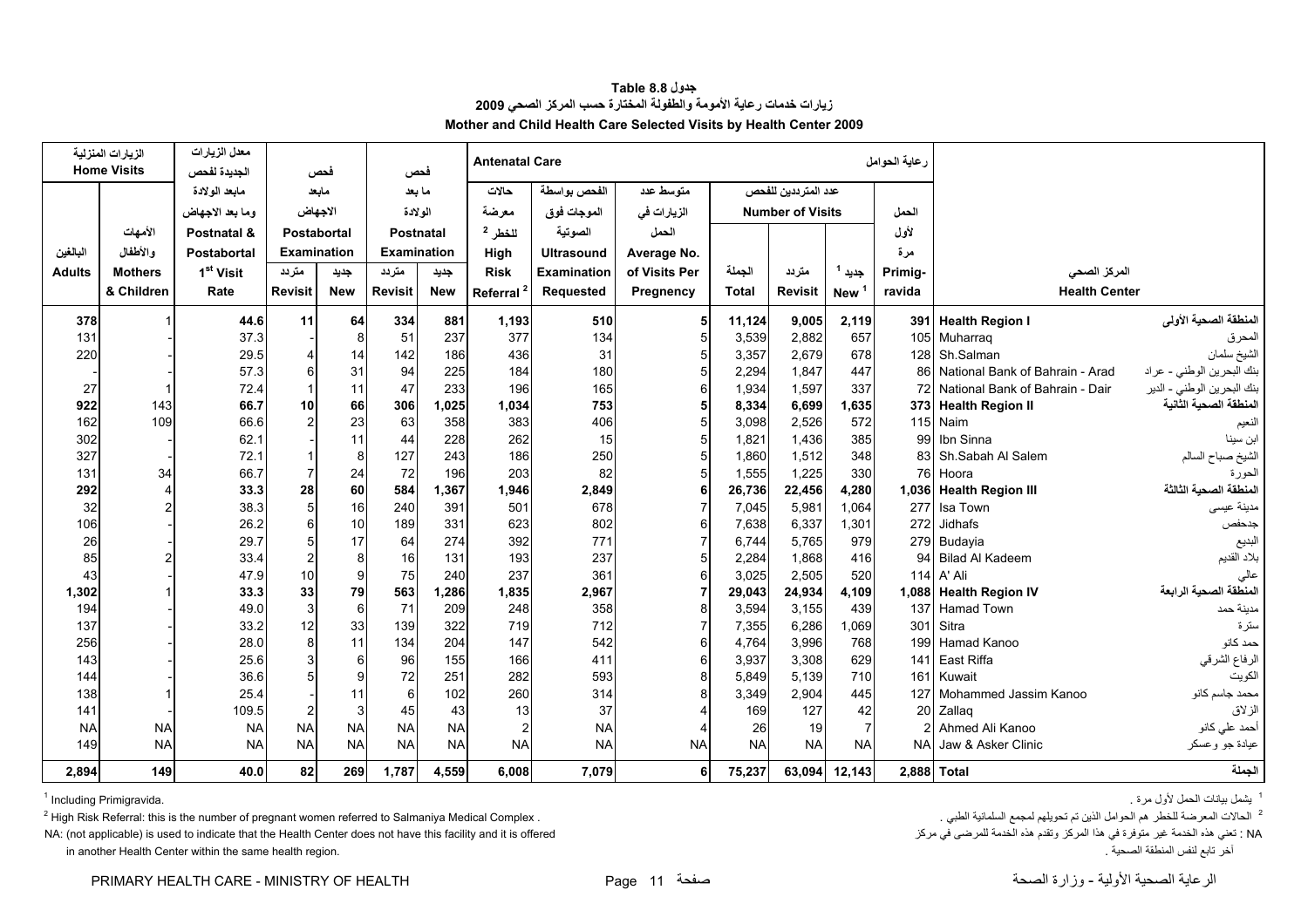<span id="page-12-0"></span>

|           | <b>Periodic Women Screening</b>         |             |                  |                 |              |                |               |                 |                           |              | الفحص الدوري للنساء |            |                                 |                            |
|-----------|-----------------------------------------|-------------|------------------|-----------------|--------------|----------------|---------------|-----------------|---------------------------|--------------|---------------------|------------|---------------------------------|----------------------------|
|           | <b>Cervical Examination</b>             |             |                  |                 |              |                | فحص عنق الرحم |                 | <b>Breast Examination</b> |              |                     | فحص الثدى  |                                 |                            |
|           | النتائج غير الطبيعية لفحوصات بابانيكولا |             |                  | النتائج         |              |                |               |                 | النتائج                   |              |                     |            |                                 |                            |
|           | <b>Abnormal Pap Findings</b>            |             | لطخة             | غير الطبيعية    |              |                |               | حالات           | غير الطبيعية              |              |                     |            |                                 |                            |
|           |                                         |             | بابانيكولا       | للفحص السريري   | الجملة       | متردد          | جديد          | محولة           | للفحص السريري             | الجملة       | متردد               | جديد       |                                 |                            |
| حالات     |                                         |             | <b>Total Pap</b> | <b>Clinical</b> | <b>Total</b> | <b>Revisit</b> | <b>New</b>    | <b>Referral</b> | <b>Clinical</b>           | <b>Total</b> | <b>Revisit</b>      | <b>New</b> |                                 |                            |
| محولة     | ورمي                                    | التهابي     | <b>Smear</b>     | <b>Abnormal</b> |              |                |               |                 | <b>Abnormal</b>           |              |                     |            | المركز الصحي                    |                            |
| Referral  | Neoplastic                              | Inflamatory | <b>Requested</b> | <b>Findings</b> |              |                |               |                 | <b>Findings</b>           |              |                     |            | <b>Health Center</b>            |                            |
|           |                                         |             |                  |                 |              |                |               |                 |                           |              |                     |            |                                 |                            |
|           |                                         | 17          | 566              | 20              | 851          | 285            | 566           |                 | 6                         | 1,262        | 9                   |            | 1,253 Health Region I           | المنطقة الصحية الأولى      |
|           |                                         |             | 80               | 18              | 110          | 30             | 80            |                 |                           | 273          |                     | 273        | Muharraq                        | المحرق                     |
|           |                                         |             | 126              |                 | 138          | 12             | 126           |                 |                           | 384          |                     | 384        | Sh.Salman                       | الشيخ سلمان                |
|           |                                         |             | 198              |                 | 391          | 193            | 198           |                 |                           | 344          |                     | 339        | National Bank of Bahrain - Arad | بنك البحرين الوطني - عراد  |
|           |                                         | 17          | 162              | $\mathbf{1}$    | 212          | 50             | 162           | 8               |                           | 261          | 4                   | 257        | National Bank of Bahrain - Dair | بنك البحرين الوطني - الدير |
|           |                                         | 32          | 474              | 42              | 572          | 98             | 474           | 219             |                           | 728          |                     | 727        | <b>Health Region II</b>         | المنطقة الصحية الثانية     |
|           |                                         | 29          | 193              | 33              | 236          | 43             | 193           | 203             |                           | 317          |                     | 316        | Naim                            | النعيم                     |
|           |                                         |             | 42               |                 | 44           | $\overline{2}$ | 42            | 3               |                           | 74           |                     | 74         | Ibn Sinna                       | ابن سينا                   |
|           |                                         |             | 148              | $\overline{7}$  | 184          | 36             | 148           | 13              |                           | 224          |                     | 224        | Sh.Sabah Al Salem               | الشيخ صباح السالم          |
|           |                                         |             | 91               |                 | 108          | 17             | 91            |                 |                           | 113          |                     | 113        | Hoora                           | الحورة                     |
| 25        |                                         | 36          | 986              | 63              | 1,447        | 461            | 986           |                 |                           | 2,739        | 112                 | 2,627      | <b>Health Region III</b>        | المنطقة الصحية الثالثة     |
| 18        |                                         | 20          | 447              | 31              | 771          | 324            | 447           |                 |                           | 831          |                     | 831        | Isa Town                        | مدينة عيسى                 |
|           |                                         |             | 124              | $\overline{c}$  | 216          | 92             | 124           |                 |                           | 647          | 69                  | 578        | Jidhafs                         | جدحفص                      |
|           |                                         |             | 156              | $\mathbf{1}$    | 194          | 38             | 156           |                 |                           | 740          | 40                  |            | 700 Budayia                     | البديع                     |
|           |                                         |             | 175              | 21              | 177          | $\overline{2}$ | 175           |                 |                           | 254          | $\overline{2}$      |            | 252 Bilad Al Kadeem             | بلاد القديم                |
|           |                                         |             | 84               | 8               | 89           | 5              | 84            | 3               |                           | 267          | $\mathbf{1}$        | 266        | A' Ali                          | عالى                       |
| 32        |                                         | 17          | 1,380            | 119             | 1,958        | 578            | 1,380         | 137             | 19                        | 3,377        | 328                 |            | 3,049 Health Region IV          | المنطقة الصحية الرابعة     |
|           |                                         |             | 215              |                 | 325          | 110            | 215           | 11              |                           | 573          | 110                 |            | 463 Hamad Town                  | مدينة حمد                  |
|           |                                         |             | 96               | 37              | 148          | 52             | 96            | 85              |                           | 642          | 27                  | 615        | Sitra                           | سترة                       |
|           |                                         | 10          | 129              | 8               | 212          | 83             | 129           |                 |                           | 448          | 75                  | 373        | Hamad Kanoo                     | حمد كانو                   |
|           |                                         |             | 100              | 13              | 164          | 64             | 100           |                 |                           | 215          |                     | 215        | East Riffa                      | الرفاع الشرقي              |
| 15        |                                         |             | 491              | 29              | 645          | 154            | 491           | 10              | 8                         | 762          | 4                   | 758        | Kuwait                          | الكويت                     |
|           |                                         |             | 251              | 13              | 272          | 21             | 251           | 3               |                           | 466          | 18                  | 448        | Mohammed Jassim Kanoo           | محمد جاسم كانو             |
|           |                                         |             | 98               | 19              | 192          | 94             | 98            | 27              |                           | 268          | 94                  | 174        | Zallaq                          | الزلاق                     |
|           |                                         |             |                  |                 |              |                |               |                 |                           | 3            |                     | 3          | Ahmed Ali Kanoo                 | أحمد على كانو              |
| <b>NA</b> | <b>NA</b>                               | <b>NA</b>   | <b>NA</b>        | <b>NA</b>       | <b>NA</b>    | <b>NA</b>      | <b>NA</b>     | <b>NA</b>       | <b>NA</b>                 | <b>NA</b>    | <b>NA</b>           | <b>NA</b>  | Jaw & Asker Clinic              | عيادة جو وعسكر             |
| 71        |                                         | 102         | 3,406            | 244             | 4,828        | 1,422          | 3,406         | 368             | 29                        | 8,106        | 450                 |            | 7,656 Total                     | لجملة                      |

**جدول 8.9 Table زيارات الفحص الدوري للنساء التابعة لخدمات رعاية الأمومة والطفولة حسب المرآز الصحي <sup>2009</sup> Periodic Women Screening Visits through Maternal and Child Health Care Services by Health Center 2009**

in another Health Center within the same health region.

NA: (not applicable) is used to indicate that the Health Center does not have this facility and it is offered<br>أخر تابع لنفس المنطقة الصحية .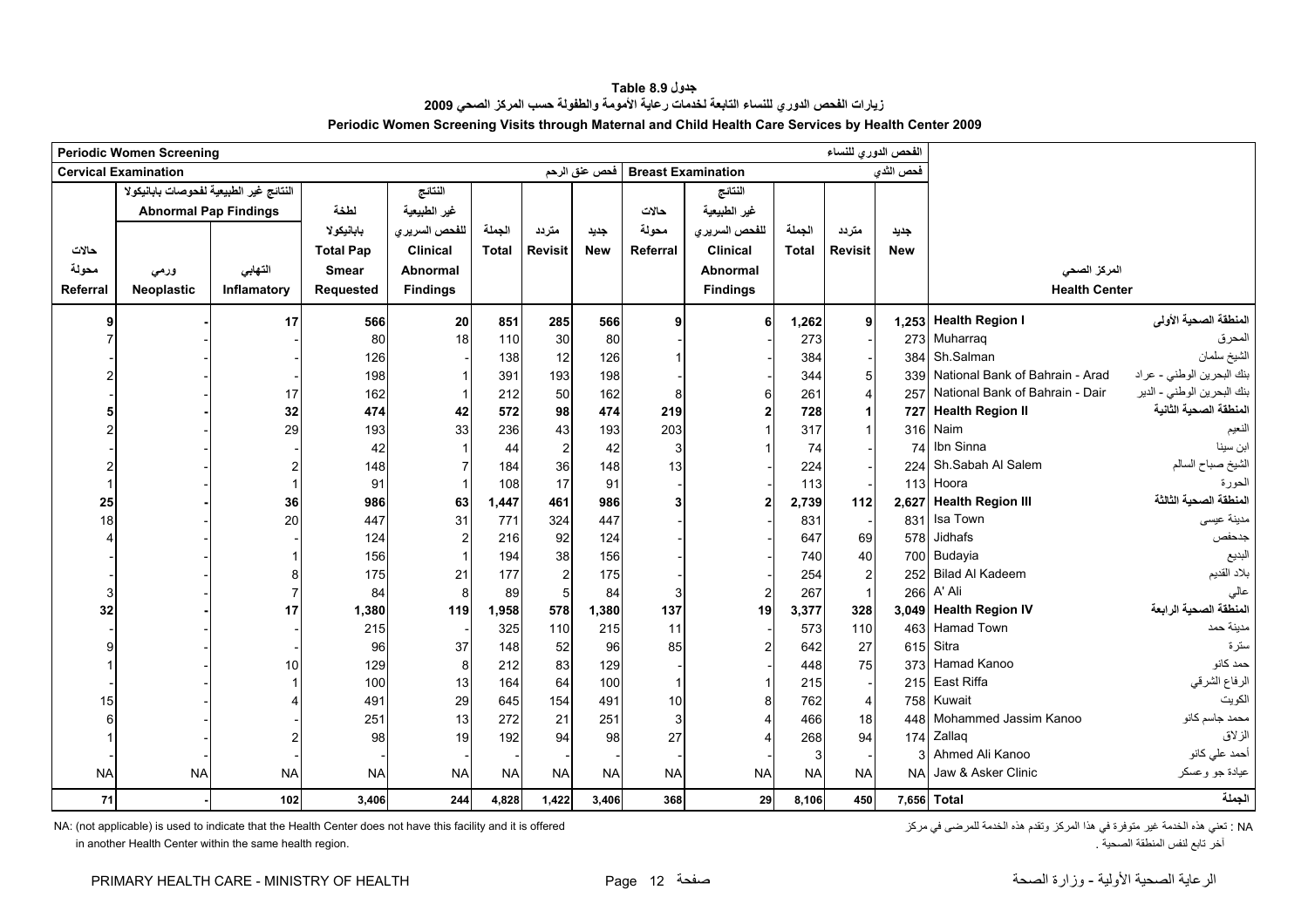<span id="page-13-0"></span>

|                | <b>Abnormal Findings</b> |                        |           |                |                      |                | النتائج الغير طبيعية للفحوصات |              |              |                                      |            |                                     |                            |
|----------------|--------------------------|------------------------|-----------|----------------|----------------------|----------------|-------------------------------|--------------|--------------|--------------------------------------|------------|-------------------------------------|----------------------------|
|                | نتائج غير                |                        |           |                | بيتا تلاسيميا        |                | الانيميا المنجلية             |              |              | عدد المترددين للفحص                  |            |                                     |                            |
| حالات          | طبيعية اخرى              | انواع أخرى من          | نقص       | الفا           | <b>B.Thalassemia</b> |                | <b>Sickle Cell</b>            |              |              | <b>Premarital Examination Visits</b> |            |                                     |                            |
| محولة          | <b>Others</b>            | الاعتلال الهيموغلوبيني | الخميرة   | ثلاسيميا       |                      |                |                               |              |              |                                      |            |                                     |                            |
| Referral       | <b>Abnormal</b>          | <b>Other Hemo-</b>     | G6PD      | A.Thala-       | مريضة                | حاملة          | مريضة                         | حاملة        | الجملة       | متر دد                               | جديد       | المركز الصحي                        |                            |
|                | <b>Findings</b>          | globinopathies         |           | ssemia         | Major                | <b>Minor</b>   | <b>Disease</b>                | <b>Trait</b> | <b>Total</b> | <b>Revisit</b>                       | <b>New</b> | <b>Health Center</b>                |                            |
| 27             | 69                       | 50                     | 243       | $\overline{2}$ | q                    | 49             |                               | 104          | 2,459        | 1,229                                |            | 1,230 Health Region I               | المنطقة الصحية الأولى      |
| 9              | 17                       | 11                     | 15        |                |                      | 11             |                               | 12           | 401          | 198                                  |            | 203 Muharraq                        | المحرق                     |
|                | 3                        | 5                      | 34        |                |                      | 9              |                               | 12           | 316          | 157                                  |            | 159 Sh.Salman                       | الشيخ سلمان                |
| $\overline{2}$ | 43                       | 30                     | 91        | $\mathcal{P}$  |                      | 19             |                               | 26           | 1,088        | 546                                  |            | 542 National Bank of Bahrain - Arad | بنك البحرين الوطني - عراد  |
| 14             | 6                        | $\overline{4}$         | 103       |                |                      | 10             |                               | 54           | 654          | 328                                  |            | 326 National Bank of Bahrain - Dair | بنك البحرين الوطني - الدير |
| 22             | 16                       | 29                     | 226       |                |                      | 22             | 8                             | 179          | 1,715        | 686                                  |            | 1,029 Health Region II              | المنطقة الصحية الثانية     |
| 8              | 6                        | 17                     | 121       |                |                      | 9              | 6                             | 118          | 737          | 212                                  |            | 525 Naim                            | النعيم                     |
|                |                          |                        | 27        |                |                      | $\overline{2}$ |                               | 15           | 162          | 81                                   | 81         | Ibn Sinna                           | ابن سينا                   |
| 12             | 6                        | 10                     | 61        |                |                      |                |                               | 36           | 578          | 291                                  | 287        | Sh.Sabah Al Salem                   | الشيخ صباح السالم          |
| $\overline{c}$ | 3                        | $\overline{2}$         | 17        |                |                      |                |                               | 10           | 238          | 102                                  | 136        | Hoora                               | الحورة                     |
| 79             | 85                       | 102                    | 872       | 345            | 12                   | 104            | 51                            | 608          | 6,123        | 2,905                                |            | 3,218 Health Region III             | المنطقة الصحية الثالثة     |
| 10             | 11                       |                        | 103       |                | 5                    | 32             | 12                            | 105          | 1,910        | 852                                  |            | 1,058 Isa Town                      | مدينة عيسى                 |
| 19             | 30                       |                        | 286       | 118            |                      | 30             | 12                            | 160          | 1,692        | 846                                  |            | 846 Jidhafs                         | جدحفص                      |
| 3              | 13                       | 27                     | 165       | 225            |                      | 14             | 10                            | 143          | 866          | 444                                  | 422        | Budayia                             | البديع                     |
| 30             | 19                       | 57                     | 145       |                |                      | 8              | 12                            | 97           | 704          | 313                                  | 391        | <b>Bilad Al Kadeem</b>              | بلاد القديم                |
| 17             | 12                       | 18                     | 173       | $\overline{2}$ |                      | 20             | 5                             | 103          | 951          | 450                                  | 501        | A' Ali                              | عالى                       |
| 122            | 263                      | 51                     | 997       | 9              | 9                    | 134            | 40                            | 573          | 6,574        | 3,154                                |            | 3,420 Health Region IV              | المنطقة الصحية الرابعة     |
| 16             | 3                        |                        | 169       | $\mathcal{P}$  |                      | 20             | 10                            | 116          | 1,897        | 892                                  |            | 1,005 Hamad Town                    | مدينة حمد                  |
| 85             | 22                       |                        | 282       | 5              |                      | 45             | 8                             | 157          | 798          | 382                                  | 416        | Sitra                               | سترة                       |
|                | 13                       |                        | 36        |                |                      | 11             |                               | 36           | 1,349        | 694                                  |            | 655 Hamad Kanoo                     | حمد كانو                   |
| 3              | 5                        | 6                      | 42        |                |                      | 5              |                               | 8            | 613          | 262                                  | 351        | East Riffa                          | الرفاع الشرقي              |
| 12             | 6                        |                        | 190       |                |                      | 21             | 9                             | 103          | 858          | 417                                  |            | 441 Kuwait                          | الكويت                     |
| 6              | 214                      | 40                     | 255       |                |                      | 31             | 11                            | 140          | 911          | 435                                  | 476        | Mohammed Jassim Kanoo               | محمد جاسم كانو             |
|                |                          |                        | 23        |                |                      |                |                               | 13           | 148          | 72                                   |            | 76 Zallag                           | الزلاق                     |
|                |                          |                        |           |                |                      |                |                               |              |              |                                      |            | Ahmed Ali Kanoo                     | أحمد علي كانو              |
| <b>NA</b>      | <b>NA</b>                | <b>NA</b>              | <b>NA</b> | <b>NA</b>      | <b>NA</b>            | <b>NA</b>      | <b>NA</b>                     | <b>NA</b>    | <b>NA</b>    | <b>NA</b>                            |            | NA Jaw & Asker Clinic               | عيادة جو وعسكر             |
| 250            | 433                      | 232                    | 2,338     | 356            | 31                   | 309            | 106                           | 1,464        | 16,871       | 7,974                                |            | 8,897 Total                         | الجملة                     |

**جدول 8.10 Table زيارات خدمة الفحص قبل الزواج التابعة لرعاية الأمومة والطفولة حسب المرآز الصحي <sup>2009</sup> Premarital Examination Visits through Maternal and Child Health Care Services by Health Center 2009**

NA: (not applicable) is used to indicate that the Health Center does not have this facility and it is offered متغني هذه الخدمة هي المرضى الخدمة للمرضى في مركز الخدمة للمرضى في مركز المركز وتقدم هذه الخدمة للمرضى في مركز ا

in another Health Center within the same health region. . الصحية المنطقة لنفس تابع آخر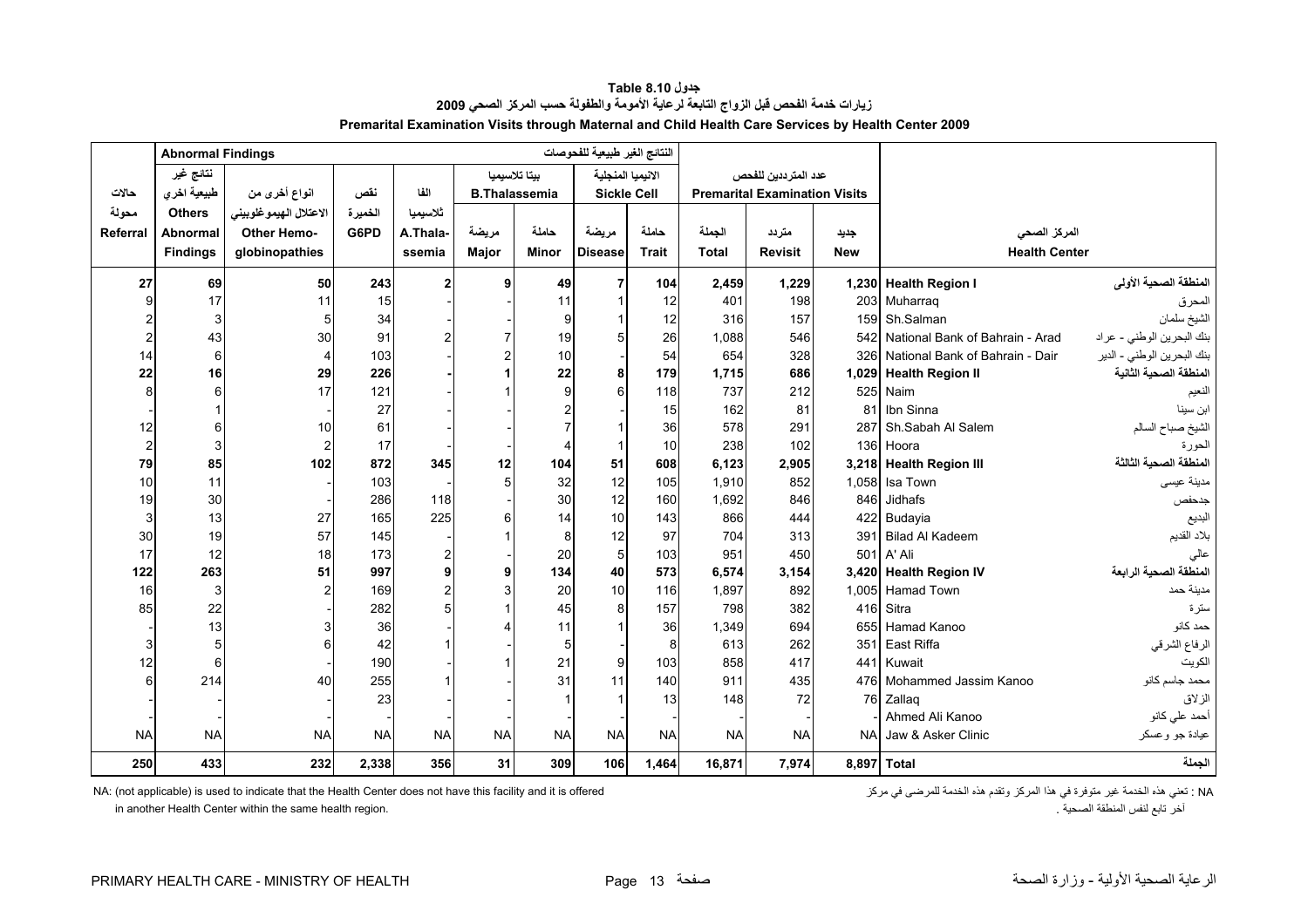<span id="page-14-0"></span>

|              | الجملة         |            |              | طرق اخرى (زيارات)          |                |              | اللولب (زيارات)             |                |              |                         | حبوب منع الحمل (زيارات) | <b>Oral Contraceptive Pills (Visits)</b> |                 |                                 |                            |
|--------------|----------------|------------|--------------|----------------------------|----------------|--------------|-----------------------------|----------------|--------------|-------------------------|-------------------------|------------------------------------------|-----------------|---------------------------------|----------------------------|
|              | <b>Total</b>   |            |              | <b>Other Contraceptive</b> |                |              | <b>Intra Uterine</b>        |                |              |                         | الحبوب الأحادية         | الحبوب المركبة                           |                 |                                 |                            |
|              |                |            |              | <b>Methods</b>             |                |              | <b>Contraceptive Device</b> |                | الجملة       | <b>Mini Pills</b>       |                         | <b>Combined Pills</b>                    |                 |                                 |                            |
| الجملة       | متردد          | جديد       | الجملة       | متردد                      | جديد           | الحملة       | متردد                       | جديد           | <b>Total</b> | متر دد                  | جديد                    | متردد                                    | جديد            | المركز الصحى                    |                            |
| <b>Total</b> | <b>Revisit</b> | <b>New</b> | <b>Total</b> | <b>Revisit</b>             | <b>New</b>     | <b>Total</b> | <b>Revisit</b>              | <b>New</b>     |              | <b>Revisit</b>          | <b>New</b>              | <b>Revisit</b>                           | <b>New</b>      | <b>Health Center</b>            |                            |
| 1,783        | 532            | 1,251      | 614          | 179                        | 435            | 202          | 79                          | 123            | 967          | 75                      | 279                     | 199                                      |                 | 414 Health Region I             | المنطقة الصحية الأولى      |
| 305          | 64             | 241        | 150          | 27                         | 123            | 58           | 23                          | 35             | 97           | $\overline{3}$          | 30                      | 11                                       |                 | 53 Muharrag                     | المحرق                     |
| 316          | 132            | 184        | 49           | 14                         | 35             | 84           | 29                          | 55             | 183          | 29                      | 37                      | 60                                       | 57              | Sh.Salman                       | الشيخ سلمان                |
| 707          | 132            | 575        | 181          | 72                         | 109            | 37           | 17                          | 20             | 489          | 12                      | 159                     | 31                                       | 287             | National Bank of Bahrain - Arad | بنك البحرين الوطني - عراد  |
| 455          | 204            | 251        | 234          | 66                         | 168            | 23           | 10                          | 13             | 198          | 31                      | 53                      | 97                                       | 17              | National Bank of Bahrain - Dair | بنك البحرين الوطني - الدير |
| 580          | 191            | 389        | 290          | 47                         | 243            | 64           | 11                          | 53             | 226          | 20                      | 36                      | 113                                      | 57              | <b>Health Region II</b>         | المنطقة الصحية الثانية     |
| 115          | 20             | 95         | 76           | 12                         | 64             | 12           |                             | 12             | 27           |                         | 8                       | 8                                        | 11              | Naim                            | النعيم                     |
| 90           | 9              | 81         | 62           | $\overline{7}$             | 55             | 10           |                             | 9              | 18           |                         |                         |                                          |                 | 12 Ibn Sinna                    | ابن سينا                   |
| 193          | 119            | 74         | 53           | 18                         | 35             | 14           | 2                           | 12             | 126          | 19                      | 9                       | 80                                       |                 | 18 Sh.Sabah Al Salem            | الشيخ صباح السالم          |
| 182          | 43             | 139        | 99           | 10                         | 89             | 28           | 8                           | 20             | 55           | $\overline{\mathbf{1}}$ | 14                      | 24                                       |                 | 16 Hoora                        | الحورة                     |
| 1,224        | 450            | 774        | 713          | 175                        | 538            | 81           | 31                          | 50             | 430          | 52                      | 58                      | 192                                      |                 | 128 Health Region III           | المنطقة الصحية الثالثة     |
| 373          | 95             | 278        | 194          | 13                         | 181            | 31           | 10                          | 21             | 148          | 20                      | 21                      | 52                                       | 55              | Isa Town                        | مدينة عيسى                 |
| 548          | 237            | 311        | 397          | 134                        | 263            | 26           | 14                          | 12             | 125          | 6                       |                         | 83                                       | 32              | Jidhafs                         | جدحفص                      |
| 40           | 19             | 21         |              |                            |                | 5            |                             | 4              | 35           | 3                       | 6                       | 15                                       | 11              | Budayia                         | البديع                     |
| 159          | 37             | 122        | 111          | 24                         | 87             | 11           |                             | $\overline{7}$ | 37           | $\overline{3}$          | 12                      | $6 \mid$                                 |                 | 16 Bilad Al Kadeem              | بلاد القديم                |
| 104          | 62             | 42         | 11           | $\overline{4}$             | $\overline{7}$ | 8            | $\overline{2}$              | 6              | 85           | 20                      | 15                      | 36                                       | 14              | A' Ali                          | عالى                       |
| 1,889        | 723            | 1.166      | 576          | 142                        | 434            | 317          | 134                         | 183            | 996          | 52                      | 117                     | 395                                      |                 | 432 Health Region IV            | المنطقة الصحية الرابعة     |
| 91           | 32             | 59         | $\mathbf{1}$ |                            | $\overline{1}$ | 47           | 21                          | 26             | 43           | 2                       | $\overline{2}$          | 9                                        | 30 <sup>1</sup> | Hamad Town                      | مدينة حمد                  |
| 389          | 104            | 285        | 227          | 46                         | 181            | 29           | 12                          | 17             | 133          |                         | 37                      | 40                                       | 50              | Sitra                           | سترة                       |
| 317          | 131            | 186        | 123          | 51                         | 72             | 34           | 12                          | 22             | 160          |                         | 26                      | 59                                       |                 | 66 Hamad Kanoo                  | حمد كانو                   |
| 559          | 258            | 301        | 36           | 12                         | 24             | 133          | 52                          | 81             | 390          |                         | $\overline{7}$          | 190                                      |                 | 189 East Riffa                  | الرفاع الشرقي              |
| 265          | 83             | 182        | 157          | 19                         | 138            | 16           | 11                          | 5              | 92           |                         |                         | 53                                       |                 | 39 Kuwait                       | الكويت                     |
| 211          | 86             | 125        | 29           | 13                         | 16             | 31           | 12                          | 19             | 151          | 30                      | 44                      | 31                                       | 46              | Mohammed Jassim Kanoo           | محمد جاسم كانو             |
| 57           | 29             | 28         | 3            |                            |                | 27           | 14                          | 13             | 27           |                         |                         | 13                                       |                 | 12 Zallaq                       | الزلاق                     |
|              |                |            |              |                            |                |              |                             |                |              |                         |                         |                                          |                 | Ahmed Ali Kanoo                 | أحمد علي كانو              |
| <b>NA</b>    | <b>NA</b>      | <b>NA</b>  | <b>NA</b>    | <b>NA</b>                  | <b>NA</b>      | <b>NA</b>    | <b>NA</b>                   | <b>NA</b>      | <b>NA</b>    | <b>NA</b>               | <b>NA</b>               | <b>NA</b>                                | <b>NA</b>       | Jaw & Asker Clinic              | عيادة جو وعسكر             |
| 5.476        | 1.896          | 3.580      | 2.193        | 543                        | 1.650          | 664          | 255                         | 409            | 2.619        | 199                     | 490                     | 899                                      |                 | 1.031 Total                     | الجملة                     |

**جدول 8.11 Table توزيع زيارات تنظيم الأسرة حسب طريقة تنظيم الأسرة والمرآز الصحي <sup>2009</sup> Family Planning Visits by Family Planning Method and Health Center 2009**

in another Health Center within the same health region.

NA: (not applicable) is used to indicate that the Health Center does not have this facility and it is offered<br>آخر تابع لنفس المنطقة الصحية .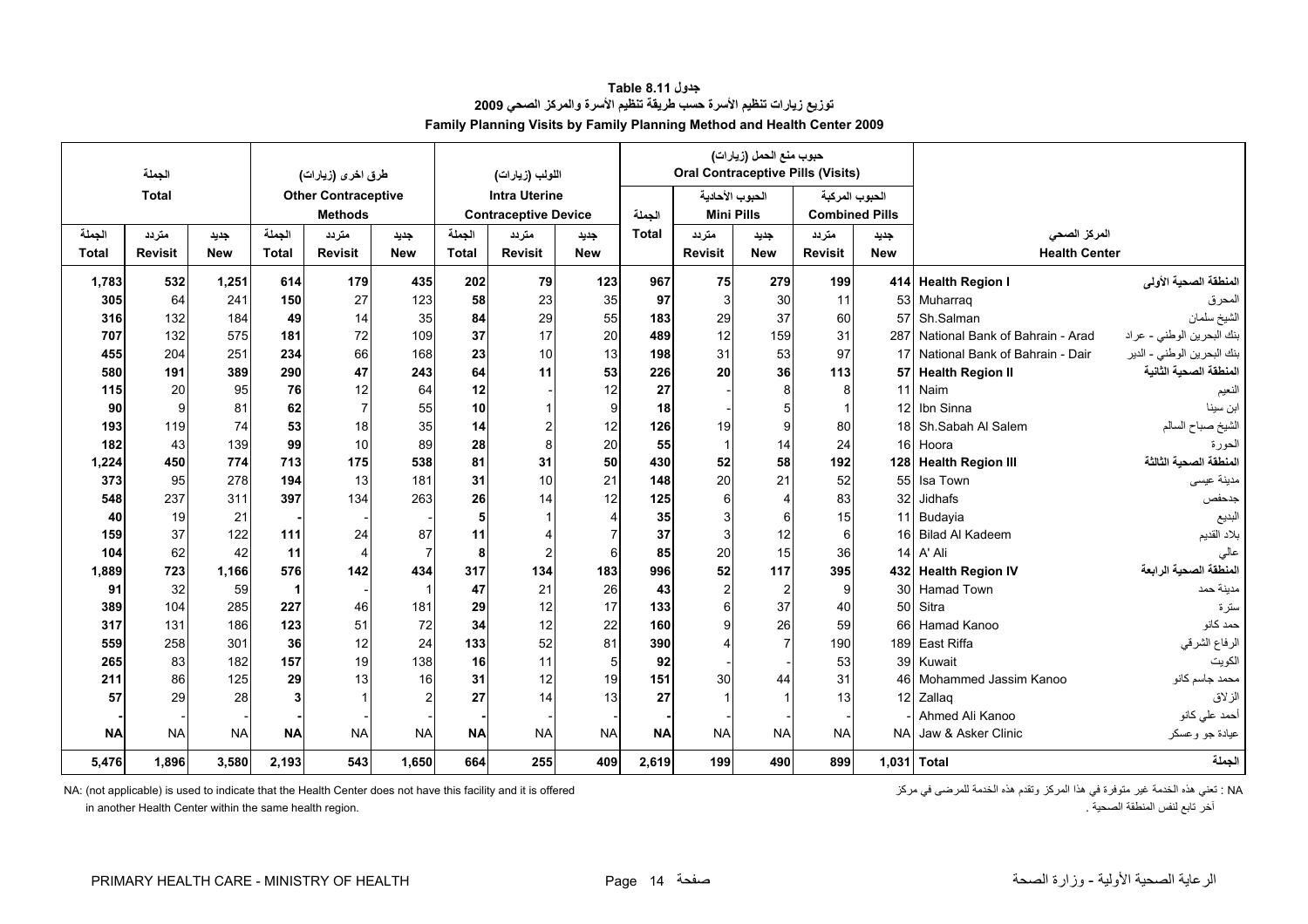<span id="page-15-0"></span>

| نسبة الاطفال الذين استكملوا جميع زيارات فحص الاطفال |              |              |                   |              |                  |                  | بيانات التحويل لزيارات فحص الأطفال  |                  |                | بيانات النتائج الغير طبيعية للفحص |               |                                             |                             |
|-----------------------------------------------------|--------------|--------------|-------------------|--------------|------------------|------------------|-------------------------------------|------------------|----------------|-----------------------------------|---------------|---------------------------------------------|-----------------------------|
| % of Children Fully Screened by Age                 |              |              |                   |              |                  |                  | <b>Children Screening Referrals</b> |                  |                | <b>Abnormal Findings</b>          |               |                                             |                             |
| فحص دخول المدرسة                                    |              |              |                   |              | معدل تحويل       | مجموع            | حالات محولة                         | حالات محولة      | معدل زيارات    | عدد زيارات                        |               |                                             |                             |
| من 5 المي 6 سنوات                                   |              | للسنة        | للسنة الاولى      |              | الأطفال الى      | الحالات          | لعيادات                             | لعيادة تقييم     | الأطفال بنتائج | الأطفال بنتائج                    | عدد           |                                             |                             |
| <b>School Entry</b>                                 |              | الثانية      | من العمر          |              | العيادات         | المحولة          | أخرى                                | تطور الأطفال     | غير طبيعية     | غير طبيعية                        | زيارات        |                                             |                             |
| <b>Examination</b>                                  | Second       |              | <b>First Year</b> |              | Children         | <b>Total</b>     | <b>Referrals</b>                    | <b>Referrals</b> | Rate of        | للفحص                             | فحص           |                                             |                             |
| $(5 - 6)$ years                                     |              | Year         |                   |              | <b>Referrals</b> | No. of           | to                                  | to               | <b>Visits</b>  | No. of                            | الأطفال       |                                             |                             |
|                                                     |              |              |                   |              | Rate             | <b>Referred</b>  | Other                               | <b>Children</b>  | with           | Visits, with                      | No.           | المركز الصحى                                |                             |
| الجملة                                              | الجملة       | بحريني       | الجملة            | بحريني       | to               | Cases            | Outpatient                          | <b>Assesment</b> | Abnormal       | <b>Abnormal</b>                   | of            | <b>Health Center</b>                        |                             |
| <b>Total</b>                                        | <b>Total</b> | <b>Bah</b>   | <b>Total</b>      | <b>Bah</b>   | <b>Clinics</b>   |                  | <b>Clinics</b>                      | <b>Clinic</b>    | Finding        | Finding                           | <b>Visits</b> |                                             |                             |
| 94.2                                                | 90.7         | 90.1         | 89.8              | 89.7         | $1.5$            | 356              | 261                                 | 95               | 12.8           | 3,039                             |               | 23,789 Health Region I                      | المنطقة الصحية الأولى       |
| 89.1                                                | 93.7         | 89.8         | 93.6              | 87.9         | 2.4              | 172              | 144                                 | 28               | 21.4           | 1,522                             |               | 7,123 Muharraq                              | المحرق                      |
| 108.3                                               | 83.2         | 79.1         | 83.9              | 79.5         | 1.6              | 100              | 46                                  | 54               | 4.1            | 249                               |               | 6,065 Sh.Salman                             | الشيخ سلمان                 |
| 81.8                                                | 94.4         | 95.5         | 90.3              | 95.9         | 0.9              | 61               | 48                                  | 13               | 11.7           | 772                               |               | 6.588 National Bank of Bah. - Arad          | بنك البحرين الوطني - عراد   |
| 98.6                                                | 92.4         | 94.5         | 91.6              | 95.0         | 0.6              | 23               | 23                                  |                  | 12.4           | 496                               |               | 4.013 National Bank of Bah. - Dair          | بنك البحرين الوطني - الدير  |
| 78.2                                                | 51.9         | 62.8         | 58.6              | 68.6         | 1.3              | 204              | 88                                  | 116              | 4.6            | 741                               |               | 16,064 Health Region II                     | المنطقة الصحية الثانية      |
| 71.3                                                | 62.5         | 67.7         | 66.7              | 78.8         | 1.4              | 78               | 46                                  | 32               | 5.9            | 332                               |               | 5,588 Naim                                  | النعيم                      |
| 75.4                                                | 45.8         | 56.5         | 60.2              | 61.7         | 0.2              | 5                | $\overline{4}$                      |                  | 4.1            | 130                               |               | 3,134 Ibn Sinna                             | ابن سينا                    |
| 72.8                                                | 48.4         | 63.7         | 52.7              | 67.6         | 2.0              | 92               | 25                                  | 67               | 5.1            | 231                               | 4.517         | Sh.Sabah Al Salem                           | الشيخ صباح السالم           |
| 106.5                                               | 44.5         | 51.9         | 53.5              | 56.5         | 1.0              | 29               | 13                                  | 16               | 1.7            | 48                                | 2,825         | Hoora                                       | الحورة                      |
| 81.7                                                | 80.5         | 85.0         | 82.9              | 86.2         | 1.5              | 643              | 382                                 | 261              | 8.9            | 3,882                             |               | 43,739 Health Region III                    | المنطقة الصحية الثالثة      |
| 82.7                                                | 83.2         | 86.6         | 90.0              | 92.2         | 2.8              | 333              | 196                                 | 137              | 8.0            | 957                               |               | 12,025 Isa Town                             | مدينة عيسى                  |
| 97.5                                                | 83.3         | 87.2         | 85.9              | 89.1         | 0.6              | 74               | 43                                  | 31               | 3.4            | 408                               | 11,881        | Jidhafs                                     | جدحفص                       |
| 70.9                                                | 73.7         | 82.5         | 70.8              | 77.4         | 0.6              | 60               | 30                                  | 30               | 6.6            | 652                               |               | 9,932 Budayia                               | البديع                      |
| 67.4                                                | 74.4         | 79.0         | 78.3              | 80.6         | 0.2              | 8                | 6                                   | 2                | 12.9           | 501                               | 3,877         | Bilad Al Kadeem                             | بلاد القديم                 |
| 79.5                                                | 86.3         | 85.9         | 84.9              | 85.2         | 2.8              | 168              | 107                                 | 61               | 22.6           | 1,364                             |               | 6,024 A' Ali                                | عالى                        |
| 83.6                                                | 67.1         | 71.1         | 70.9              | 74.4         | 2.0              | 893              | 406                                 | 487              | 15.6           | 6,805                             |               | 43,488 Health Region IV                     | المنطقة الصحية الرابعة      |
| 89.4                                                | 58.7         | 63.1         | 64.4              | 67.2         | 0.2              | 15               | 5                                   | 10               | 3.4            | 218                               | 6.464         | <b>Hamad Town</b>                           | مدينة حمد                   |
| 82.7                                                | 87.7         | 88.1         | 84.4              | 85.5         | 5.4              | 500              | 253                                 | 247              | 28.6           | 2,635                             | 9,228 Sitra   |                                             | سترة                        |
| 86.1                                                | 42.5         | 44.2         | 55.1              | 60.2         | 1.1              | 74               | 21                                  | 53               | 6.8            | 435                               |               | 6,439 Hamad Kanoo                           | حمد كانو                    |
| 67.6                                                | 57.1         | 56.2         | 64.7              | 63.8         | 1.4              | 115              | 35                                  | 80               | 20.7           | 1,687                             |               | 8,132 East Riffa                            | الرفاع الشرقي               |
| 59.2<br>108.6                                       | 81.5<br>84.3 | 84.9<br>87.3 | 85.8<br>70.9      | 88.4<br>74.0 | 1.8<br>1.2       | 106<br>68        | 62<br>23                            | 44<br>45         | 18.0<br>9.6    | 1,077<br>563                      |               | 5,991 Kuwait<br>5.869 Mohammed Jassim Kanoo | الكويت<br>محمد جاسم کانو    |
| <b>NA</b>                                           | 79.0         | 56.8         | 73.3              | 65.5         | 1.2              | 8.0 <sub>l</sub> | 5.0                                 | 3.0              | 7.4            | 51                                |               | 688 Zallag <sup>1</sup>                     | الز لاق <sup>1</sup>        |
| <b>NA</b>                                           | <b>NA</b>    | <b>NA</b>    | <b>NA</b>         | <b>NA</b>    | 4.9              | 7.0              | 2.0                                 | 5.0              | 32.2           | 46                                |               | 143 Ahmed Ali Kanoo                         | أحمد علي كانو               |
| <b>NA</b>                                           | <b>NA</b>    | <b>NA</b>    | <b>NA</b>         | <b>NA</b>    |                  |                  |                                     |                  | 17.4           | 93                                | 534           | Jaw & Asker Clinic <sup>2</sup>             | عيادة جو وعسكر <sup>2</sup> |
|                                                     |              |              |                   |              |                  |                  |                                     |                  |                |                                   |               |                                             |                             |
| 83.9                                                | 73.5         | 79.4         | 76.5              | 81.5         | 1.6              | 2,096            | 1,137                               | 959              | 11.4           | 14,467                            | 127,080 Total |                                             | الجملة                      |

#### **جدول 8.12 Table بيانات خدمات الفحص الدوري للأطفال حسب المرآز الصحي <sup>2009</sup> Child Screening Data by Health Center 2009**

1 بدأ التسجيل في مركز الزلاق منذ عام 2007 - بيانات الأطفال أكبر من عام مسجلة بمركز الكويت الصحي . هي الكويت الصحي . "The registration at Zallaq H.C. started since 2007 - children over one year registered at Kuwait H.C. .

2 بيانات المواليد والوفيات والتطعيم للأطفال تم تسجيلها بمركز محمد جاسم كانو .<br>ملاحظة : المعلات التي اكثر من 100% تعود إلى أن الأطفال المطعمين أكثر من عدد الأطفال الأحياء المسجلين ضمن المركز

Note: Rates over 100% because total of children received vaccine is higher than the registered children in the health center.

PRIMARY HEALTH CARE - MINISTRY OF HEALTH Page 15 صفحة الصحة وزارة - الأولية الصحية الرعاية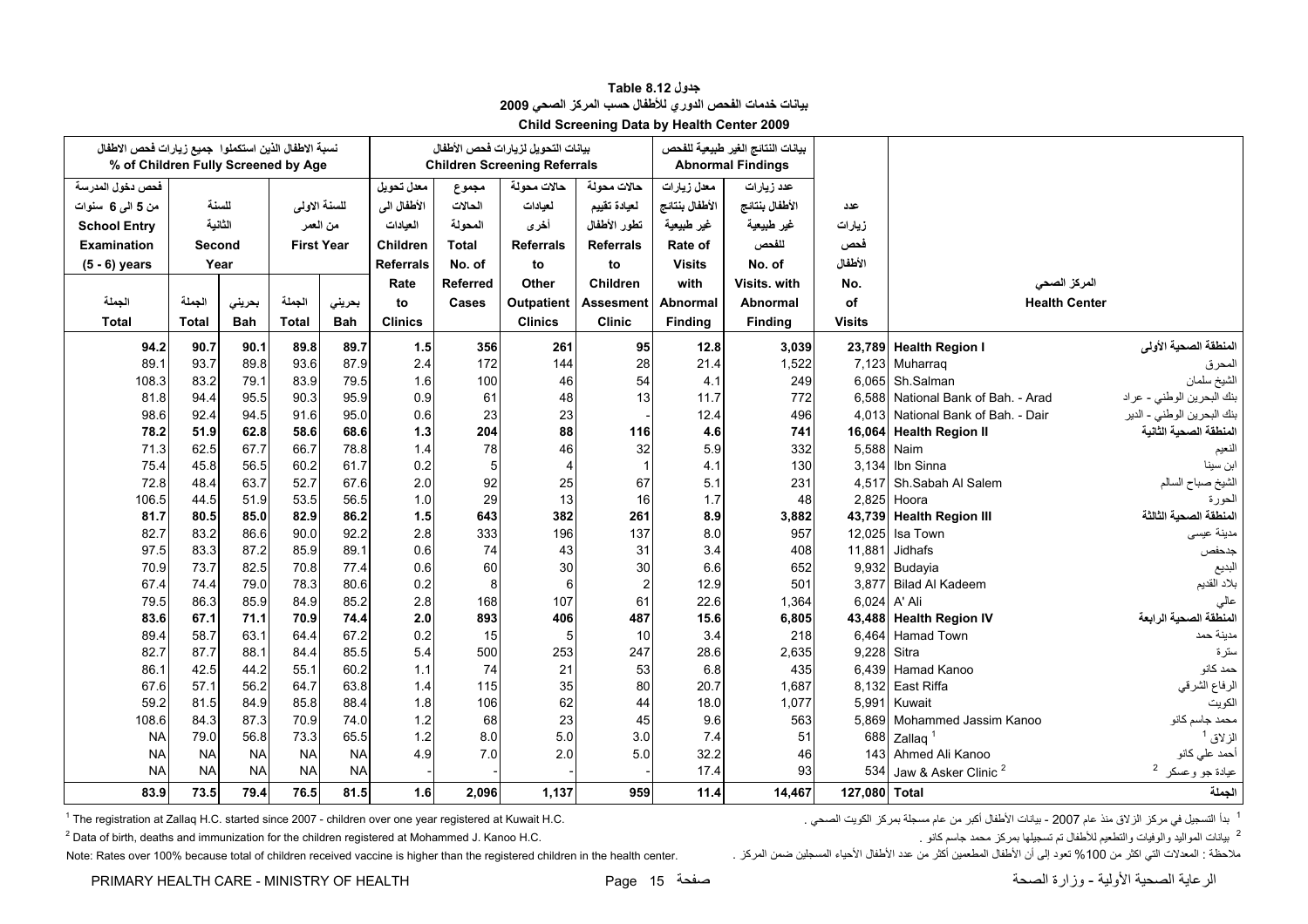| جدول Table 8.13                                                                                                               |
|-------------------------------------------------------------------------------------------------------------------------------|
| نسبة التغطية بالتحصين للأطفال في السنتين الأولى من العمر حسب المواليد الأحياء المسجلين في المراكز الصحية والجنسية والنوع 2009 |
| Immunization Coverage Among Children (2 Years) by Registred Live Births at Health Centers by Nationality and Sex 2009         |

<span id="page-16-0"></span>

|               | % Immunization Coverage |               |              |              |                                                               |               |               |               |               |              |               |              |                                    |             |               | نسبة التغطية بالتطعم |               |                                  |                            |  |  |
|---------------|-------------------------|---------------|--------------|--------------|---------------------------------------------------------------|---------------|---------------|---------------|---------------|--------------|---------------|--------------|------------------------------------|-------------|---------------|----------------------|---------------|----------------------------------|----------------------------|--|--|
|               |                         |               |              |              | الجرعة الأولى من لقاح الدفتيريا ۖ و التيتانوس و السعال الديكي |               |               |               |               |              |               |              | الجرعة الثالثة من لقاح شلل الأطفال |             |               |                      |               |                                  |                            |  |  |
|               |                         |               |              | (DPT & DT)   | 1 <sup>st</sup> dose of Diphtheria, Tetanus & Pertussis       |               |               |               |               |              |               |              | 3rd dose of Polio vaccine          |             |               |                      |               |                                  |                            |  |  |
| Total         |                         | الجملة        | Non-Bah.     |              | غیر بحرین <i>ی</i>                                            | Bah.          |               | بحرينى        | <b>Total</b>  |              | الجملة        | Non-Bah.     |                                    | غير بحريني  | Bah.          |                      | بحريني        |                                  |                            |  |  |
| الجملة        | أنشى                    | نكر           | الجملة       | أننى         | ذكر                                                           | الجملة        | أنشى          | نكر           | الجملة        | أننى         | نكر           | الجملة       | أنشى                               | نكر         | الجملة        | أنشى                 | نكر           | المركز الصحى                     |                            |  |  |
| Total         | Female                  | Male          | Total        | Female       | Male                                                          | <b>Total</b>  | Female        | <b>Male</b>   | <b>Total</b>  | Female       | <b>Male</b>   | <b>Total</b> | Female                             | <b>Male</b> | <b>Total</b>  | Female               | Male          | <b>Health Center</b>             |                            |  |  |
| 91.4          | 89.5                    | 93.2          | 88.9         | 84.8         | 93.0                                                          | 92.4          | 91.4          | 93.3          | 95.4          | 92.8         | 97.9          | 99.9         | 98.5                               | 101.3       | 93.7          | 90.7                 | 96.7          | <b>Region I</b>                  | المنطقة الأولى             |  |  |
| 84.4          | 84.9                    | 83.8          | 86.9         | 85.6         | 88.1                                                          | 82.7          | 84.5          | 81.0          | 95.2          | 94.          | 96.2          | 103.7        | 110.5                              | 97.6        | 89.7          | 84.1                 | 95.2          | Muharraq                         | المحرق                     |  |  |
| 96.8          | 93.3                    | 100.2         | 98.4         | 92.1         | 105.2                                                         | 95.8          | 94.1          | 97.3          | 97.4          | 92.8         | 101.9         | 108.2        | 100.6                              | 116.2       | 90.5          | 87.3                 | 93.4          | Sh.Salman                        | الشيخ سلمان                |  |  |
| 90.8          | 86.9                    | 94.5          | 79.8         | 74.6         | 85.5                                                          | 92.7          | 89.2          | 96.0          | 92.2          | 90.4         | 94.0          | 82.5         | 76.3                               | 89.1        | 93.9          | 93.0                 | 948           | National Bank of Bahrain - Arad  | بنك البحرين الوطني - عراد  |  |  |
| 95.4          | 95.1                    | 95.7          | 53.8         | 44.4         | 61.9                                                          | 99.1          | 99.1          | 99.1          | 97.5          | 94.7         | 100.4         | 51.3         | 50.0                               | 52.4        | 101.6         | 98.2                 | 1052          | National Bank of Bahrain - Dair  | بنك البحرين الوطني - الدير |  |  |
| 80.9          | 76.9                    | 84.7          | 74.6         | 69.4         | 79.7                                                          | 91.8          | 90.3          | 93.1          | 82.4          | 78.9         | 85.7          | 79.6         | 73.7                               | 85.5        | 87.2          | 88.4                 |               | 86.0 Region II                   | لمنطقة الثانية             |  |  |
| 81.9          | 76.6                    | 87.2          | 79.5         | 75.3         | 83.7                                                          | 85.9          | 78.8          | 92.9          | 81.7          | 80.1         | 83.3          | 78.3         | 72.9                               | 83.7        | 87.2          | 92.1                 | 82.5          | Naim                             | النعيم                     |  |  |
| 84.6          | 87.6                    | 81.7          | 79.6         | 81.4         | 77.9                                                          | 100.9         | 109.4         | 93.4          | 91.1          | 92.5         | 89.6          | 88.9         | 89.4                               | 88.4        | 98.2          | 103.8                | 934           | Ibn Sinna                        |                            |  |  |
| 75.9          | 71.8                    | 79.8          | 61.9         | 55.2         | 68.5                                                          | 92.3          | 92.5          | 92.0          | 75.9          | 71.8         | 79.8          | 72.2         | 63.4                               | 81.0        | 80.3          | 82.4                 | 784           | Sh.Sabah Al Salem                | الشيخ صباح السالم          |  |  |
| 84.3          | 75.3                    | 92.7          | 79.1         | 66.9         | 90.6                                                          | 96.1          | 94.6          | 97.5          | 86.3          | 75.7         | 96.1          | 81.4         | 71.6                               | 90.6        | 97.4          | 85.1                 | 108.9         | Al Hoora                         | لحورة                      |  |  |
| 90.7          | 90.6                    | 90.8          | 38.6         | 36.6         | 40.6                                                          | 96.6          | 96.7          | 96.5          | 92.7          | 93.7         | 91.7          | 38.1         | 38.0                               | 38.3        | 98.9          | 100.0                | 97.8          | <b>Region III</b>                | لمنطقة الثالثة             |  |  |
| 88.0          | 87.0                    | 89.0          | 67.0         | 69.2         | 64.9                                                          | 91.1          | 89.5          | 92.6          | 87.7          | 89.3         | 86.2          | 62.0         | 57.0                               | 66.7        | 91.5          | 94.0                 | 89.0          | Isa Town                         | مدينة عيسى                 |  |  |
| 93.9          | 96.1                    | 91.8          | 22.9         | 19.7         | 27.3                                                          | 99.2          | 102.9         | 95.7          | 99.7          | 105.0        | 94.5          | 29.5         | 23.0                               | 38.6        | 104.9         | 112.4                | 97.9          | <b>Jidhafs</b>                   | جدحفص                      |  |  |
| 88.8          | 88.6                    | 89.0          | 15.5         | 9.4          | 20.0                                                          | 101.2         | 100.7         | 101.6         | 89.6          | 90.8         | 88.6          | 13.5         | 18.8                               | 9.6         | 102.4         | 101.8                | 103.0         | Budaiya                          | لبديع                      |  |  |
| 82.7          | 81.6                    | 83.8          | 35.0         | 38.9         | 31.8                                                          | 86.7          | 84.9          | 88.5          | 83.9          | 78.5         | 89.1          | 42.5         | 55.6                               | 31.8        | 87.3          | 80.3                 | 94.2          | <b>Bilad Al Kadeem</b>           | بلاد القديم                |  |  |
| 100.6         | 97.7                    | 103.8         | 45.8         | 25.0         | 87.5                                                          | 102.6         | 101.2         | 104.2         | 103.1         | 96.9         | 110.7         | 54.2         | 50.0                               | 62.5        | 105.0         | 99.1                 | 111.4         | A'Ali                            | عالى                       |  |  |
| 85.1          | 83.3                    | 86.9          | 70.1         | 70.3         | 69.9                                                          | 88.8          | 86.5          | 91.1          | 83.5          | 79.5         | 87.4          | 63.1         | 61.1                               | 65.1        | 88.5          | 83.9                 | 93.0          | <b>Region IV</b>                 | المنطقة الرابعة            |  |  |
| 74.9          | 76.7                    | 73.3          | 12.7         | 8.8          | 16.4                                                          | 83.4          | 85.8          | 81.2          | 79.7          | 77.9         | 81.5          | 29.7         | 33.3                               | 26.2        | 86.6          | 83.9                 | 89.1          | <b>Hamad Town</b>                | مدينة حمد                  |  |  |
| 101.4<br>70.5 | 93.9<br>64.5            | 109.0<br>76.3 | 63.4<br>80.9 | 93.3<br>73.9 | 46.2<br>87.7                                                  | 102.7<br>65.5 | 93.9<br>60.0  | 112.0<br>70.9 | 94.9<br>68.0  | 88.5<br>64.7 | 101.4<br>71.1 | 61.0<br>61.9 | 46.7<br>62.6                       | 69.2        | 96.1<br>70.9  | 89.6<br>65.7         | 102.9<br>75.8 | Sitra                            | ستر ۃ                      |  |  |
|               |                         |               |              |              |                                                               |               |               |               |               |              |               |              |                                    | 61.3        |               |                      |               | Hamad Kanoo & Jaw & Asker Clinic | حمد كانو وعيادة جو وعسكر   |  |  |
| 77.9<br>98.6  | 76.2<br>98.4            | 79.5<br>98.8  | 82.8<br>17.1 | 83.8<br>25.0 | 81.8<br>13.0                                                  | 74.8<br>102.9 | 70.8<br>100.8 | 78.1<br>105.2 | 74.0<br>107.7 | 68.4<br>98.1 | 78.9<br>118.5 | 76.6<br>20.0 | 68.3<br>41.7                       | 84.8<br>8.7 | 72.3<br>112.4 | 68.4<br>100.0        | 75.5<br>126.7 | East Riffa<br>Kuwait             | الرفاع الشرقي              |  |  |
| 100.7         | 106.4                   | 95.3          | 30.3         | 40.5         | 20.5                                                          | 109.2         | 114.4         | 104.3         | 99.1          | 98.C         | 100.3         | 36.8         | 37.8                               | 35.9        | 106.7         | 105.2                | 108.0         | Mohammed Jassim Kanoo            | الكويت<br>محمد جاسم كانو   |  |  |
| 89.7          | 97.6                    | 83.1          | 93.3         | 115.4        | 76.5                                                          | 87.3          | 89.7          | 85.7          | 65.3          | 81.0         | 54.2          | 93.3         | 123.1                              | 70.6        | 53.5          | 62.1                 | 47.6          | Zallag                           | الزلاق                     |  |  |
| <b>NA</b>     | <b>NA</b>               | <b>NA</b>     | <b>NA</b>    | <b>NA</b>    | <b>NA</b>                                                     | <b>NA</b>     | <b>NA</b>     | <b>NA</b>     | <b>NA</b>     | <b>NA</b>    | <b>NA</b>     | <b>NA</b>    | <b>NA</b>                          | <b>NA</b>   | <b>NA</b>     | <b>NA</b>            | <b>NA</b>     | Ahmed Ali Kanoo                  | أحمد على كانو              |  |  |
|               |                         |               |              |              |                                                               |               |               |               |               |              |               |              |                                    |             |               |                      |               |                                  |                            |  |  |
| 87.3          | 85.7                    | 88.9          | 71.0         | 68.1         | 73.8                                                          | 92.6          | 91.5          | 93.7          | 88.3          | 86.2         | 90.3          | 72.9         | 69.9                               | 75.8        | 93.3          | 91.5                 |               | 94.9 % HC Coverage               | لسبة تغطية المراكز الصحية  |  |  |

. انظر الاصطلاحات المستخدمة في التقرير المستخدمة في التقرير المستخدمة المستخدمة المستخدمة المستخدمة المستخدمة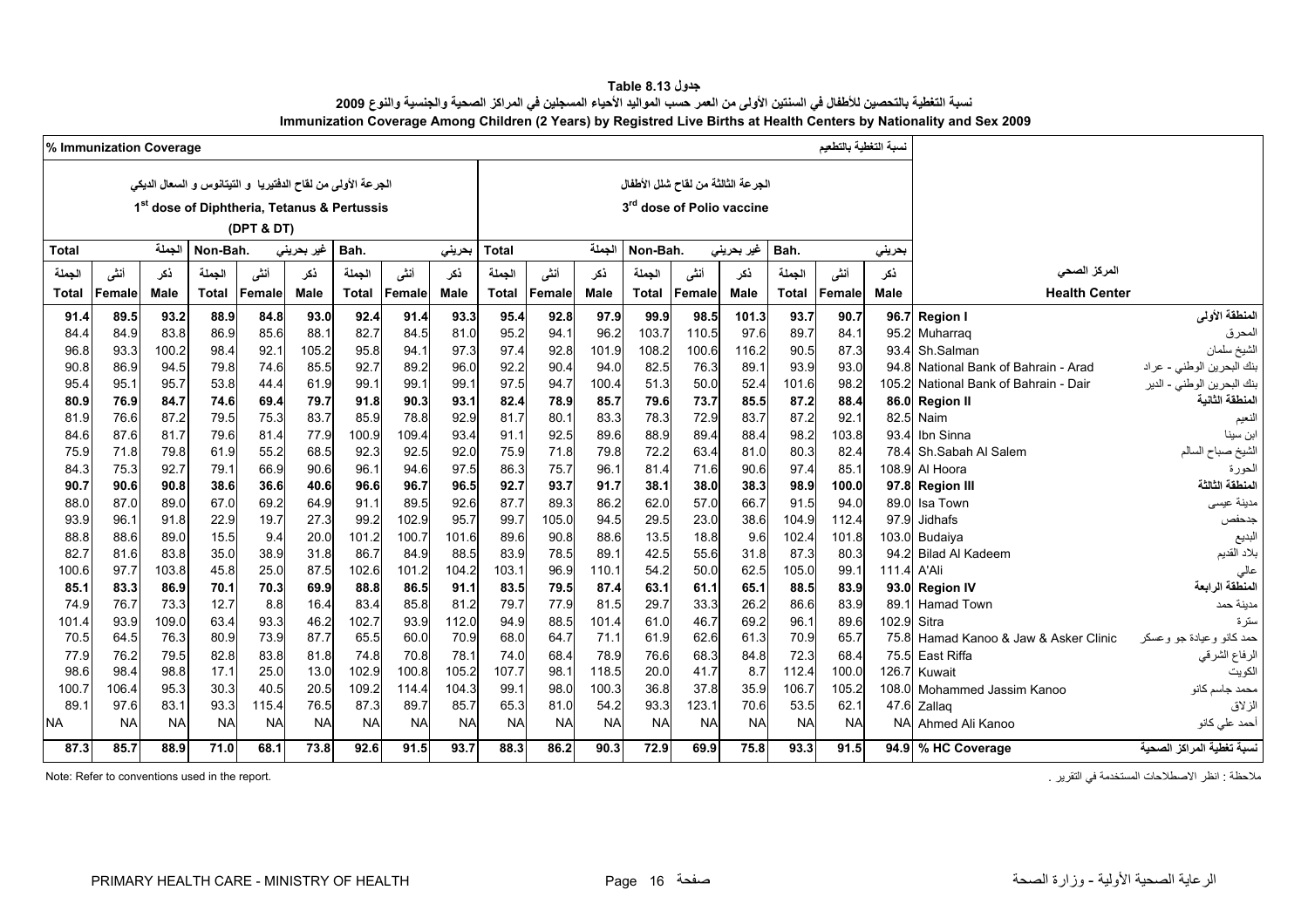#### **(Cont'd) Table 8.13 جدول ) تابع(**

نسبة التغطية بالتحصين للأطفال في السنتين الأولى من العمر حسب المواليد الأحياء المسجلين في المراكز الصحية والجنسية والنوع 2009

**Immunization Coverage Among Children (2 Years) by Registred Live Births at Health Centers by Nationality and Sex 2009**

|              | % Immunization Coverage |               |              |                                                    |                    |              |              |               |              |               |               |              |                                                            |              |              | لسبة التغطية بالتطعيم |               |                                                     |                                   |
|--------------|-------------------------|---------------|--------------|----------------------------------------------------|--------------------|--------------|--------------|---------------|--------------|---------------|---------------|--------------|------------------------------------------------------------|--------------|--------------|-----------------------|---------------|-----------------------------------------------------|-----------------------------------|
|              |                         |               |              | الجر عة الثالثة من لقاح التهاب الكبد الوبائي فئة ب |                    |              |              |               |              |               |               |              | الجرعة الثالثة من لقاح الدفتيريا والتيتانوس والسعال الديكي |              |              |                       |               |                                                     |                                   |
|              |                         |               |              | 3 <sup>rd</sup> dose of Viral Hepatitis B          |                    |              |              |               |              |               |               |              | 3rd dose of Diphtheria, Tetanus & Pertussis                |              |              |                       |               |                                                     |                                   |
|              |                         |               |              |                                                    |                    |              |              |               |              |               |               |              |                                                            |              |              |                       |               |                                                     |                                   |
|              |                         |               |              | (HB)                                               |                    |              |              |               |              |               |               |              | (DPT & DT)                                                 |              |              |                       |               |                                                     |                                   |
| <b>Total</b> |                         | الحملة        | Non-Bah.     |                                                    | غیر بحرین <i>ی</i> | Bah.         |              | بحرينى        | <b>Total</b> |               | الجملة        | Non-Bah.     |                                                            | غیر بحرینی   | Bah.         |                       | بحرينى        |                                                     |                                   |
| الجملة       | أنشى                    | ذكر           | الجملة       | أنشى                                               | ذكر                | الجملة       | أنشى         | ذكر           | الجملة       | أنثى          | نكر           | الجملة       | أنشى                                                       | نكر          | الجملة       | أنشى                  | نكر           | المركز الصحى                                        |                                   |
| Total        | Female                  | Male          | <b>Total</b> | <b>Female</b>                                      | <b>Male</b>        | <b>Total</b> | Female       | <b>Male</b>   | <b>Total</b> | <b>Female</b> | <b>Male</b>   | Total        | Female                                                     | Male         | Total        | Female                | <b>Male</b>   | <b>Health Center</b>                                |                                   |
| 96.4         | 93.9                    | 98.9          | 100.3        | 99.7                                               | 100.8              | 95.0         | 91.7         | 98.2          | 96.3         | 93.6          | 98.9          | 99.7         | 98.7                                                       | 100.8        | 95.0         | 91.7                  |               | 98.2 Region I                                       | المنطقة الأولى                    |
| 95.2         | 94.1                    | 96.2          | 103.7        | 110.5                                              | 97.6               | 89.7         | 84.1         | 95.2          | 95.2         | 94.           | 96.2          | 103.7        | 110.5                                                      | 97.6         | 89.7         | 84.1                  |               | 95.2 Muharraq                                       | المحرق                            |
| 100.2        | 95.8                    | 104.6         | 107.5        | 102.4                                              | 113.0              | 95.6         | 91.1         | 99.6          | 100.2        | 95.8          | 104.6         | 107.5        | 102.4                                                      | 113.0        | 95.6         | 91.1                  |               | 99.6 Sh.Salman                                      | الشيخ سلمان                       |
| 92.2         | 90.4                    | 94.0          | 82.5         | 76.3                                               | 89.1               | 93.9         | 93.0         | 94.8          | 91.7         | 89.3          | 94.0          | 78.9         | 69.5                                                       | 89.1         | 93.9         | 93.0                  |               | 94.8 National Bank of Bahrain - Arad                | بنك البحرين الوطني - عراد         |
| 98.7         | 95.9                    | 101.7         | 64.1         | 61.1                                               | 66.7               | 101.8        | 98.7         | 105.2         | 98.7         | 95.9          | 101.7         | 64.1         | 61.1                                                       | 66.7         | 101.8        | 98.7                  | 105.2         | National Bank of Bahrain - Dair                     | بنك البحرين الوطني - الدير        |
| 83.1         | 80.2                    | 86.0          | 80.5         | 74.8                                               | 86.1               | 87.8         | 89.9         | 85.8          | 82.6         | 79.2          | 85.8          | 79.6         | 73.3                                                       | 85.8         | 87.8         | 89.9                  |               | 85.8 Region II                                      | المنطقة الثانية                   |
| 83.9         | 83.6                    | 84.2          | 81.3         | 77.7                                               | 84.9               | 88.2         | 93.4         | 83.1          | 82.2         | 80.6          | 83.7          | 78.5         | 72.9                                                       | 84.1         | 88.2         | 93.4                  |               | 83.1 Naim                                           | النعيم                            |
| 91.1         | 92.5                    | 89.6          | 88.9         | 89.4                                               | 88.4               | 98.2         | 103.8        | 93.4          | 91.1         | 92.5          | 89.6          | 88.9         | 89.4                                                       | 88.4         | 98.2         | 103.8                 | 93.4          | Ibn Sinna                                           | ابن سينا                          |
| 75.8         | 72.1                    | 79.3          | 71.8         | 62.5                                               | 81.0               | 80.5         | 84.0         | 77.5          | 75.8         | 72.7          | 79.3          | 71.8         | 62.5                                                       | 81.0         | 80.5         | 84.0                  | 77.5          | Sh.Sabah Al Salem                                   | لشيخ صباح السالم                  |
| 86.9         | 76.1                    | 96.9          | 81.7         | 71.0                                               | 91.7               | 98.7         | 87.8         | 108.9         | 86.9         | 76.1          | 96.9          | 81.7         | 71.0                                                       | 91.7         | 98.7         | 87.8                  |               | 108.9 Al Hoora                                      | لحورة                             |
| 92.1         | 93.3                    | 91.0          | 38.0         | 38.0                                               | 38.0               | 98.2         | 99.5         | 97.0          | 92.1         | 93.3          | 91.0          | 38.0         | 38.0                                                       | 38.0         | 98.2         | 99.5                  |               | 97.0 Region III                                     | لمنطقة الثالثة                    |
| 87.7         | 89.3                    | 86.2          | 62.0         | 57.0                                               | 66.7               | 91.5         | 94.0         | 89.0          | 87.7         | 89.3          | 86.2          | 62.0         | 57.0                                                       | 66.7         | 91.5         | 94.0                  | 89.0          | Isa Town                                            | مدينة عيسى                        |
| 97.3         | 103.4                   | 91.5          | 28.6         | 23.0                                               | 36.4               | 102.5        | 110.6        | 94.9          | 97.3         | 103.4         | 91.5          | 28.6         | 23.0                                                       | 36.4         | 102.5        | 110.6                 | 94.9          | Jidhafs                                             | جدحفص                             |
| 89.6         | 90.8                    | 88.6          | 13.5         | 18.8                                               | 9.6                | 102.4        | 101.8        | 103.0         | 89.6         | 90.8          | 88.6          | 13.5         | 18.8                                                       | 9.6          | 102.4        | 101.8                 |               | 103.0 Budaiya                                       | لبديع                             |
| 83.9         | 78.5                    | 89.1          | 42.5         | 55.6                                               | 31.8               | 87.3         | 80.3         | 94.2          | 83.9         | 78.5          | 89.1          | 42.5         | 55.6                                                       | 31.8         | 87.3         | 80.3                  |               | 94.2 Bilad Al Kadeem                                | بلاد القديم                       |
| 103.1        | 96.9                    | 110.1         | 54.2         | 50.0                                               | 62.5               | 105.0        | 99.1         | 111.4         | 103.1        | 96.9          | 110.1         | 54.2         | 50.0                                                       | 62.5         | 105.0        | 99.1                  | 111.4         | A'Ali                                               | عالى                              |
| 84.4         | 80.3                    | 88.4          | 65.1         | 63.4                                               | 66.6               | 89.2         | 84.4         | 93.8          | 84.4         | 80.3          | 88.4          | 65.1         | 63.4                                                       | 66.6         | 89.2         | 84.5                  |               | 93.8 Region IV                                      | المنطقة الرابعة                   |
| 80.5         | 78.8<br>87.9            | 82.3          | 29.7<br>61.0 | 33.3<br>46.7                                       | 26.2<br>69.2       | 87.5<br>95.7 | 84.9         | 90.0<br>102.9 | 80.5<br>94.6 | 78.8<br>88.0  | 82.3<br>101.4 | 29.7<br>61.0 | 33.3<br>46.7                                               | 26.2<br>69.2 | 87.5<br>95.8 | 84.9<br>89.1          | 90.0<br>102.9 | Hamad Town<br>Sitra                                 | مدينة حمد                         |
| 94.5<br>69.3 | 66.1                    | 101.4<br>72.5 | 64.3         | 65.4                                               | 63.2               | 71.8         | 88.9<br>66.4 | 76.9          | 69.3         | 66.           | 72.5          | 64.3         | 65.4                                                       | 63.2         | 71.8         | 66.4                  | 76.9          |                                                     | ىئز ة<br>حمد كانو وعيادة جو وعسكر |
| 76.0         | 70.9                    | 80.6          | 79.2         | 71.3                                               | 87.0               | 74.0         | 70.6         | 76.8          | 76.0         | 70.9          | 80.6          | 79.2         | 71.3                                                       | 87.0         | 74.0         | 70.6                  |               | Hamad Kanoo & Jaw & Asker Clinic<br>76.8 East Riffa |                                   |
| 107.6        | 97.8                    | 118.5         | 20.0         | 41.7                                               | 8.7                | 112.2        | 99.7         | 126.7         | 107.6        | 97.8          | 118.5         | 20.0         | 41.7                                                       | 8.7          | 112.2        | 99.7                  | 126.7         | Kuwait                                              | الرفاع الشرقي<br>الكويت           |
| 100.1        | 98.5                    | 101.7         | 36.8         | 37.8                                               | 35.9               | 107.8        | 105.9        | 109.6         | 100.1        | 98.5          | 101.7         | 36.8         | 37.8                                                       | 35.9         | 107.8        | 105.9                 | 109.6         | Mohammed Jassim Kanoo                               | محمد جاسم كانو                    |
| 65.3         | 81.0                    | 54.2          | 93.3         | 123.1                                              | 70.6               | 53.5         | 62.1         | 47.6          | 65.3         | 81.0          | 54.2          | 93.3         | 123.1                                                      | 70.6         | 53.5         | 62.1                  |               | 47.6 Zallaq                                         | الزلاق                            |
| <b>NA</b>    | <b>NA</b>               | <b>NA</b>     | <b>NA</b>    | <b>NA</b>                                          | <b>NA</b>          | <b>NA</b>    | <b>NA</b>    | <b>NA</b>     | <b>NA</b>    | <b>NA</b>     | <b>NA</b>     | <b>NA</b>    | <b>NA</b>                                                  | <b>NA</b>    | <b>NA</b>    | <b>NA</b>             | <b>NA</b>     | Ahmed Ali Kanoo                                     | أحمد على كانو                     |
| 88.7         | 86.7                    | 90.6          | 73.8         | 71.2                                               | 76.4               | 93.5         | 91.8         | 95.1          | 88.6         | 86.6          | 90.5          | 73.4         | 70.4                                                       | 76.3         | 93.5         | 91.8                  |               | 95.1 % HC Coverage                                  | نسبة تغطية المراكز الصحية         |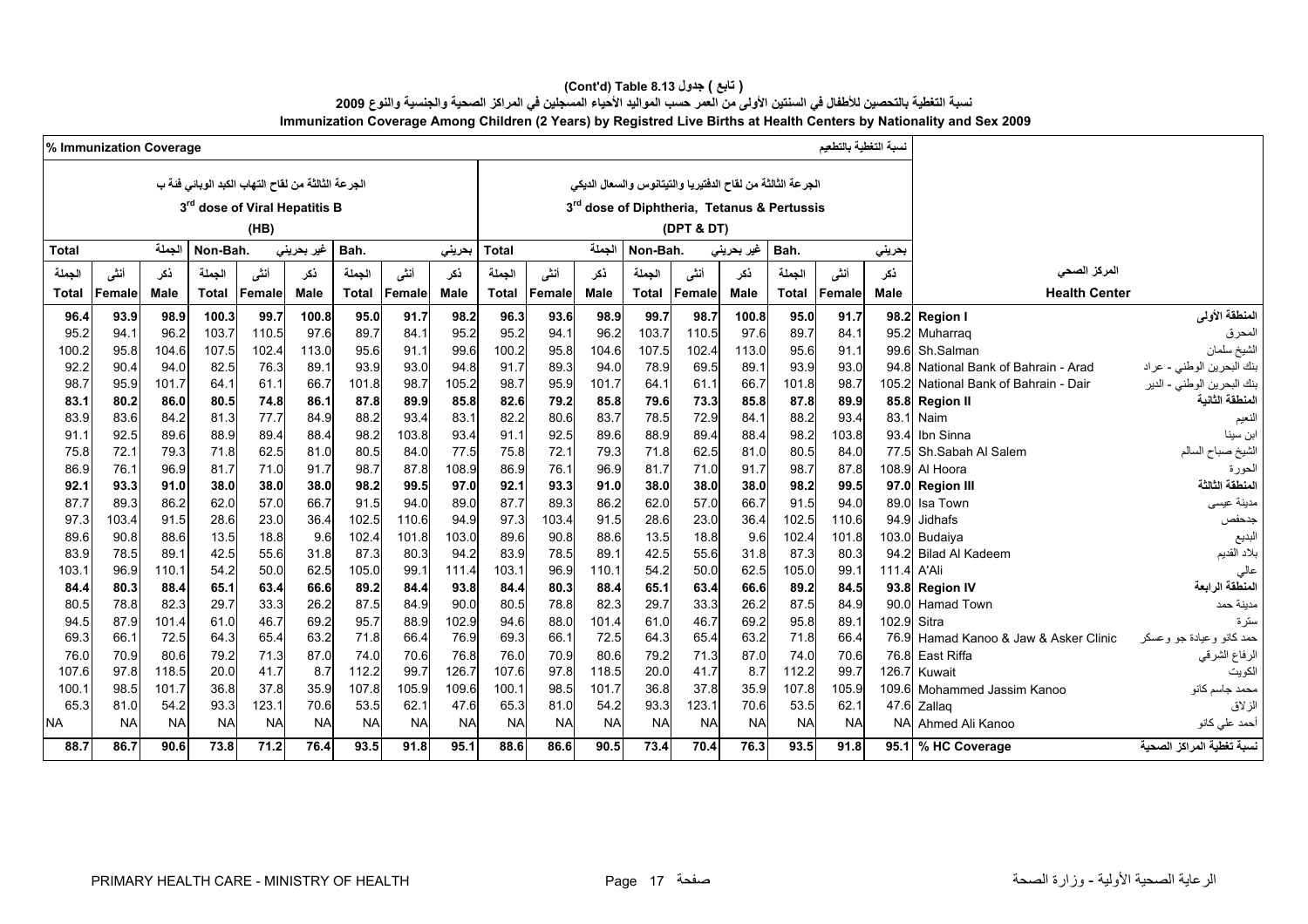#### **(Cont'd) Table 8.13 جدول ) تابع(**  نسبة التغطية بالتحصين للأطفال في السنتين الأولى من العمر حسب المواليد الأحياء المسجلين في المراكز الصحية والجنسية والنوع 2009 **Immunization Coverage Among Children (2 Years) by Registred Live Births at Health Centers by Nationality and Sex 2009**

|                                                              |               | نسبة التغطية بالتطعيم |               |                                                                      |              |              |               |              |               |              |               |              |              |                                                    |              |              | % Immunization Coverage |              |
|--------------------------------------------------------------|---------------|-----------------------|---------------|----------------------------------------------------------------------|--------------|--------------|---------------|--------------|---------------|--------------|---------------|--------------|--------------|----------------------------------------------------|--------------|--------------|-------------------------|--------------|
|                                                              |               |                       |               | الجرعة الثالثة من لقاح هيموفيلس الأنفلونزا (المستديمة النزلية فئة ب) |              |              |               |              |               |              |               |              |              | الجرعة الأولى من لقاح التهاب الكبد الوبائي فَنَة أ |              |              |                         |              |
|                                                              |               |                       |               | 3rd dose of Haemophilus Influenzae b                                 |              |              |               |              |               |              |               |              |              | 1 <sup>st</sup> dose of Hepatitis A                |              |              |                         |              |
|                                                              |               |                       |               |                                                                      |              |              |               |              |               |              |               |              |              |                                                    |              |              |                         |              |
|                                                              |               |                       |               |                                                                      | (Hib)        |              |               |              |               |              |               |              |              | (HAV1)                                             |              |              |                         |              |
|                                                              | بحريني        |                       | Bah.          | غیر بحرین <i>ی</i>                                                   |              | Non-Bah.     | الحملة        |              | <b>Total</b>  | بحرينى       |               | Bah.         | غير بحريني   |                                                    | Non-Bah.     | الحملة       |                         | <b>Total</b> |
| المركز الصحي                                                 | نكر           | أنشى                  | الجملة        | نكر                                                                  | أنشى         | الجملة       | ذكر           | أننى         | الجملة        | ذكر          | أنشى          | الجملة       | نكر          | أننى                                               | الجملة       | نكر          | أنشى                    | الحملة       |
| <b>Health Center</b>                                         | <b>Male</b>   | <b>Female</b>         | Total         | <b>Male</b>                                                          | Female       | Total        | <b>Male</b>   | Female       | Total         | <b>Male</b>  | Female        | <b>Total</b> | <b>Male</b>  | Female                                             | <b>Total</b> | Male         | Female                  | Total        |
| المنطقة الأولى<br><b>Region I</b>                            | 98.2          | 91.7                  | 95.0          | 99.7                                                                 | 99.7         | 99.7         | 98.6          | 93.9         | 96.3          | 95.2         | 92.5          | 93.9         | 106.4        | 93.7                                               | 100.0        | 98.2         | 92.8                    | 95.6         |
| Muharrag                                                     | 95.2          | 84.1                  | 89.7          | 97.6                                                                 | 110.5        | 103.7        | 96.2          | 94.1         | 95.2          | 90.4         | 86.6          | 88.5         | 105.6        | 98.9                                               | 102.3        | 96.4         | 91.3                    | 93.9         |
| Sh.Salman                                                    | 99.6          | 91.1                  | 95.6          | 113.0                                                                | 102.4        | 107.5        | 104.6         | 95.8         | 100.2         | 96.9         | 92.9          | 95.0         | 123.3        | 94.2                                               | 107.6        | 105.9        | 93.4                    | 99.6         |
| بنك البحرين الوطني - عراد<br>National Bank of Bahrain - Arad | 94 8          | 93.0                  | 93.9          | 81.8                                                                 | 76.3         | 78.9         | 93.0          | 90.4         | 91.7          | 93.6         | 93.7          | 93.6         | 80.6         | 83.0                                               | 81.6         | 91.4         | 92.1                    | 91.7         |
| نك البحرين الوطني - الدير<br>National Bank of Bahrain - Dair | 105.2         | 98.7                  | 101.8         | 66.7                                                                 | 61.1         | 64.1         | 101.7         | 95.9         | 98.7          | 101.9        | 97.7          | 99.8         | 72.7         | 66.7                                               | 69.0         | 100.4        | 95.4                    | 97.9         |
| المنطقة الثانية<br><b>Region II</b>                          | 85.8          | 89.9                  | 87.8          | 85.9                                                                 | 73.3         | 79.7         | 85.9          | 79.2         | 82.6          | 90.3         | 79.3          | 85.0         | 95.1         | 88.8                                               | 92.0         | 93.3         | 85.3                    | 89.4         |
| Naim                                                         | 83.1          | 93.4                  | 88.2          | 84.5                                                                 | 72.9         | 78.7         | 84.0          | 80.6         | 82.3          | 90.1         | 74.3          | 81.6         | 100.4        | 85.6                                               | 92.7         | 96.7         | 81.3                    | 88.6         |
| Ibn Sinna                                                    | 93.4          | 103.8                 | 98.2          | 88.4                                                                 | 89.4         | 88.9         | 89.6          | 92.5         | 91.1          | 100.0        | 84.3          | 91.4         | 92.4         | 107.0                                              | 99.1         | 94.2         | 100.0                   | 97.0         |
| Sh.Sabah Al Salem<br>الشيخ صباح السالم                       | 77.5          | 84.0                  | 80.5          | 81.0                                                                 | 62.5         | 71.8         | 79.3          | 72.1         | 75.8          | 88.1         | 88.2          | 88.2         | 84.9         | 72.4                                               | 79.0         | 86.5         | 79.4                    | 83.3         |
| Al Hoora                                                     | 108.9         | 87.8                  | 98.7          | 91.7                                                                 | 71.0         | 81.7         | 96.9          | 76.1         | 86.9          | 89.2         | 64.1          | 77.5         | 102.7        | 95.2                                               | 99.1         | 98.8         | 86.5                    | 93.0         |
| لمنطقة الثالثة<br><b>Region III</b>                          | 97.0          | 99.5                  | 98.2          | 38.0                                                                 | 38.0         | 38.0         | 91.0          | 93.3         | 92.1          | 97.5         | 98.7          | 98.1         | 46.0         | 42.7                                               | 44.4         | 92.5         | 93.7                    | 93.1         |
| Isa Town                                                     | 89.0          | 94.0                  | 91.5          | 66.7                                                                 | 57.0         | 62.0         | 86.2          | 89.3         | 87.7          | 89.9         | 94.6          | 92.2         | 76.6         | 68.8                                               | 72.6         | 88.5         | 91.6                    | 90.0         |
| Jidhafs                                                      | 94.9          | 110.6                 | 102.5         | 36.4                                                                 | 23.0         | 28.6         | 91.5          | 103.4        | 97.3          | 107.5        | 105.8         | 106.6        | 56.5         | 28.9                                               | 44.0         | 104.1        | 101.9                   | 102.9        |
| Budaiya                                                      | 103.0         | 101.8                 | 102.4         | 9.6                                                                  | 18.8         | 13.5         | 88.6          | 90.8         | 89.6          | 99.5         | 102.5         | 100.9        | 15.7         | 14.1                                               | 15.0         | 86.3         | 90.0                    | 88.0         |
| <b>Bilad Al Kadeem</b>                                       | 94.2          | 80.3                  | 87.3          | 31.8                                                                 | 55.6         | 42.5         | 89.1          | 78.5         | 83.9          | 88.5         | 77.1          | 83.3         | 46.7         | 75.0                                               | 61.3         | 86.1         | 76.9                    | 81.9         |
| A'Ali<br>المنطقة الرابعة<br><b>Region IV</b>                 | 111.4<br>93.8 | 99.1<br>84.5          | 105.0<br>89.2 | 62.5<br>66.6                                                         | 50.0<br>63.4 | 54.2<br>65.1 | 110.1<br>88.4 | 96.9<br>80.3 | 103.1<br>84.4 | 98.9<br>94.8 | 100.0<br>89.4 | 99.4<br>92.2 | 38.5<br>77.2 | 36.4<br>70.2                                       | 37.5<br>73.7 | 96.7<br>91.3 | 98.1<br>85.6            | 97.4<br>88.5 |
| <b>Hamad Town</b>                                            | 90.0          | 84.9                  | 87.5          | 26.2                                                                 | 33.3         | 29.7         | 82.3          | 78.8         | 80.5          | 90.4         | 79.7          | 85.2         | 19.4         | 15.6                                               | 17.3         | 84.1         | 72.4                    | 78.4         |
| Sitra                                                        | 102.9         | 89.1                  | 95.8          | 69.2                                                                 | 46.7         | 61.0         | 101.4         | 88.0         | 94.6          | 99.1         | 96.5          | 97.9         | 100.0        | 38.9                                               | 69.4         | 99.2         | 94.5                    | 97.0         |
| ممد كانو وعيادة جو وعسكر<br>Hamad Kanoo & Jaw & Asker Clinic | 76.9          | 66.4                  | 71.8          | 63.2                                                                 | 65.4         | 64.3         | 72.5          | 66.1         | 69.3          | 82.6         | 74.6          | 78.6         | 80.8         | 76.7                                               | 78.7         | 82.0         | 75.3                    | 78.6         |
| الرفاع الشرقي<br>East Riffa                                  | 76.8          | 70.6                  | 74.0          | 87.0                                                                 | 71.3         | 79.2         | 80.6          | 70.9         | 76.0          | 82.5         | 77.0          | 79.8         | 88.3         | 84.0                                               | 86.3         | 85.0         | 79.8                    | 82.4         |
| Kuwait                                                       | 126.7         | 99.7                  | 112.2         | 8.7                                                                  | 41.7         | 20.0         | 118.5         | 97.8         | 107.6         | 103.9        | 103.9         | 103.9        | 5.9          | 6.3                                                | 6.1          | 99.5         | 99.4                    | 99.4         |
| Mohammed Jassim Kanoo<br>محمد جاسم كانو                      | 109.6         | 105.9                 | 107.8         | 35.9                                                                 | 37.8         | 36.8         | 101.7         | 98.5         | 100.1         | 109.0        | 103.8         | 106.3        | 27.3         | 42.3                                               | 33.9         | 100.6        | 99.1                    | 99.8         |
| Zallaq                                                       | 47.6          | 62.1                  | 53.5          | 70.6                                                                 | 123.1        | 93.3         | 54.2          | 81.0         | 65.3          | 121.4        | 85.2          | 103.6        | 117.6        | 72.2                                               | 94.3         | 120.0        | 80.0                    | 100.0        |
| أحمد على كانو<br>Ahmed Ali Kanoo                             | <b>NA</b>     | <b>NA</b>             | <b>NA</b>     | <b>NA</b>                                                            | <b>NA</b>    | <b>NA</b>    | <b>NA</b>     | <b>NA</b>    | <b>NA</b>     | <b>NA</b>    | <b>NA</b>     | <b>NA</b>    | <b>NA</b>    | <b>NA</b>                                          | <b>NA</b>    | <b>NA</b>    | <b>NA</b>               | <b>NA</b>    |
| سبة تغطية المراكز الصحية<br>95.1 % HC Coverage               |               | 91.8                  | 93.5          | 76.2                                                                 | 70.6         | 73.4         | 90.5          | 86.6         | 88.6          | 95.6         | 92.9          | 94.3         | 85.5         | 78.6                                               | 82.1         | 93.2         | 89.5                    | 91.4         |
|                                                              |               |                       |               |                                                                      |              |              |               |              |               |              |               |              |              |                                                    |              |              |                         |              |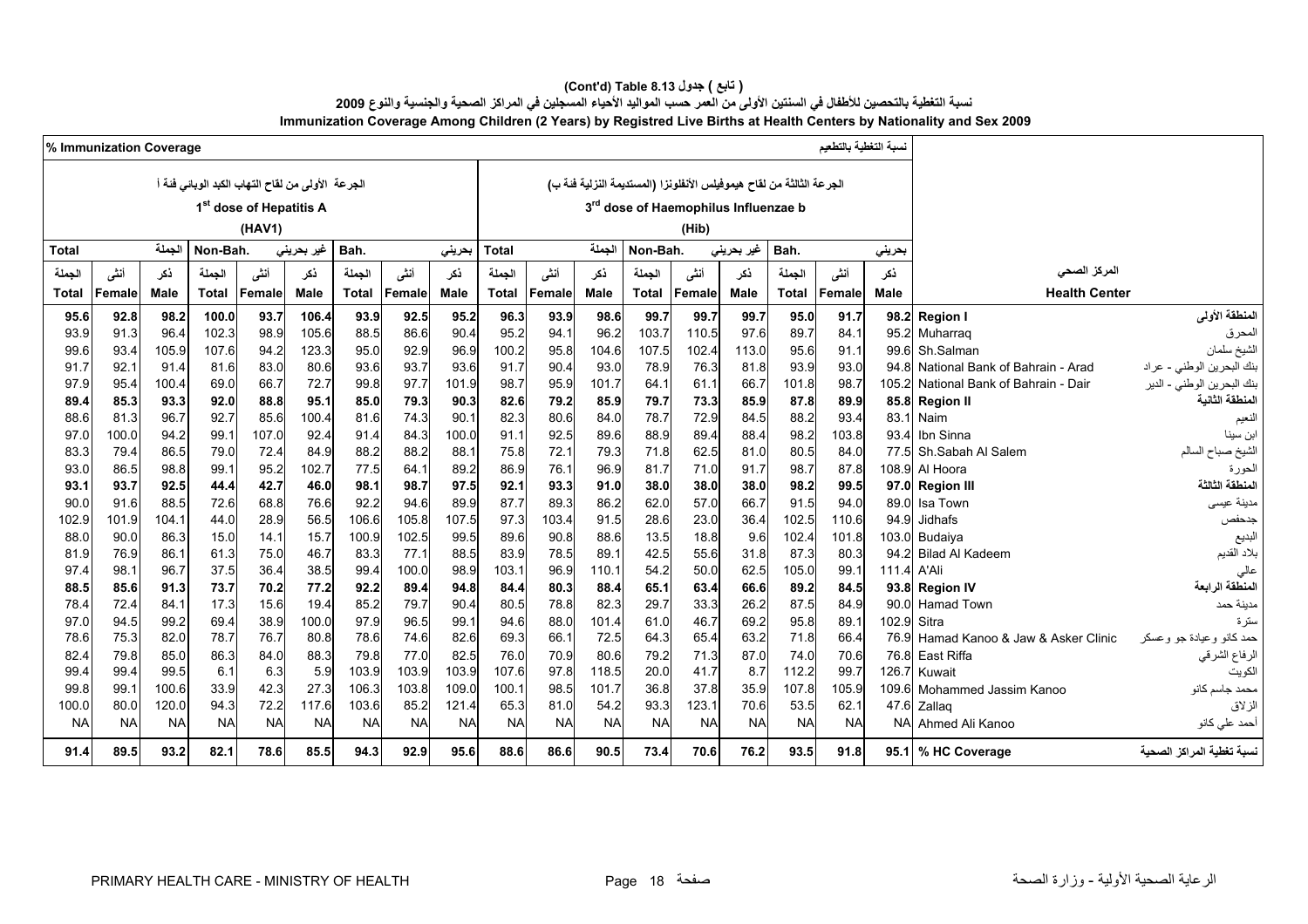#### **(Cont'd) Table 8.13 جدول ) تابع(**  نسبة التغطية بالتحصين للأطفال في السنتين الأولى من العمر حسب المواليد الأحياء المسجلين في المراكز الصحية والجنسية والنوع 2009 **Immunization Coverage Among Children (2 Years) by Registred Live Births at Health Centers by Nationality and Sex 2009**

|                                                                    |           | نسبة التغطية بالتطعيم |              |            |                       |           |             |           |              |             |           |              |            |                                |           |           | % Immunization Coverage |           |
|--------------------------------------------------------------------|-----------|-----------------------|--------------|------------|-----------------------|-----------|-------------|-----------|--------------|-------------|-----------|--------------|------------|--------------------------------|-----------|-----------|-------------------------|-----------|
|                                                                    |           |                       |              |            | لقاح الروتا           |           |             |           |              |             |           |              |            | لقاح الكروية الرئوية المدمج    |           |           |                         |           |
|                                                                    |           |                       |              |            |                       |           |             |           |              |             |           |              |            |                                |           |           |                         |           |
|                                                                    |           |                       |              |            | Rota vaccine 2nd dose |           |             |           |              |             |           |              |            | Pnemococcal Conjugate 3rd dose |           |           |                         |           |
|                                                                    |           |                       |              |            |                       |           |             |           |              |             |           |              |            |                                |           |           |                         |           |
|                                                                    | بحريني    |                       | Bah.         | غير بحريني |                       | Non-Bah.  | الجملة      |           | Total        | بحرينى      |           | Bah.         | غیر بحرینی |                                | Non-Bah.  | الجملة    |                         | Total     |
| المركز الصحى                                                       | نكر       | أننسى                 | الجملة       | نكر        | أنشى                  | الجملة    | نكر         | أنشى      | الجملة       | ذكر         | أنشى      | الجملة       | ذكر        | أننس                           | الجملة    | ذكر       | أنشى                    | الجملة    |
| <b>Health Center</b>                                               | Male      | Female                | <b>Total</b> | Male       | Female                | Total     | <b>Male</b> | Female    | <b>Total</b> | <b>Male</b> | Female    | <b>Total</b> | Male       | <b>Female</b>                  | Total     | Male      | Female                  | Total     |
| المنطقة الأولى<br><b>Region I</b>                                  | 92.9      | 89.4                  | 91.2         | 91.0       | 92.4                  | 91.7      | 93.4        | 89.7      | 91.5         | 98.1        | 91.7      | 94.9         | 101.5      | 100.8                          | 101.1     | 99.0      | 94.2                    | 96.6      |
| Muharraq<br>المحرق                                                 | 84.1      | 83.3                  | 83.7         | 98.2       | 111.1                 | 104.4     | 89.8        | 91.4      | 90.5         | 95.2        | 84.1      | 89.7         | 97.6       | 110.5                          | 103.7     | 96.2      | 94.1                    | 95.2      |
| الشيخ سلمان<br>Sh.Salman                                           | 86.8      | 84.4                  | 85.7         | 93.5       | 94.5                  | 94.0      | 89.3        | 88.5      | 88.9         | 99.6        | 91.6      | 95.8         | 114.9      | 104.9                          | 109.7     | 105.3     | 97.0                    | 101.2     |
| بنك البحرين الوطني - عراد<br>National Bank of Bahrain - Arad       | 99.7      | 90.5                  | 95.2         | 70.9       | 55.9                  | 63.2      | 97.4        | 85.6      | 91.5         | 94.5        | 92.7      | 93.6         | 89.1       | 76.3                           | 82.5      | 93.7      | 90.1                    | 91.9      |
| .<br>بنك البحرين الوطني - الدير<br>National Bank of Bahrain - Dair | 100.0     | 100.0                 | 100.0        | 66.7       | 33.3                  | 51.3      | 100.4       | 95.1      | 97.7         | 105.2       | 98.7      | 101.8        | 66.7       | 61.1                           | 64.1      | 101.7     | 95.9                    | 98.7      |
| لمنطقة الثانية<br><b>Region II</b>                                 | 77.0      | 80.9                  | 78.8         | 72.7       | 68.6                  | 70.7      | 77.8        | 76.4      | 77.1         | 85.4        | 89.2      | 87.3         | 84.5       | 72.6                           | 78.6      | 84.9      | 78.5                    | 81.8      |
| Naim<br>النعيم                                                     | 86.4      | 84.8                  | 85.6         | 84.1       | 79.7                  | 81.9      | 85.0        | 81.6      | 83.3         | 83.1        | 93.4      | 88.2         | 87.3       | 79.7                           | 83.5      | 85.7      | 84.8                    | 85.3      |
| Ibn Sinna<br>ابن سينا                                              | 68.9      | 101.9                 | 84.2         | 77.4       | 84.6                  | 81.0      | 75.3        | 88.4      | 81.7         | 93.4        | 103.8     | 98.2         | 88.4       | 89.4                           | 88.9      | 89.6      | 92.5                    | 91.1      |
| Sh.Sabah Al Salem<br>الشيخ صباح السالم                             | 69.0      | 69.0                  | 69.0         | 53.9       | 43.5                  | 48.7      | 71.5        | 65.6      | 68.6         | 77.0        | 83.4      | 80.0         | 76.7       | 57.8                           | 67.2      | 76.9      | 69.2                    | 73.1      |
| Al Hoora<br>الحورة                                                 | 87.3      | 87.8                  | 87.6         | 76.1       | 68.6                  | 72.5      | 79.9        | 74.5      | 77.3         | 107.6       | 85.1      | 96.7         | 86.7       | 63.9                           | 75.6      | 93.1      | 70.4                    | 82.1      |
| لمنطقة الثالثة<br><b>Region III</b>                                | 94.7      | 99.6                  | 97.1         | 37.3       | 35.5                  | 36.4      | 88.9        | 90.6      | 89.7         | 97.0        | 99.5      | 98.2         | 38.0       | 38.0                           | 38.0      | 91.0      | 93.3                    | 92.1      |
| مدينة عيسى<br>Isa Town                                             | 90.4      | 91.0                  | 90.7         | 55.3       | 54.2                  | 54.8      | 85.8        | 86.5      | 86.1         | 89.0        | 94.0      | 91.5         | 66.7       | 57.0                           | 62.0      | 86.2      | 89.3                    | 87.7      |
| Jidhafs<br>جدحفص                                                   | 94.5      | 121.3                 | 107.5        | 40.9       | 16.4                  | 26.7      | 91.4        | 104.9     | 98.0         | 94.9        | 110.6     | 102.5        | 36.4       | 23.0                           | 28.6      | 91.5      | 103.4                   | 97.3      |
| البديع<br>Budaiya                                                  | 93.0      | 93.5                  | 93.3         | 19.1       | 22.4                  | 20.5      | 82.0        | 84.1      | 82.9         | 103.0       | 101.8     | 102.4        | 9.6        | 18.8                           | 13.5      | 88.6      | 90.8                    | 89.6      |
| بلاد القديم<br><b>Bilad Al Kadeem</b>                              | 90.1      | 82.8                  | 86.5         | 22.7       | 38.9                  | 30.0      | 84.5        | 74.6      | 79.7         | 94.2        | 80.3      | 87.3         | 31.8       | 55.6                           | 42.5      | 89.1      | 78.5                    | 83.9      |
| A'Ali<br>عالي                                                      | 112.7     | 96.4                  | 104.2        | 62.5       | 50.0                  | 54.2      | 111.4       | 94.4      | 102.4        | 111.4       | 99.1      | 105.0        | 62.5       | 50.0                           | 54.2      | 110.1     | 96.9                    | 103.1     |
| المنطقة الرابعة<br><b>Region IV</b>                                | 86.6      | 84.5                  | 85.5         | 55.6       | 52.9                  | 54.3      | 80.0        | 78.0      | 79.0         | 94.0        | 84.8      | 89.5         | 68.0       | 64.1                           | 66.1      | 88.8      | 80.8                    | 84.9      |
| مدينة حمد<br><b>Hamad Town</b>                                     | 88.0      | 87.9                  | 88.0         | 31.1       | 19.3                  | 25.4      | 81.1        | 79.8      | 80.4         | 90.0        | 84.9      | 87.5         | 26.2       | 33.3                           | 29.7      | 82.3      | 78.8                    | 80.5      |
| Sitra                                                              | 105.1     | 89.8                  | 97.3         | 61.5       | 100.0                 | 75.6      | 103.3       | 90.2      | 96.7         | 103.1       | 89.1      | 95.9         | 73.1       | 53.3                           | 65.9      | 101.7     | 88.2                    | 94.9      |
| Hamad Kanoo & Jaw & Asker Clinic<br>حمد كانو وعيادة جو وعسكر       | 66.4      | 64.6                  | 65.5         | 63.7       | 67.8                  | 65.7      | 63.7        | 67.5      | 65.6         | 76.9        | 66.4      | 71.8         | 63.2       | 65.4                           | 64.3      | 72.5      | 66.1                    | 69.3      |
| East Riffa<br>الرفاع الشرقي                                        | 57.4      | 58.1                  | 57.7         | 58.4       | 49.8                  | 54.1      | 57.8        | 51.2      | 54.7         | 77.7        | 72.7      | 75.4         | 90.7       | 72.1                           | 81.5      | 82.5      | 72.4                    | 77.8      |
| الكويت<br>Kuwait                                                   | 111.7     | 100.0                 | 105.4        | 0.0        | 0.0                   | 0.0       | 103.9       | 96.7      | 100.1        | 127.0       | 100.3     | 112.7        | 8.7        | 41.7                           | 20.0      | 118.8     | 98.4                    | 108.0     |
| Mohammed Jassim Kanoo<br>محمد جاسم كانو                            | 103.4     | 112.5                 | 107.8        | 48.7       | 21.6                  | 35.5      | 97.5        | 101.5     | 99.4         | 109.6       | 105.9     | 107.8        | 35.9       | 37.8                           | 36.8      | 101.7     | 98.5                    | 100.1     |
| Zallaq<br>الزلاق                                                   | 66.7      | 103.4                 | 81.7         | 82.4       | 107.7                 | 93.3      | 71.2        | 111.9     | 88.1         | 47.6        | 62.1      | 53.5         | 58.8       | 123.1                          | 86.7      | 50.8      | 81.0                    | 63.4      |
| أحمد على كانو<br>Ahmed Ali Kanoo                                   | <b>NA</b> | <b>NA</b>             | <b>NA</b>    | <b>NA</b>  | <b>NA</b>             | <b>NA</b> | <b>NA</b>   | <b>NA</b> | <b>NA</b>    | <b>NA</b>   | <b>NA</b> | <b>NA</b>    | <b>NA</b>  | <b>NA</b>                      | <b>NA</b> | <b>NA</b> | <b>NA</b>               | <b>NA</b> |
| سبة تغطية المراكز الصحية<br>90.0 % HC Coverage                     |           | 90.9                  | 90.4         | 66.1       | 64.0                  | 113.4     | 84.8        | 83.8      | 84.3         | 95.2        | 91.9      | 93.6         | 76.3       | 70.7                           | 73.6      | 90.6      | 86.7                    | 88.7      |
|                                                                    |           |                       |              |            |                       |           |             |           |              |             |           |              |            |                                |           |           |                         |           |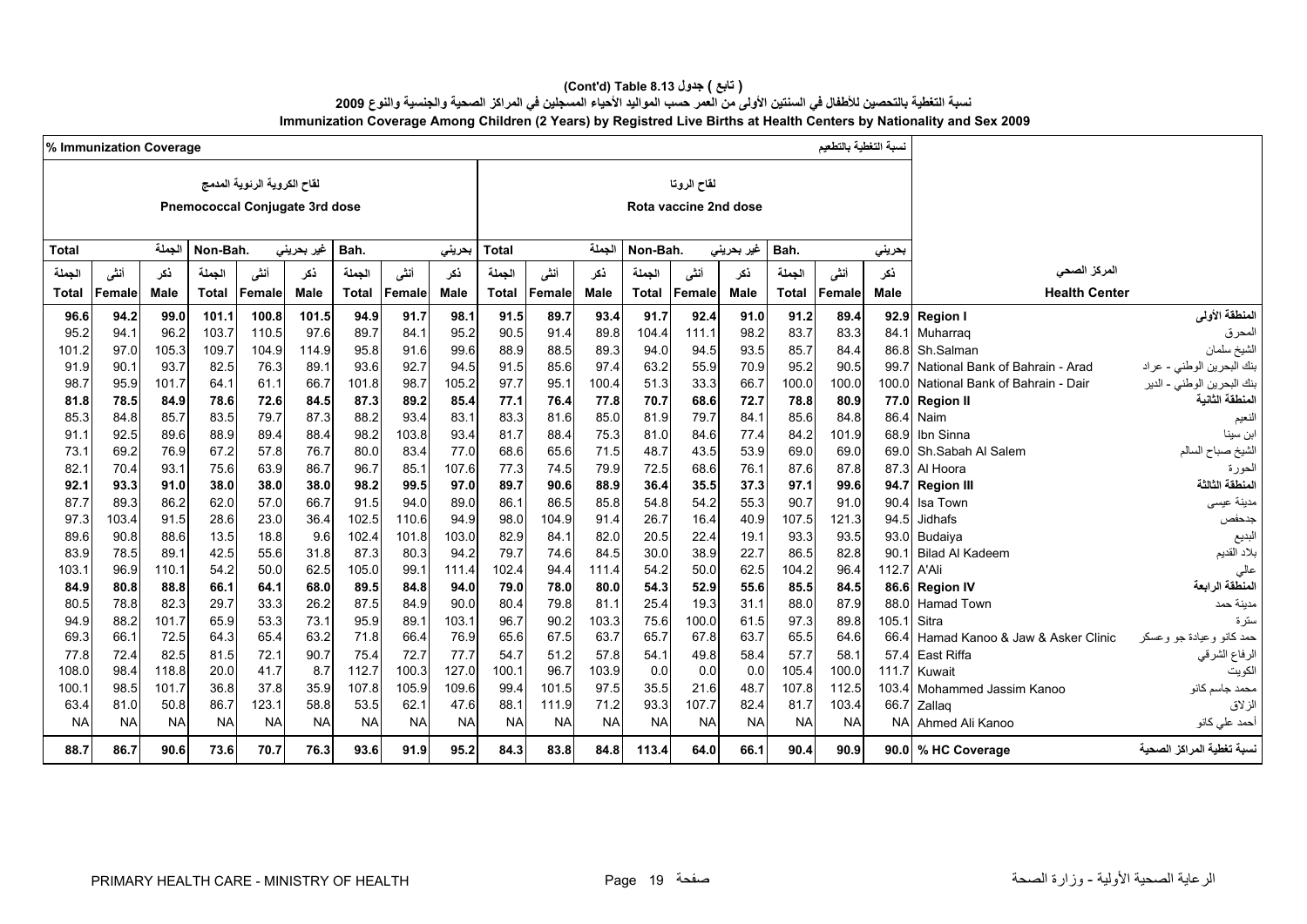| جدول Table 8.14                                                                                                                               |
|-----------------------------------------------------------------------------------------------------------------------------------------------|
| نسبة التغطية بالتحصين للأطفال (1 - 6 سنوات) والحوامل حسب المواليد الأحياء المسجلين في المراكز الصحية والجنسية والنوع 2009                     |
| Immunization Coverage Among Children (1 - 6 Years) and Pregnant Women by Registered Live Births at Health Centers by Nationality and Sex 2009 |

<span id="page-20-0"></span>

| % Immunization Coverage |              |              |              |                                                         |             |              |              |              |              |              |              |              |                                     |              |                                                        | نسبة التغطية بالتطعيم |              |                                  |                            |
|-------------------------|--------------|--------------|--------------|---------------------------------------------------------|-------------|--------------|--------------|--------------|--------------|--------------|--------------|--------------|-------------------------------------|--------------|--------------------------------------------------------|-----------------------|--------------|----------------------------------|----------------------------|
|                         |              |              |              | الجرعة الثانية من لقاح الحصبة والحصبة الألمانية والنكاف |             |              |              |              |              |              |              |              |                                     |              | الجرعة الأولى من لقاح الحصبة والحصبة الالمانية والنكاف |                       |              |                                  |                            |
|                         |              |              |              | 2 <sup>nd</sup> dose of Mumps, Measles, Rubella         |             |              |              |              |              |              |              |              | 1st dose of Mumps, Measles, Rubella |              |                                                        |                       |              |                                  |                            |
|                         |              |              |              | (MMR2)                                                  |             |              |              |              |              |              |              |              | (MMR1)                              |              |                                                        |                       |              |                                  |                            |
|                         |              | الحملة       |              |                                                         |             |              |              |              |              |              | الحملة       |              |                                     |              |                                                        |                       |              |                                  |                            |
| <b>Total</b>            |              |              | Non-Bah.     |                                                         | غير بحريني  | Bah.         |              | بحرينى       | <b>Total</b> |              |              | Non-Bah.     |                                     | غير بحريني   | Bah.                                                   |                       | بحريني       |                                  |                            |
| الجملة                  | أنشى         | ذكر          | الجملة       | أننى                                                    | ذكر         | الجملة       | أنشى         | نكر          | الجملة       | أننى         | نكر          | الجملة       | أننى                                | ذكر          | الجملة                                                 | أنشى                  | ذكر          | المركز الصحى                     |                            |
| Total                   | Female       | Male         | <b>Total</b> | Female                                                  | <b>Male</b> | Total        | Female       | Male         | Total        | Female       | <b>Male</b>  | <b>Total</b> | <b>Female</b>                       | <b>Male</b>  | <b>Total</b>                                           | <b>Female</b>         | <b>Male</b>  | <b>Health Center</b>             |                            |
| 94.2                    | 94.4         | 94.0         | 119.8        | 109.4                                                   | 130.9       | 86.8         | 89.7         | 84.1         | 95.4         | 92.8         | 97.9         | 99.2         | 93.4                                | 105.1        | 93.9                                                   | 92.6                  |              | 95.2 Region I                    | المنطقة الأولى             |
| 89.1                    | 91.0         | 87.2         | 103.1        | 103.4                                                   | 102.7       | 82.3         | 84.6         | 79.9         | 93.9         | 91.3         | 96.4         | 102.3        | 98.9                                | 105.6        | 88.5                                                   | 86.6                  | 90.4         | Muharrag                         | المحرق                     |
| 108.3                   | 105.5        | 110.9        | 147.8        | 128.7                                                   | 167.6       | 88.8         | 92.9         | 85.4         | 99.0         | 93.1         | 104.9        | 105.9        | 93.5                                | 120.3        | 95.0                                                   | 92.9                  | 96.9         | Sh.Salman                        | الشيخ سلمان                |
| 81.8                    | 82.0         | 81.6         | 82.4         | 80.0                                                    | 84.8        | 81.7         | 82.2         | 81.3         | 91.7         | 92.1         | 91.4         | 81.6         | 83.0                                | 80.6         | 93.6                                                   | 93.7                  | 936          | National Bank of Bahrain - Arad  | بنك البحرين الوطني - عراد  |
| 98.6                    | 102.5        | 95.2         | 120.7        | 84.2                                                    | 190.0       | 97.0         | 104.5        | 90.9         | 97.9         | 95.8         | 100.0        | 65.5         | 66.7                                | 63.6         | 100.0                                                  | 98.2                  | 101.9        | National Bank of Bahrain - Dair  | بنك البحرين الوطني - الدير |
| 78.2                    | 79.9         | 76.7         | 79.4         | 83.9                                                    | 75.4        | 76.6         | 74.6         | 78.6         | 88.6         | 84.4         | 92.6         | 91.1         | 87.7                                | 94.3         | 84.3                                                   | 78.6                  | 89.7         | <b>Region II</b>                 | المنطقة الثانية            |
| 71.3                    | 73.7         | 69.1         | 70.0         | 71.6                                                    | 68.4        | 73.1         | 76.2         | 70.0         | 87.8         | 80.6         | 95.8         | 91.4         | 84.4                                | 99.1         | 81.6                                                   | 74.3                  | 90.1         | Naim                             | لنعيم                      |
| 75.4                    | 72.5         | 78.6         | 81.3         | 80.7                                                    | 82.0        | 65.4         | 59.6         | 72.6         | 97.0         | 100.0        | 94.2         | 99.1         | 107.0                               | 92.4         | 91.4                                                   | 84.3                  |              | 100.0 Ibn Sinna                  | ابن سينا                   |
| 72.8                    | 78.1         | 68.0         | 67.0         | 76.9                                                    | 58.7        | 78.4         | 79.2         | 77.6         | 81.4         | 77.4         | 84.8         | 77.0         | 70.3                                | 83.0         | 86.5                                                   | 86.3                  | 86.6         | Sh.Sabah Al Salem                | الشيخ صباح السالم          |
| 106.5                   | 107.1        | 106.1        | 109.1        | 120.2                                                   | 100.7       | 100.0        | 80.0         | 123.4        | 93.0         | 86.0         | 99.2         | 99.1         | 94.5                                | 103.2        | 77.5                                                   | 64.1                  |              | 89.2 Al Hoora                    | الحورة                     |
| 81.7                    | 85.6         | 77.9         | 33.6         | 32.8                                                    | 34.4        | 86.4         | 91.1         | 81.9         | 93.2         | 93.6         | 92.7         | 44.6         | 42.3                                | 46.7         | 98.1                                                   | 98.7                  |              | 97.6 Region III                  | المنطقة الثالثة            |
| 82.7                    | 88.7         | 76.8         | 673          | 63.3                                                    | 72.2        | 84.6         | 92.1         | 77.3         | 90.2         | 91.6         | 88.9         | 72.6         | 68.8                                | 76.6         | 92.5                                                   | 94.6                  | 90.4         | Isa Town                         | مدينة عيسى                 |
| 97.5                    | 106.6        | 88.9         | 25.0         | 20.6                                                    | 30.0        | 101.5        | 111.8        | 91.8         | 103.1        | 101.9        | 104.4        | 46.4         | 28.9                                | 60.9         | 106.6                                                  | 105.8                 | 107.5        | Jidhafs                          | جدحفص                      |
| 70.9                    | 71.6         | 70.2         | 8.3          | 9.8                                                     | 6.9         | 81.3         | 81.8         | 80.9         | 87.9         | 89.8         | 86.3         | 14.5         | 12.9                                | 15.7         | 100.9                                                  | 102.5                 | 99.5         | Budaiya                          | البديع                     |
| 67.4<br>79.5            | 65.8<br>79.3 | 68.9         | 9.1          | 12.5                                                    | 5.9<br>66.7 | 71.8<br>80.8 | 69.7<br>81.7 | 73.9         | 81.9         | 76.9<br>97.8 | 86.1<br>96.7 | 61.3<br>37.5 | 75.0<br>36.4                        | 46.7<br>38.5 | 83.3<br>99.3                                           | 77.1<br>99.7          | 88.5<br>98.9 | <b>Bilad Al Kadeem</b><br>A'Ali  | بلاد القديم                |
| 83.6                    | 81.8         | 79.6<br>85.4 | 40.9<br>83.1 | 23.1<br>77.6                                            | 88.6        | 83.7         | 82.8         | 80.0<br>84.7 | 97.3<br>88.4 | 85.5         | 91.2         | 73.5         | 70.0                                | 76.8         | 92.1                                                   | 89.3                  |              | 94.8 Region IV                   | عالى<br>المنطقة الرابعة    |
| 89.4                    | 92.6         | 86.3         | 60.3         | 55.6                                                    | 64.9        | 92.3         | 96.3         | 88.5         | 78.5         | 72.7         | 84.1         | 18.5         | 17.8                                | 19.4         | 85.2                                                   | 79.7                  | 90.4         | <b>Hamad Town</b>                | مدينة حمد                  |
| 82.7                    | 88.4         | 77.3         | 91.7         | 100.0                                                   | 77.8        | 82.5         | 88.0         | 77.3         | 96.9         | 94.5         | 99.0         | 69.4         | 38.9                                | 100.0        | 97.8                                                   | 96.5                  | 99.0         | Sitra                            | ستر ۃ                      |
| 91.6                    | 91.9         | 91.2         | 107.0        | 110.5                                                   | 103.6       | 83.4         | 82.3         | 84.5         | 78.6         | 75.3         | 82.0         | 78.7         | 76.7                                | 80.8         | 78.6                                                   | 74.6                  | 82.6         | Hamad Kanoo & Jaw & Asker Clinic | حمد كانو وعيادة جو وعسكر   |
| 67.6                    | 59.3         | 76.0         | 75.9         | 59.0                                                    | 94.4        | 62.5         | 59.4         | 65.5         | 81.8         | 79.0         | 84.5         | 85.5         | 83.2                                | 87.5         | 79.3                                                   | 76.3                  | 82.3         | East Riffa                       | الرفاع الشرقي              |
| 59.2                    | 61.2         | 57.3         | 15.4         | 5.6                                                     | 23.8        | 62.2         | 64.7         | 59.7         | 99.4         | 99.4         | 99.5         | 6.1          | 6.3                                 | 5.9          | 103.9                                                  | 103.9                 | 103.9        | Kuwait                           | لكويت                      |
| 108.6                   | 91.6         | 126.8        | 9.1          | 5.0                                                     | 11.4        | 119.1        | 97.8         | 143.6        | 99.8         | 99.1         | 100.6        | 33.9         | 42.3                                | 27.3         | 106.3                                                  | 103.8                 | 109.0        | Mohammed Jassim Kanoo            | محمد جاسم كانو             |
| <b>NA</b>               | <b>NA</b>    | <b>NA</b>    | <b>NA</b>    | <b>NA</b>                                               | <b>NA</b>   | <b>NA</b>    | <b>NA</b>    | <b>NA</b>    | 100.0        | 80.0         | 120.0        | 94.3         | 72.2                                | 117.6        | 103.6                                                  | 85.2                  | 121.4        | Zallaq                           | الزلاق                     |
| <b>NA</b>               | <b>NA</b>    | <b>NA</b>    | <b>NA</b>    | <b>NA</b>                                               | <b>NA</b>   | <b>NA</b>    | <b>NA</b>    | <b>NA</b>    | <b>NA</b>    | <b>NA</b>    | <b>NA</b>    | <b>NA</b>    | <b>NA</b>                           | <b>NA</b>    | <b>NA</b>                                              | <b>NA</b>             | <b>NA</b>    | Ahmed Ali Kanoo                  | أحمد علي كانو              |
| 83.9                    | 84.9         | 82.9         | 81.0         | 79.1                                                    | 82.8        | 84.7         | 86.5         | 83.0         | 91.2         | 89.3         | 93.0         | 81.6         | 78.1                                | 85.0         | 94.2                                                   | 92.8                  |              | 95.6 % HC Coverage               | نسبة تغطية المراكز الصحية  |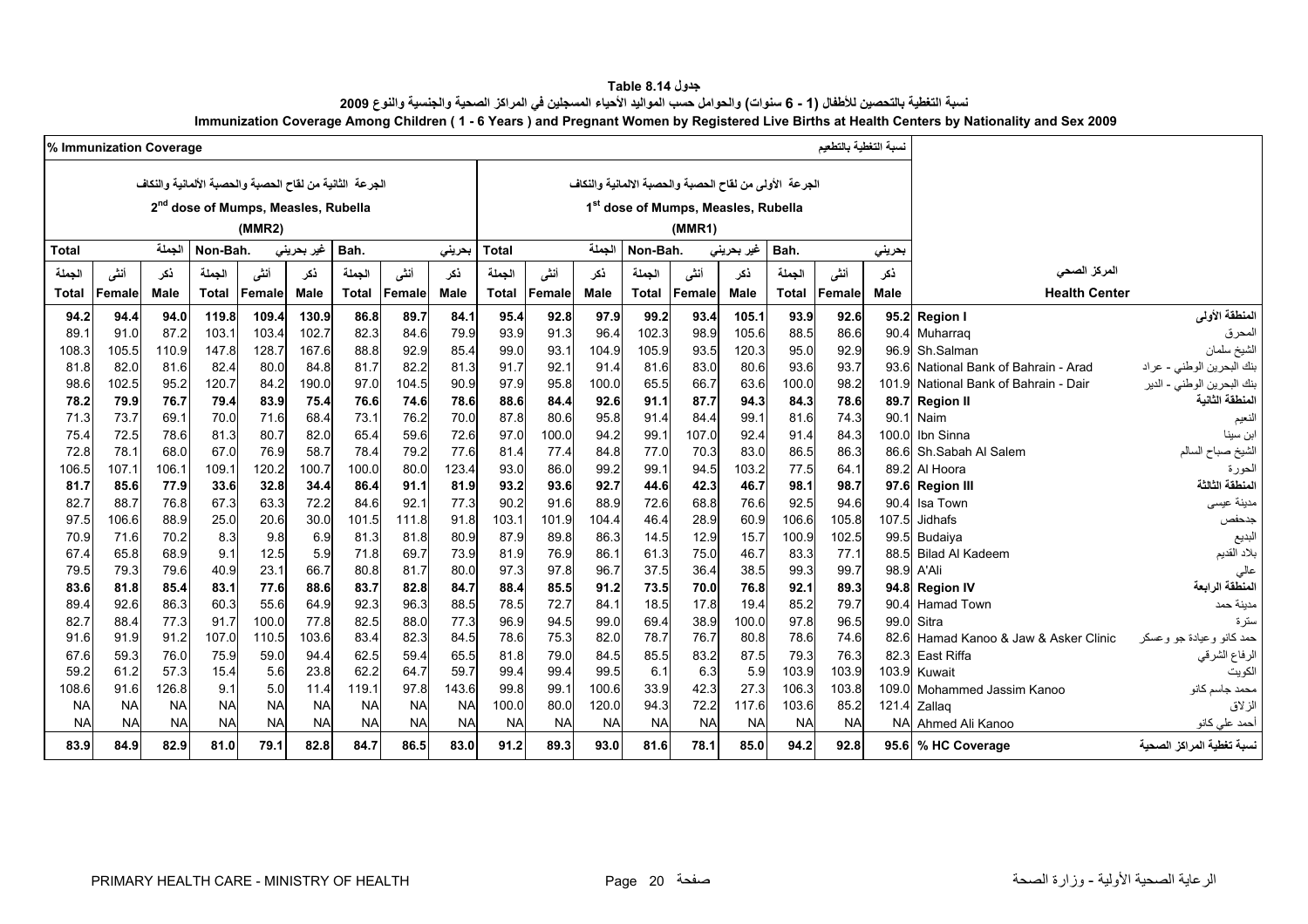#### **(Cont'd) Table 8.14 جدول ) تابع(**  نسبة التغطية بالتحصين للأطفال (1 - 6 سنوات) والحوامل حسب المواليد الأحياء المسجلين في المراكز الصحية والجنسية والنوع 2009 **Immunization Coverage Among Children ( 1 - 6 Years ) and Pregnant Women by Registered Live Births at Health Centers by Nationality and Sex 2009**

|              |              | سبة التغطية بالتطعيم<br>% Immunization Coverage |               |                       |               |              |              |              |              |              |              |                                                   |                                     |                    |              |              |              |                                  |                                       |
|--------------|--------------|-------------------------------------------------|---------------|-----------------------|---------------|--------------|--------------|--------------|--------------|--------------|--------------|---------------------------------------------------|-------------------------------------|--------------------|--------------|--------------|--------------|----------------------------------|---------------------------------------|
|              |              |                                                 |               |                       |               |              |              |              |              |              |              |                                                   |                                     |                    |              |              |              |                                  |                                       |
|              |              |                                                 |               |                       |               |              |              |              |              |              |              |                                                   |                                     |                    |              |              |              |                                  |                                       |
|              |              |                                                 |               | لقاح الالتهاب السحائى |               |              |              |              |              |              |              | الجرعة الثانية من لقاح التهاب الكبد الوبائي فئة أ |                                     |                    |              |              |              |                                  |                                       |
|              |              |                                                 |               | Meningococcal         |               |              |              |              |              |              |              |                                                   | 2 <sup>nd</sup> dose of Hepatitis A |                    |              |              |              |                                  |                                       |
|              |              |                                                 |               | (MENING)              |               |              |              |              |              |              |              |                                                   | (HAV2)                              |                    |              |              |              |                                  |                                       |
| Total        |              | الجملة                                          | Non-Bah.      |                       | غير بحريني    | Bah.         |              | بحرينى       | Total        |              | الحملة       | Non-Bah.                                          |                                     | غیر بحرین <i>ی</i> | Bah.         |              | بحرينى       |                                  |                                       |
| الجملة       | أنشى         | ذكر                                             | الحملة        | أنشى                  | نكر           | الجملة       | أنشى         | نكر          | الجملة       | أننى         | نكر          | الحملة                                            | أننى                                | نكر                | الجملة       | أننى         | نكر          | المركز الصحى                     |                                       |
| Total        | Female       | Male                                            | <b>Total</b>  | <b>Female</b>         | <b>Male</b>   | <b>Total</b> | Female       | <b>Male</b>  | <b>Total</b> | Female       | <b>Male</b>  | <b>Total</b>                                      | Female                              | <b>Male</b>        | <b>Total</b> | Female       | Male         | <b>Health Center</b>             |                                       |
| 97.3         | 97.8         | 96.8                                            | 104.9         | 108.1                 | 101.7         | 94.6         | 94.0         | 95.1         | 97.6         | 97.8         | 97.3         | 106.0                                             | 108.7                               | 103.3              | 94.5         | 93.9         | 95.1         | <b>Region I</b>                  | المنطقة الأولى                        |
| 95.4         | 97.6         | 93.0                                            | 101.9         | 103.1                 | 100.6         | 91.2         | 94.1         | 88.          | 95.4         | 97.6         | 93.0         | 101.9                                             | 103.1                               | 100.6              | 91.2         | 94.1         | 88.1         | Muharraq                         | المحرق                                |
| 101.1        | 101.1        | 101.0                                           | 109.9         | 117.7                 | 103.2         | 95.6         | 91.3         | 99.6         | 101.9        | 101.7        | 102.0        | 112.0                                             | 119.2                               | 105.8              | 95.6         | 91.3         | 99.6         | Sh.Salman                        | لشيخ سلمان                            |
| 95.7         | 98.5         | 93.1                                            | 112.2         | 119.6                 | 102.8         | 93.4         | 94.9         | 91.9         | 95.7         | 98.1         | 93.4         | 112.2                                             | 119.6                               | 102.8              | 93.4         | 94.6         | 923          | National Bank of Bahrain - Arad  | بنك البحرين الوطني - عراد             |
| 96.9         | 92.3         | 101.7                                           | 67.9          | 52.9                  | 90.9          | 98.7         | 95.2         | 102.2        | 97.1         | 92.3         | 102.1        | 75.0                                              | 52.9                                | 109.1              | 98.5         | 95.2         | 101.8        | National Bank of Bahrain - Dair  | <sup>نك ا</sup> لبحرين الوطني - الدير |
| 81.7         | 79.3         | 84.0                                            | 82.5          | 79.1                  | 85.6          | 80.5         | 79.6         | 81.4         | 80.5         | 77.4         | 83.5         | 80.7                                              | 76.3                                | 84.7               | 80.3         | 78.9         |              | 81.6 Region II                   | لمنطقة الثانية                        |
| 83.0         | 78.1         | 88.0                                            | 82.8          | 79.6                  | 85.8          | 83.4         | 76.2         | 91.2         | 82.4         | 76.6         | 88.3         | 81.7                                              | 76.9                                | 86.3               | 83.4         | 76.2         | 91.2         | Naim                             | لنعيم                                 |
| 85.5         | 91.2         | 80.1                                            | 84.5          | 89.9                  | 79.9          | 87.8         | 94.2         | 80.6         | 85.5         | 91.2         | 80.1         | 84.5                                              | 89.9                                | 79.9               | 87.8         | 94.2         | 80.6         | Ibn Sinna                        | بن سينا                               |
| 73.3         | 71.4         | 75.1                                            | 71.2          | 66.1                  | 76.2          | 75.4         | 76.8         | 74.7         | 70.4         | 67.6         | 73.2         | 66.3                                              | 60.2                                | 72.4               | 74.6         | 75.1         | 74.1         | Sh.Sabah Al Salem                | الشيخ صباح السالم                     |
| 90.3         | 83.4         | 96.3                                            | 94.0          | 84.3                  | 101.8         | 79.8         | 81.1         | 78.4         | 89.8         | 82.4         | 96.3         | 93.0                                              | 82.8                                | 101.2              | 80.8         | 81.1         | 80.4         | Al Hoora                         | لحورة                                 |
| 89.4         | 89.8         | 88.9                                            | 38.7          | 40.1                  | 37.2          | 94.6         | 95.1         | 94.1         | 89.4         | 89.8         | 89.0         | 38.1                                              | 38.9                                | 37.2               | 94.7         | 95.2         |              | 94.2 Region III                  | لمنطقة الثالثة                        |
| 83.2         | 82.6         | 83.8                                            | 62.3          | 63.9                  | 60.9          | 85.8         | 84.8         | 86.7         | 83.2         | 82.6         | 83.8         | 62.3                                              | 63.9                                | 60.9               | 85.8         | 84.8         | 86.7         | Isa Town                         | مدينة عيسى                            |
| 103.4        | 106.8        | 100.4                                           | 38.8          | 48.6                  | 31.3          | 108.1        | 110.6        | 105.7        | 103.4        | 106.6        | 100.4        | 40.0                                              | 48.6                                | 33.3               | 107.9        | 110.4        | 105.6        | Jidhafs                          | جدحفص                                 |
| 80.8         | 80.4         | 81.2                                            | 15.3          | 16.0                  | 14.6          | 91.4         | 91.5         | 91.3         | 80.6         | 80.1         | 81.1         | 13.7                                              | 13.8                                | 13.5               | 91.4         | 91.5         | 91.3         | Budaiya                          | لبديع                                 |
| 79.2         | 81.4         | 76.9                                            | 27.3          | 22.2                  | 33.3          | 83.3         | 86.2         | 80.          | 82.5         | 84.3         | 80.5         | 27.3                                              | 22.2                                | 33.3               | 86.8         | 89.4         | 84.0         | <b>Bilad Al Kadeem</b>           | بلاد القديم                           |
| 100.9        | 100.3        | 101.5                                           | 66.7          | 60.0                  | 100.0         | 101.9        | 102.3        | 101.5        | 99.7         | 99.1         | 100.3        | 61.1                                              | 53.3                                | 100.0              | 100.8        | 101.3        | 100.3        | A'Ali                            | عالى                                  |
| 88.1         | 84.0         | 92.1                                            | 85.4          | 73.0                  | 97.7          | 88.8         | 86.8         | 90.7         | 87.2         | 83.4         | 90.8         | 81.9                                              | 71.0                                | 92.8               | 88.5         | 86.5         | 90.3         | <b>Region IV</b>                 | المنطقة الرابعة                       |
| 79.9<br>99.2 | 77.2<br>99.5 | 82.3<br>99.0                                    | 17.8<br>137.5 | 16.7<br>129.4         | 19.0<br>146.7 | 87.8<br>98.1 | 86.0<br>98.5 | 89.4<br>97.6 | 79.7<br>98.9 | 77.5<br>99.5 | 81.8<br>98.3 | 17.8<br>128.1                                     | 18.8<br>129.4                       | 16.7<br>126.7      | 87.7<br>98.0 | 86.0<br>98.5 | 89.1<br>97.4 | Hamad Town<br>Sitra              | مدينة حمد                             |
| 71.4         | 65.0         | 77.7                                            | 86.8          | 72.8                  | 100.5         | 63.7         | 61.1         | 66.2         | 71.1         | 64.8         | 77.2         | 86.6                                              | 72.8                                | 100.0              | 63.3         | 60.8         | 65.7         | Hamad Kanoo & Jaw & Asker Clinic | ىئز ة<br>حمد کانو و عیادۃ جو و عسکر   |
| 86.3         | 78.4         | 94.1                                            | 106.0         | 89.0                  | 123.9         | 72.9         | 70.9         | 74.8         | 82.7         | 75.7         | 89.7         | 99.4                                              | 84.6                                | 115.0              | 71.5         | 69.5         | 73.4         | East Riffa                       | الرفاع الشرقي                         |
| 100.2        | 99.0         | 101.2                                           | 20.0          | 6.3                   | 31.6          | 104.7        | 104.1        | 105.2        | 100.3        | 99.3         | 101.2        | 22.9                                              | 12.5                                | 31.6               | 104.7        | 104.1        | 105.2        | Kuwait                           | الكويت                                |
| 97.6         | 93.7         | 101.3                                           | 7.0           | 13.6                  | 2.9           | 107.4        | 100.4        | 114.3        | 97.6         | 93.7         | 101.3        | 7.0                                               | 13.6                                | 2.9                | 107.4        | 100.4        | 114.3        | Mohammed Jassim Kanoo            | محمد جاسم كانو                        |
| 104.8        | 83.3         | 125.0                                           | 122.2         | 100.0                 | 140.0         | 97.7         | 77.3         | 118.2        | 100.0        | 76.7         | 121.9        | 105.6                                             | 75.0                                | 130.0              | 97.7         | 77.3         | 118.2        | Zallaq                           | الزلاق                                |
| <b>NA</b>    | <b>NA</b>    | <b>NA</b>                                       | <b>NA</b>     | <b>NA</b>             | <b>NA</b>     | <b>NA</b>    | <b>NA</b>    | <b>NA</b>    | <b>NA</b>    | <b>NA</b>    | <b>NA</b>    | <b>NA</b>                                         | <b>NA</b>                           | <b>NA</b>          | <b>NA</b>    | <b>NA</b>    | <b>NA</b>    | Ahmed Ali Kanoo                  | أحمد على كانو                         |
| 89.1         | 87.6         | 90.6                                            | 81.8          | 77.7                  | 85.9          | 91.4         | 90.7         | 92.1         | 88.7         | 87.1         | 90.2         | 80.3                                              | 76.0                                | 84.4               | 91.3         | 90.5         |              | 92.0 % HC Coverage               | سبة تغطية المراكز الصحية              |
|              |              |                                                 |               |                       |               |              |              |              |              |              |              |                                                   |                                     |                    |              |              |              |                                  |                                       |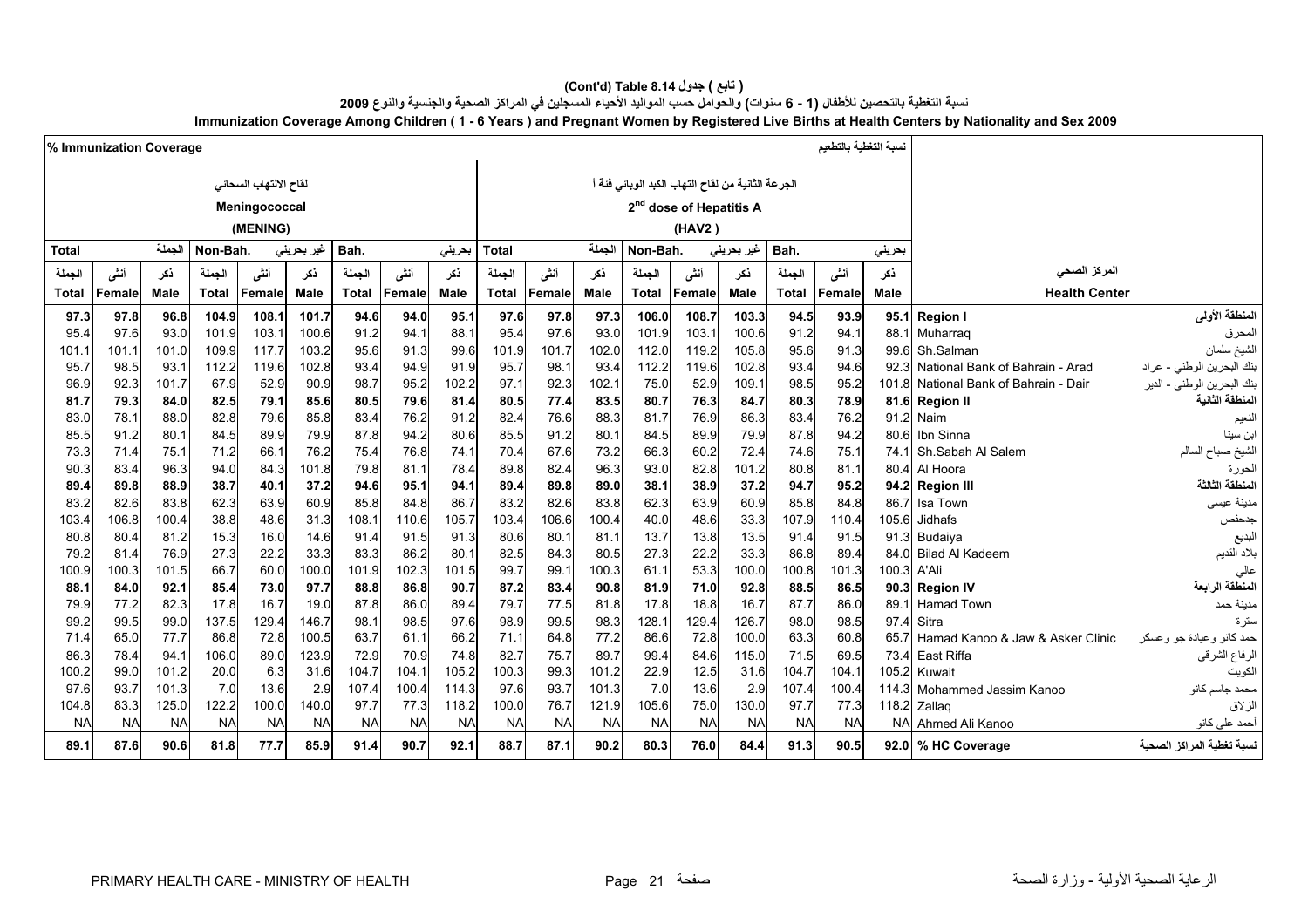#### **(Cont'd) Table 8.14 جدول ) تابع(**  نسبة التغطية بالتحصين للأطفال (1 - 6 سنوات) والحوامل حسب المواليد الأحياء المسجلين في المراكز الصحية والجنسية والنوع 2009 **Immunization Coverage Among Children ( 1 - 6 Years ) and Pregnant Women by Registered Live Births at Health Centers by Nationality and Sex 2009**

|                   | % Immunization Coverage    |                       |                            |                                              |                            |                                   |                            |                     |              |                   |                        |                    |                    |                                                       |               | نسبة التغطية بالتطعيم                                          |                        |                                  |                            |
|-------------------|----------------------------|-----------------------|----------------------------|----------------------------------------------|----------------------------|-----------------------------------|----------------------------|---------------------|--------------|-------------------|------------------------|--------------------|--------------------|-------------------------------------------------------|---------------|----------------------------------------------------------------|------------------------|----------------------------------|----------------------------|
|                   |                            |                       |                            |                                              |                            |                                   |                            |                     |              |                   |                        |                    |                    |                                                       |               |                                                                |                        |                                  |                            |
|                   |                            |                       |                            | نسبة الاطفال المحمين عند الولادة ضد التيانوس |                            |                                   |                            |                     |              |                   |                        |                    |                    | نسبة التغطية بجرعتين أواكثر من لقاح التيتانوس للحوامل |               |                                                                |                        |                                  |                            |
|                   |                            |                       |                            | Child protection rate at birth by Td2        |                            |                                   |                            |                     |              |                   |                        |                    |                    |                                                       |               | % of pregnant women received 2 or more doses of tetanus toxoid |                        |                                  |                            |
|                   |                            |                       |                            | PAB                                          |                            |                                   |                            |                     |              |                   |                        |                    | $Td2+$             |                                                       |               |                                                                |                        |                                  |                            |
| Total             |                            | الجملة                | Non-Bah.                   |                                              | غير بحريني                 | Bah.                              |                            | بحرينى              | Total        |                   | الحملة                 | Non-Bah.           |                    | غیر بحرینی                                            | Bah.          |                                                                | بحرينى                 |                                  |                            |
|                   |                            |                       |                            |                                              |                            |                                   |                            |                     |              |                   |                        |                    |                    |                                                       |               |                                                                |                        |                                  |                            |
| الجملة            | أنشى                       | نكر                   | الحملة                     | أنشى                                         | ذكر                        | الجملة                            | أنشى                       | نكر                 | الجملة       | أنشى              | نكر                    | الحملة             | أنشى               | نكر                                                   | الجملة        | أننى                                                           | نكر                    | المركز الصحى                     |                            |
| Total             | Female                     | <b>Male</b>           | <b>Total</b>               | <b>Female</b>                                | <b>Male</b>                | <b>Total</b>                      | Female                     | Male                | <b>Total</b> | Female            | Male                   | <b>Total</b>       | Female             | Male                                                  | <b>Total</b>  | Female                                                         | Male                   | <b>Health Center</b>             |                            |
| 79.5              | $\ddotsc$                  | $\cdots$              | $\sim$                     | $\cdots$                                     | $\cdots$                   | $\cdots$                          | $\cdots$                   | $\cdots$            | 17.6         | 17.6              | <b>NA</b>              | 87.4               | 87.4               | <b>NA</b>                                             | 15.7          | 15.7                                                           |                        | <b>NA Region I</b>               | المنطقة الأولى             |
| 98.3              | $\sim$ $\sim$              | $\ddotsc$             | $\ddotsc$                  | $\sim$ $\sim$ $\sim$                         | $\sim$ $\sim$ $\sim$       | $\cdots$                          |                            | $\sim$              | 25.9         | 25.9              | <b>NA</b>              | 107.8              | 107.8              | <b>NA</b>                                             | 19.6          | 19.6                                                           |                        | NA Muharraq                      | المحرق                     |
| 38.5              | $\ldots$                   | $\sim$ $\sim$ $\sim$  | $\ddotsc$                  | $\ddotsc$                                    | $\sim$ $\sim$ $\sim$       | $\sim 100$                        | $\ddotsc$                  | $\ldots$            | 17.7         | 17.7              | <b>NA</b>              | 65.5               | 65.5               | <b>NA</b>                                             | 15.5          | 15.5                                                           | <b>NA</b>              | Sh.Salman                        | الشيخ سلمان                |
| 89.9              | $\ddotsc$                  | $\cdots$              | $\sim$ $\sim$              | $\sim$ $\sim$ $\sim$                         | $\cdots$                   | $\cdots$                          | $\sim$                     | $\ddotsc$           | 17.7         | 17.7              | <b>NA</b>              | 110.0              | 110.0              | <b>NA</b>                                             | 21.8          | 21.8                                                           | <b>NA</b>              | National Bank of Bahrain - Arad  | بنك البحرين الوطني - عراد  |
| 105.7             | $\ddotsc$                  | $\sim$ $\sim$         | $\sim$ $\sim$              | $\ldots$                                     | $\sim$ $\sim$              | $\cdots$                          | $\sim$ $\sim$              | $\sim$ $\sim$       | 2.9          | 2.9               | <b>NA</b>              | 38.9               | 38.9               | <b>NA</b>                                             | 3.0           | 3.0                                                            | <b>NA</b>              | National Bank of Bahrain - Dair  | بنك البحرين الوطني - الدير |
| 52.3              | $\cdots$                   | $\cdots$              | $\sim$                     | $\cdots$                                     | $\cdots$                   | $\cdots$                          | $\cdots$                   | $\ddotsc$           | 25.5         | 25.5              | <b>NA</b>              | 67.9               | 67.9               | <b>NA</b>                                             | 24.2          | 24.2                                                           |                        | <b>NA Region II</b>              | لمنطقة الثانية             |
| 73.7              | $\sim$ $\sim$              | $\cdots$              | $\sim$ $\sim$              | $\ldots$                                     | $\cdots$                   | $\sim 100$                        | $\sim$ $\sim$              | $\sim$ $\sim$       | 31.9         | 31.9              | <b>NA</b>              | 87.3               | 87.3               | <b>NA</b>                                             | 25.5          | 25.5                                                           | <b>NA</b>              | Naim                             | النعيم                     |
| 64.7              | $\sim$ $\sim$ $\sim$       | $\sim$ $\sim$         | $\sim$ $\sim$              | $\sim$ $\sim$ $\sim$                         | $\cdots$                   | $\sim 100$                        | $\sim$                     | $\ddotsc$           | 36.0         | 36.0              | <b>NA</b>              | 84.6               | 84.6               | <b>NA</b>                                             | 35.8          | 35.8                                                           | <b>NA</b>              | Ibn Sinna                        | ابن سينا                   |
| 33.1              | $\sim$ $\sim$              | $\cdots$              | $\sim$ $\sim$              | $\ldots$                                     | $\cdots$                   | $\sim 100$                        | $\sim$ $\sim$              | $\sim$ $\sim$       | 13.5         | 13.5              | <b>NA</b>              | 31.5               | 31.5               | <b>NA</b>                                             | 23.5          | 23.5                                                           | <b>NA</b>              | Sh.Sabah Al Salem                | لشيخ صباح السالم           |
| 35.9              | $\ddotsc$                  | $\sim$ $\sim$         | $\sim$ $\sim$              | $\sim$ $\sim$ $\sim$                         | $\cdots$                   | $\sim 100$                        | $\sim$                     | $\sim$ $\sim$       | 25.7         | 25.7              | <b>NA</b>              | 70.4               | 70.4               | <b>NA</b>                                             | 14.9          | 14.9                                                           | <b>NA</b>              | Al Hoora                         | لحورة                      |
| 88.5              | $\cdots$                   | $\cdots$              | $\cdots$                   | $\sim$ $\sim$                                | $\cdots$                   | $\sim$ $\sim$                     | $\cdots$                   | $\cdots$            | 30.9         | 30.9              | <b>NA</b>              | 113.1              | 113.1              | <b>NA</b>                                             | 57.7          | 57.7                                                           |                        | <b>NA</b> Region III             | المنطقة الثالثة            |
| 98.7              | $\ldots$                   | $\cdots$              | $\ldots$                   | $\ldots$                                     | $\cdots$                   | $\sim$ $\sim$ $\sim$              | $\sim$ $\sim$              | $\sim$ $\sim$       | 41.7         | 41.7              | <b>NA</b>              | 208.4              | 208.4              | <b>NA</b>                                             | 67.6          | 67.6                                                           | <b>NA</b>              | Isa Town                         | مدينة عيسى                 |
| 92.1              | $\ldots$                   | $\ddotsc$             | $\sim$ $\sim$              | $\ldots$                                     | $\cdots$                   | $\sim$ $\sim$                     | $\sim$ $\sim$              | $\ldots$            | 32.9         | 32.9              | <b>NA</b>              | 96.8               | 96.8               | <b>NA</b>                                             | 64.3          | 64.3                                                           | <b>NA</b>              | Jidhafs                          | جدحفص                      |
| 79.1              | $\ldots$                   | $\ddotsc$             | $\ldots$                   | $\ldots$                                     | $\ddotsc$                  | $\sim$ $\sim$                     | $\sim$ $\sim$              | $\sim$              | 17.5         | 17.5              | <b>NA</b>              | 11.6               | 11.6               | <b>NA</b>                                             | 42.2          | 42.2                                                           | <b>NA</b>              | Budaiya                          | لبديع                      |
| 60.0              | $\ldots$                   | $\ddotsc$             | $\sim$ $\sim$              | $\ldots$                                     | $\cdots$                   | $\sim$ $\sim$ $\sim$              | $\ldots$                   | $\ldots$            | 33.0         | 33.0              | <b>NA</b>              | 144.4              | 144.4              | <b>NA</b>                                             | 61.3          | 61.3                                                           | <b>NA</b>              | <b>Bilad Al Kadeem</b>           | بلاد القديم                |
| 93.7              | $\ldots$                   | $\ddotsc$             | $\sim$ $\sim$              | $\sim$ $\sim$                                | $\sim$ $\sim$ $\sim$       | $\sim$ $\sim$                     | $\sim$ $\sim$              | $\sim$              | 24.4         | 24.4              | <b>NA</b>              | 50.0               | 50.0               | <b>NA</b>                                             | 46.0          | 46.0                                                           | <b>NA</b>              | A'Ali                            | عالى                       |
| 65.4              | $\cdots$                   | $\cdots$              | $\cdots$                   | $\cdots$                                     | $\cdots$                   | $\cdots$                          | $\sim$ $\sim$              | $\cdots$            | 18.0         | 18.0              | <b>NA</b>              | 70.5               | 70.5               | <b>NA</b>                                             | 28.4          | 28.4                                                           | <b>NA</b>              | <b>Region IV</b>                 | المنطقة الرابعة            |
| 54.9              | $\ldots$                   | $\ddotsc$             | $\sim$ $\sim$              | $\sim$ $\sim$                                |                            | $\sim$ $\sim$                     | $\sim$ $\sim$              | $\sim$ $\sim$       | 11.2         | 11.2              | <b>NA</b>              | 8.8                | 8.8                | <b>NA</b>                                             | 24.8          | 24.8                                                           | <b>NA</b>              | Hamad Town                       | مدينة حمد                  |
| 95.8              | $\ldots$                   | $\cdots$              | $\sim$ $\sim$              | $\ldots$                                     | $\sim$ $\sim$              | $\sim$ $\sim$ $\sim$              | $\sim$ $\sim$              | $\ldots$            | 18.2         | 18.2              | <b>NA</b>              | 68.8               | 68.8               | <b>NA</b>                                             | 34.9          | 34.9                                                           | <b>NA</b>              | Sitra                            | ىئز ة                      |
| 82.3              | $\ldots$                   | $\cdots$              | $\sim$ $\sim$              | $\sim$ $\sim$                                | $\cdots$                   | $\sim$ $\sim$ $\sim$              | $\sim$ $\sim$              | $\sim$ $\sim$       | 15.9         | 15.9              | <b>NA</b>              | 65.3               | 65.3               | <b>NA</b>                                             | 16.2          | 16.2                                                           | <b>NA</b>              | Hamad Kanoo & Jaw & Asker Clinic | حمد كانو وعيادة جو وعسكر   |
| 32.5              | $\sim$ $\sim$              | $\ddotsc$             | $\ddotsc$                  | $\sim$ $\sim$ $\sim$                         | $\ddotsc$                  | $\sim 100$                        |                            | $\ddotsc$           | 24.3         | 24.3              | <b>NA</b>              | 89.5               | 89.5               | <b>NA</b>                                             | 25.3          | 25.3                                                           | <b>NA</b>              | East Riffa                       | الرفاع الشرقي              |
| 100.0             | $\sim$ $\sim$              | $\sim$ $\sim$         | $\sim$ $\sim$              | $\sim$ $\sim$                                | $\sim$ $\sim$              | $\cdots$                          | $\sim$ .                   | $\sim$ $\sim$       | 12.8         | 12.8              | <b>NA</b>              | 23.1               | 23.1               | <b>NA</b>                                             | 24.2          | 24.2                                                           | <b>NA</b>              | Kuwait                           | الكويت                     |
| 21.0              | $\ddotsc$                  | $\ddotsc$             | $\sim$ $\sim$              | $\ddotsc$                                    | $\ldots$                   | $\sim 100$                        | $\sim$ $\sim$              | $\sim$ $\sim$       | 20.8<br>49.5 | 20.8              | <b>NA</b><br><b>NA</b> | 64.9               | 64.9               | <b>NA</b><br><b>NA</b>                                | 39.9<br>120.7 | 39.9                                                           | <b>NA</b><br><b>NA</b> | Mohammed Jassim Kanoo            | محمد جاسم كانو             |
| 68.9<br><b>NA</b> | $\sim$ $\sim$<br><b>NA</b> | $\ldots$<br><b>NA</b> | $\sim$ $\sim$<br><b>NA</b> | $\sim$ $\sim$<br><b>NA</b>                   | $\sim$ $\sim$<br><b>NA</b> | $\sim$ $\sim$ $\sim$<br><b>NA</b> | $\sim$ $\sim$<br><b>NA</b> | $\sim$<br><b>NA</b> | <b>NA</b>    | 49.5<br><b>NA</b> | <b>NA</b>              | 115.4<br><b>NA</b> | 115.4<br><b>NA</b> | <b>NA</b>                                             | <b>NA</b>     | 120.7<br><b>NA</b>                                             | <b>NA</b>              | Zallaq<br>Ahmed Ali Kanoo        | الزلاق                     |
|                   |                            |                       |                            |                                              |                            |                                   |                            |                     |              |                   |                        |                    |                    |                                                       |               |                                                                |                        |                                  | أحمد على كانو              |
| 74.0              | $\ddotsc$                  | $\cdots$              | $\cdots$                   | $\cdots$                                     | $\cdots$                   | $\cdots$                          | $\cdots$                   | $\cdots$            | 23.3         | 23.3              | <b>NA</b>              | 78.4               | 78.4               | <b>NA</b>                                             | 37.5          | 37.5                                                           |                        | NA % HC Coverage                 | سبة تغطية المراكز الصحية   |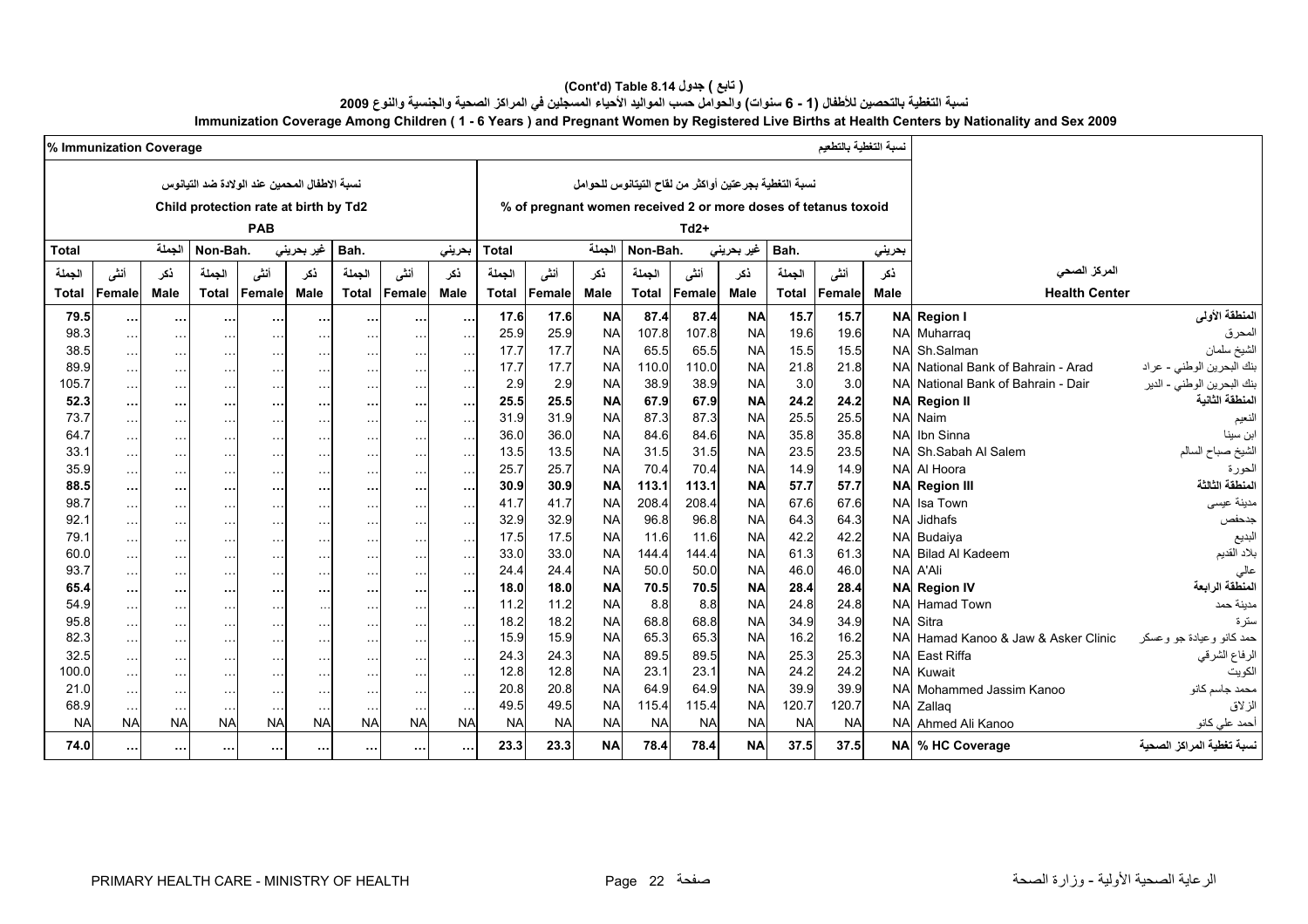#### **جدول 8.15 Table التطعيمات في المراآز الصحية <sup>2009</sup> Vaccinations at Health Centers 2009**

<span id="page-23-0"></span>

|                                      | العدد  |                                           |
|--------------------------------------|--------|-------------------------------------------|
| Vaccination                          | No.    | التطعمات                                  |
| <b>Diphtheria-Pertussis-Tetanus</b>  | 73,531 | الخناق والكزاز والشاهوق                   |
| DPT 1st dose to infants              | 15,468 | الجرعة الأولى للرضع                       |
| DPT 2nd dose to infants              | 15,657 | الجرعة الثانية للرضع                      |
| DPT 3rd dose to infants              | 15,743 | الجرعة الثالثة للرضع                      |
| DPT to children aged > 1 year        | 14,181 | الأطفال أكبر من سنة ( المنشطة الأولى )    |
| DPT to children aged > 2 year        | 12,482 | الاطفال أكبر من سنتين ( المنشطة الثانية ) |
| <b>Poliomyelitis</b>                 | 73,284 | شلل الأطفال                               |
| Polio 1st dose to infants            |        | الجرعة الأولى للرضع                       |
| Polio 2nd dose to infants            | 15,431 | الجرعة الثانية للرضع                      |
| Polio 3rd dose to infants            | 15,589 | الجرعة الثالثة للرضع                      |
| Polio 4th dose to infants            | 15,642 | الجرعة الرابعة للرضع                      |
| Polio to children aged > 1 year      | 14,166 | الأطفال أكبر من سنة ( المنشطة الأولى )    |
| Polio to children aged > 2 year      | 12,456 | الأطفال أكبر من سنتين ( المنشطة الثانية ) |
| <b>Hepatitis B</b>                   | 61,036 | التهاب الكبد الوبائي ب                    |
| HBV 1st dose to infants              | 15,475 | الجرعة الأولى للرضع                       |
| HBV 2nd dose to infants              | 15,659 | الجرعة الثانية للرضع                      |
| HBV 3rd dose to infants              | 15,712 | الجرعة الثالثة للرضع                      |
| HBV to children aged > 1 year        | 14,190 | الأطفال أكبر من سنة                       |
| Haemophilus Influenza b              | 61,019 | هيموفيلس انفلونزا ب                       |
| HIB 1st dose to infants              | 15,474 | الجرعة الأولى للرضع                       |
| HIB 2nd dose to infants              | 15,660 | الجرعة الثانية للرضع                      |
| HIB 3rd dose to infants              | 15,696 | الجرعة الثالثة للرضع                      |
| HIB to children aged $>$ 1 year      | 14,189 | الأطفال أكبر من سنة                       |
| Mumps, Measles, Rubella              | 27,863 | الحصبة والحصبة الألمانية والنكاف          |
| MMR1 to children aged > 1 year       | 15,402 | الجرعة الأولى الأطفال أكبر من سنة         |
| MMR2 to children aged > 2 years      | 12,461 | الجر عة الثانية الأطفال أكبر من سنتين     |
| <b>Viral Hepatitis - A</b>           | 29,535 | تطعيمات التهاب الكبد الوبائي - أ          |
| Viral Hepatitis to children > 1 year | 15,431 | الجرعة الاولى للأطفال أكبر من سنة         |
| Viral Hepatitis to children > 2 year | 14,104 | الجر عة الثانية الأطفال أكبر من سنتين     |
|                                      |        |                                           |

ملاحظة : الجرعة الأولى للرضع من شلل الأطفال يتم اعطائها عند الولادة . .Birth at given is Dose st1 Poliomyelitis :Note

الأعداد الموضحة في هذا الجدول تعكس التطعيمات بالمراكز الصحية لوزارة الصحة فقط . "This table reflect vaccinations carried out at Health Centers (Ministry of Health) only.<br>ولمعرفة المريد عن التغطية الوطنية للتطعيمات انظر جد For details of national vaccination coverage, refer to Table 7.3 & 7.4 (Public Health chapter).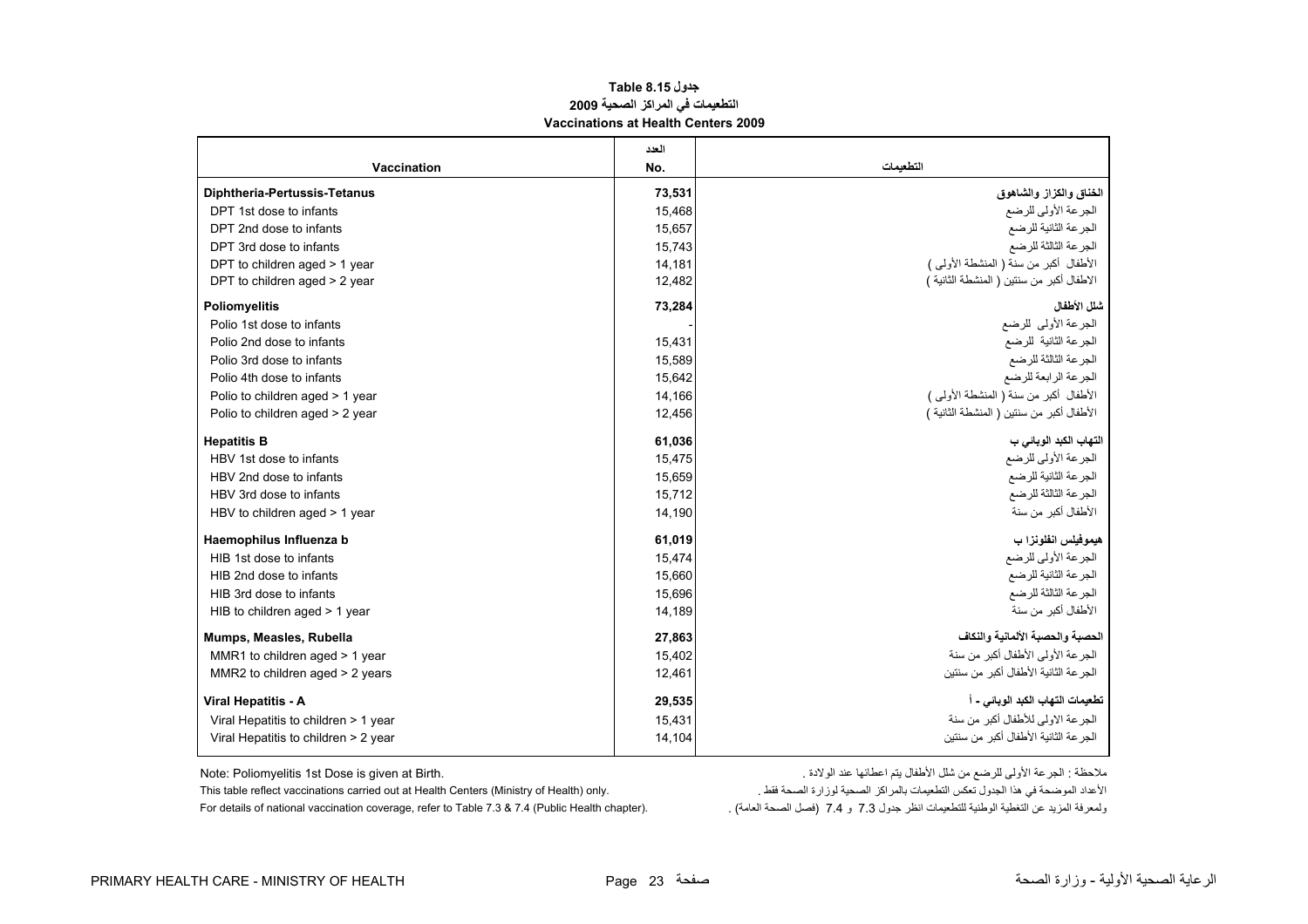#### **التطعيمات في المراآز الصحية <sup>2009</sup> Vaccinations at Health Centers 2009 (Cont'd) Table 8.15 جدول ) تابع(**

|                                         | العدد |                                          |
|-----------------------------------------|-------|------------------------------------------|
| Vaccination                             | No.   | التطعيمات                                |
| Diphtheria-Tetanus children < 7 years   | 87    | التيتانوس والخناق للأطفال أقل من 7 سنوات |
| DT 1st dose to infants                  | 5     | الجرعة الأولى للرضع                      |
| DT 2nd dose to infants                  | 5     | الجرعة الثانية للرضع                     |
| DT 3rd dose to infants                  | 1     | الجرعة الثالثة للرضع                     |
| DT to children aged >1 year             | 8     | الأطفال أكبر من سنة                      |
| DT to children aged >2 year             | 68    | الأطفال أكبر من سنتين                    |
| Tetanus-Diphtheria (Td 7-14 years)      | 428   | التيتانوس والخناق للأطفال 7 - 14 سنة     |
| 1st dose                                | 97    | الجر عة الأولى                           |
| 2nd dose                                | 19    | الجرعة الثانية                           |
| 3rd dose                                | 64    | الجر عة الثالثة                          |
| 4th dose                                | 58    | الجرعة الرابعة                           |
| 5th dose                                | 164   | الجرعة االخامسة                          |
| 6th dose                                | 26    | الجر عة السادسة                          |
| Tetanus Diphtheria (Td Pregnant Women)  | 5,182 | التيتانوس والخناق للنساء الحوامل فقط     |
| 1st dose                                | 1,026 | الجرعة الأولى                            |
| 2nd dose                                | 805   | الجرعة الثانية                           |
| 3rd dose                                | 869   | الجرعة الثالثة                           |
| 4th dose                                | 933   | الجرعة الرابعة                           |
| 5th dose                                | 1,549 | الجر عة االخامسة                         |
| <b>Tetanus Toxoid (Td Non Pregnant)</b> | 2,885 | التيتانوس والخناق للنساء غيرالحوامل      |
| 1st dose                                | 348   | الجر عة الأولى                           |
| 2nd dose                                | 257   | الجر عة الثانية                          |
| 3rd dose                                | 1,291 | الجرعة الثالثة                           |
| 4th dose                                | 249   | الجرعة الرابعة                           |
| 5th dose                                | 740   | الجرعة الخامسة                           |
| Tetanus Toxoid (Td women>45 years)      | 2,373 | التيتانوس والخناق للنساء اكبر من 45 سنة  |
| 1st dose                                | 299   | الجرعة الأولى                            |
| 2nd dose                                | 267   | الجرعة الثانية                           |
| 3rd dose                                | 1,074 | الجرعة الثالثة                           |
| 4th dose                                | 152   | الجز عة الر ابعة                         |
| 5th dose                                | 581   | الجر عة االخامسة                         |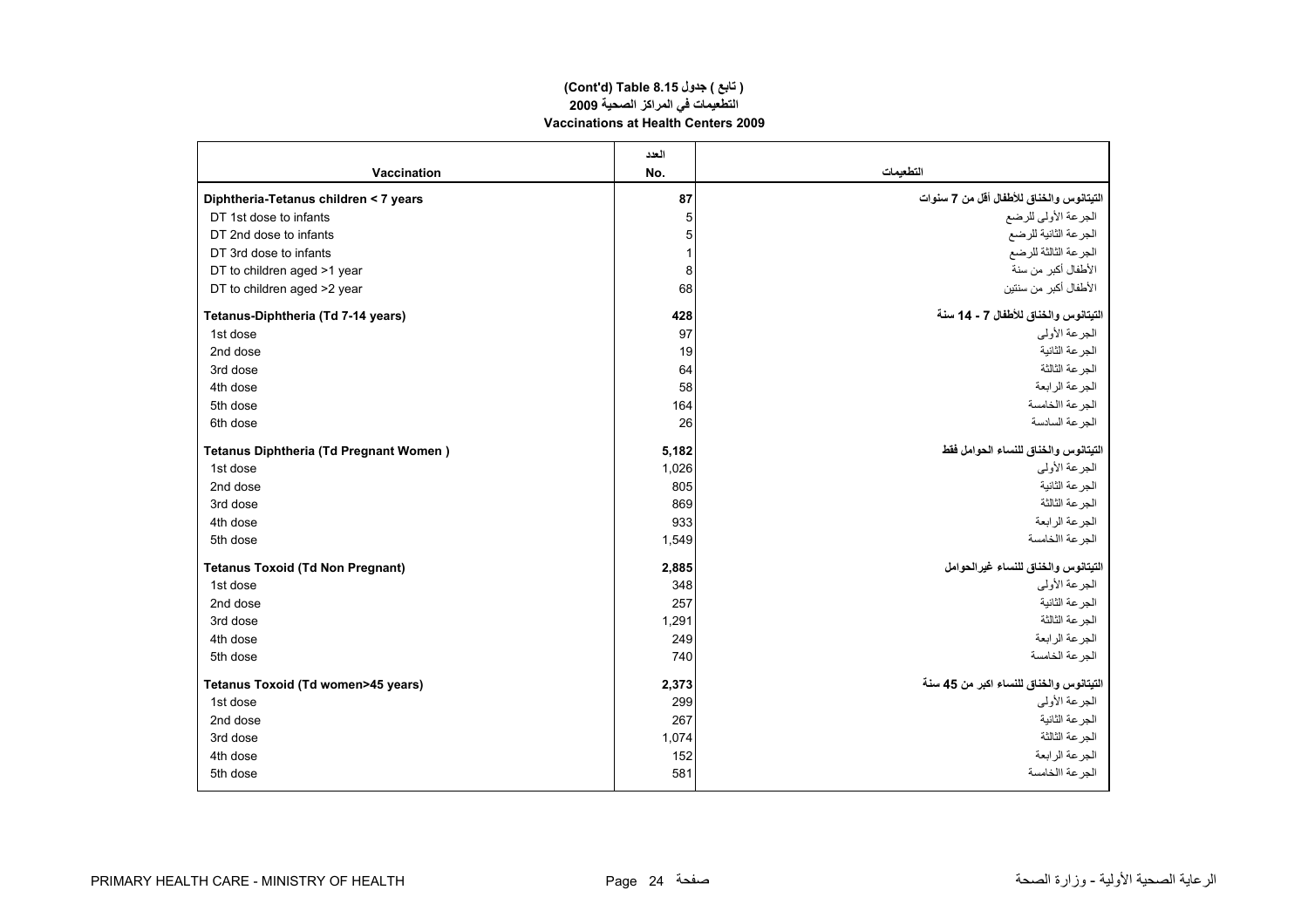#### **(Cont'd) Table 8.15 جدول ) تابع( التطعيمات في المراآز الصحية <sup>2009</sup> Vaccinations at Health Centers 2009**

|                                      | العدد     |                                                        |
|--------------------------------------|-----------|--------------------------------------------------------|
| Vaccination                          | No.       | التطعيمات                                              |
| <b>Tetanus Diphtheria (Td Males)</b> | 15,017    | الخناق والكزاز للرجال                                  |
| 1st dose                             | 1,851     | الجرعة الأولى                                          |
| 2nd dose                             | 1,009     | الجرعة الثانية                                         |
| 3rd dose                             | 5,587     | الجرعة الثالثة                                         |
| 4th dose                             | 937       | الجرعة الرابعة                                         |
| 5th dose                             | 5,633     | الجرعة االخامسة                                        |
| <b>Hepatitis B</b>                   | 2,064     | التهاب الكبد الوبائي - ب                               |
| <b>HBV 1st dose</b>                  | 957       | الجرعة الأولى                                          |
| <b>HBV 2nd dose</b>                  | 740       | الجرعة الثانية                                         |
| <b>HBV 3rd dose</b>                  | 367       | الجرعة الثالثة                                         |
| School 14 years                      | 900       | المدرسة 14 سنة                                         |
| HBV 1st dose                         | 471       | الجرعة الأولى                                          |
| HBV 2nd dose                         | 409       | الجرعة الثانية                                         |
| HBV 3rd dose                         | 20        | الجرعة الثالثة                                         |
| <b>Adults</b>                        | 1,164     | البالغين                                               |
| HBV 1st dose                         | 486       | الجرعة الأولى                                          |
| HBV 2nd dose                         | 331       | الجرعة الثانية                                         |
| HBV 3rd dose                         | 347       | الجرعة الثالثة                                         |
| <b>Staff</b>                         | 321       | الموظفين                                               |
| HBV 1st dose                         | 154       | الجرعة الأولى                                          |
| HBV 2nd dose                         | 84        | الجرعة الثانية                                         |
| HBV 3rd dose                         | 83        | الجرعة الثالثة                                         |
| <b>Contacts</b>                      | 483       | المخالطين                                              |
| HBV 1st dose                         | 192       | الجرعة الأولى                                          |
| HBV 2nd dose                         | 134       | الجرعة الثانية                                         |
| HBV 3rd dose                         | 157       | الجرعة الثالثة                                         |
| <b>Hepatitis C Patients</b>          | 203<br>87 | المصابين بالتهاب الكبد الوبائي فئة ج<br>الجر عة الأولى |
| HBV 1st dose<br>HBV 2nd dose         | 61        | الجرعة الثانية                                         |
| HBV 3rd dose                         | 55        | الجرعة الثالثة                                         |
| <b>High Risk Group</b>               | 157       | الفئة الاكثر عرضة للاصابة                              |
| HBV 1st dose                         | 53        | الجرعة الأولى                                          |
| HBV 2nd dose                         | 52        | الجرعة الثانية                                         |
| HBV 3rd dose                         | 52        | الجرعة الثالثة                                         |
|                                      |           |                                                        |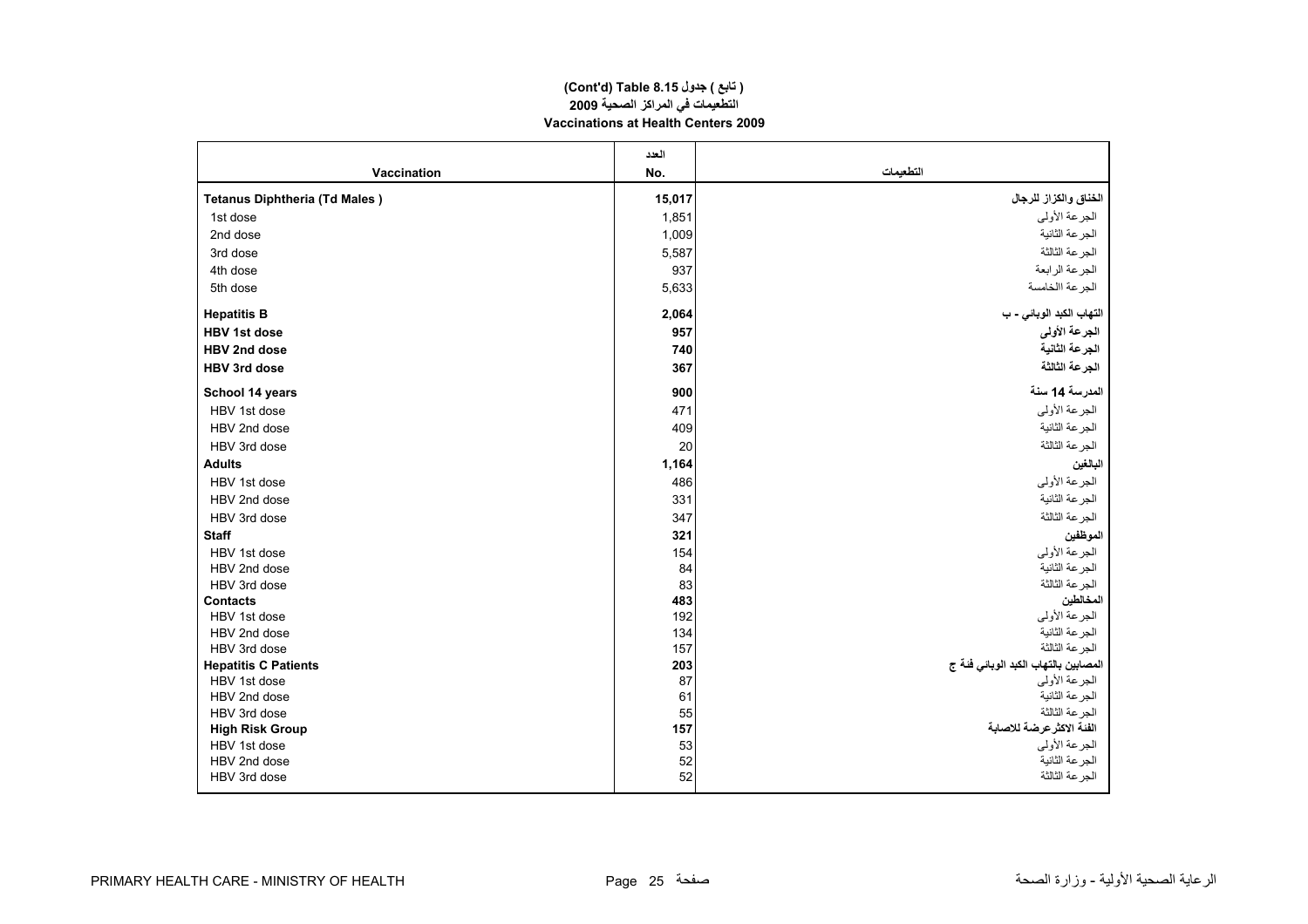#### **(Cont'd) Table 8.15 جدول ) تابع( التطعيمات في المراآز الصحية <sup>2009</sup> Vaccinations at Health Centers 2009**

|                                                        | العدد   |                                                           |
|--------------------------------------------------------|---------|-----------------------------------------------------------|
| <b>Vaccination</b>                                     | No.     | التطعمات                                                  |
| <b>Hepatitis A</b>                                     | 18,542  | التهاب الكبد الوبائي - أ                                  |
| <b>HAV 1st dose</b>                                    | 13,992  | الجرعة الأولى                                             |
| HAV 2nd dose                                           | 4,550   | الجرعة الثانية                                            |
| School 14 years                                        | 13,359  | المدرسة 14 سنة                                            |
| HAV 1st dose                                           | 4,303   | الجرعة الأولى                                             |
| HAV 2nd dose                                           | 9,056   | الجرعة الثانية                                            |
| <b>Adults</b>                                          | 531     | البالغين                                                  |
| HAV 1st dose                                           | 247     | الجر عة الأولى                                            |
| HAV 2nd dose                                           | 284     | الجرعة الثانية                                            |
| <b>Staff</b>                                           | 8,545   | الموظفين                                                  |
| HAV 1st dose                                           | 86      | الجرعة الأولى                                             |
| HAV 2nd dose                                           | 8,459   | الجر عة الثانبة                                           |
| <b>High Risk Group</b>                                 | 264     | الفئة الاكثر عرضة للاصابة                                 |
| HAV 1st dose                                           | 93      | الجرعة الأولى                                             |
| HAV 2nd dose                                           | 171     | الجر عة الثانية                                           |
| <b>Hepatitis C Patients</b>                            | 171     | المصابين بالتهاب الكبد الوبائي فئة ج                      |
| HAV 1st dose                                           | 29      | الجر عة الأولى                                            |
| HAV 2nd dose                                           | 142     | الجر عة الثانبة                                           |
| <b>Hepatitis B Patients</b>                            | 39      | المصابين بالتهاب الكبد الوبائي فَنَة ب                    |
| HAV 1st dose                                           | 39      | الجرعة الاولى                                             |
| HAV 2nd dose                                           |         | الجرعة الثانية                                            |
| <b>Other Vaccines</b>                                  | 137,635 | تطعيمات أخرى                                              |
| Rota vaccine                                           | 14,932  | لقاح الروتا                                               |
| <b>BCG</b>                                             |         | بي سي جي ضد السل                                          |
| Meningocococal Conjugate (Child)                       | 14,175  | لقاح الكروية الرئوية المدمج ( للأطفال )                   |
| Meningocococal Conjugate (Adult)                       | 26,960  | القاح الكروية الرئوية المدمج ( للبالغين )                 |
| Pneumococcal (Child)                                   | 46,887  | المكورات الرئوية للأطفال                                  |
| Pneumococcal (Adult)                                   | 176     | المكورات الرئوية للبالغين                                 |
| Mumps, Measles, Rubella (Mothers at Child Bearing Age) | 138     | الحصبة والحصبة الألمانية والنكاف ( للنساء في سن الإنجاب ) |
| <b>Yellow Fever</b>                                    |         | الحمى الصفر اء                                            |
| Cholera                                                |         | الكولير ا                                                 |
| Rabies                                                 |         | داء الكلب                                                 |
| Typhoid                                                | 31,088  | الحمى التيفية                                             |
| Chickenpox                                             | 25      | الجديري المائي                                            |
| Influenzae                                             | 3,254   | الانفلونزا                                                |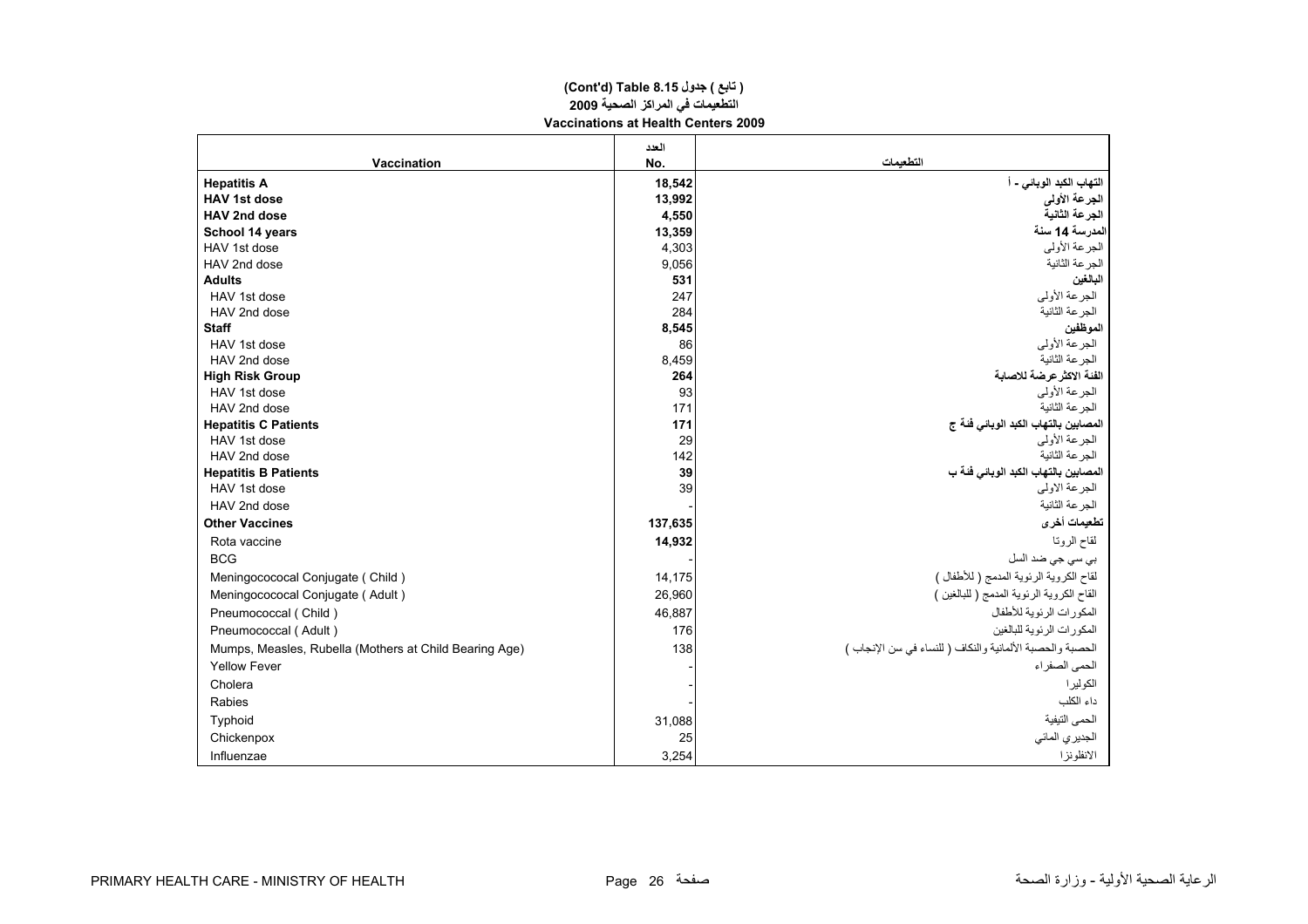#### **جدول 8.16 Table خدمات التمريض العلاجية حسب المرآز الصحي والمنطقة الصحية <sup>2009</sup> Nursing Activities by Health Center and Health Region 2009**

<span id="page-27-0"></span>

| التوعية          | حقن اخر ي  | حقن            | تضميد           | الخدمات        | خدمات الطبيب          |                                             |                            |  |  |  |
|------------------|------------|----------------|-----------------|----------------|-----------------------|---------------------------------------------|----------------------------|--|--|--|
| الصحية           |            | الانسلين       | الجروح          | التمريضية      | والممرضة              |                                             |                            |  |  |  |
| Health           | Other      | <b>Insulin</b> | <b>Dressing</b> | <b>Nursing</b> | Doctor and            | المركز الصحى                                |                            |  |  |  |
| <b>Education</b> | injections | injections     |                 | activity       | <b>Nurse activity</b> | <b>Health Center</b>                        |                            |  |  |  |
| 18,957           | 68,610     | 52,315         | 167,020         | 336,295        |                       | 7,184 Health Region I                       | المنطقة الصحية الأولى      |  |  |  |
| 17,145           | 40,121     | 27,249         | 98,180          | 172,982        | 5,739                 | Muharrag                                    | المحرق                     |  |  |  |
| 1,282            | 9,359      | 10,959         | 24,465          | 50,206         | 373                   | Sh.Salman                                   | الشيخ سلمان                |  |  |  |
| 444              | 10,341     | 7,514          | 26,583          | 60,362         | 478                   | National Bank of Bahrain - Arad             | بنك البحرين الوطني - عراد  |  |  |  |
| 86               | 6,880      | 5,367          | 15,697          | 33,926         | 470                   | National Bank of Bahrain - Dair             | بنك البحرين الوطني - الدير |  |  |  |
| <b>NA</b>        | 1,909      | 1,226          | 2,095           | 18,819         |                       | 124 Bahrain Int'l. Airport Clinic           | عيادة مطار البحرين الدولمي |  |  |  |
| 2,347            | 64,844     | 37,378         | 112,314         | 464,888        |                       | 2,513 Health Region II                      | المنطقة الصحية الثانية     |  |  |  |
|                  | 39,565     | 24,198         | 62,865          | 91,382         | 982                   | Naim                                        | النعيم                     |  |  |  |
| 1,733            | 5,994      | 4,227          | 9,391           | 25,652         | 127                   | Ibn Sinna                                   | ابن سينا                   |  |  |  |
|                  | 10,087     | 6,885          | 9,549           | 34,118         | 468                   | Sh.Sabah Al Salem                           | الشيخ صباح السالم          |  |  |  |
|                  | 2,411      | 996            | 8,026           | 49,848         | 519                   | Hoora                                       | الحورة                     |  |  |  |
| 614              | 6,787      | 1,072          | 22,483          | 263,888        | 417                   | Al Razi (Workers H.C.)                      | الرازي ( علاج العمال )     |  |  |  |
| 25,725           | 132,442    | 74,772         | 194,363         | 498,568        | 26,789                | <b>Health Region III</b>                    | المنطقة الصحية الثالثة     |  |  |  |
| 4,515            | 57,805     | 56,515         | 78,587          | 187,246        | 11,987                | Isa Town                                    | مدينة عيسى                 |  |  |  |
| 8,628            | 27,418     | 6,332          | 47,562          | 102,007        | 4,602                 | <b>Jidhafs</b>                              | جدحفص                      |  |  |  |
| 1,335            | 21,649     | 3,166          | 29,082          | 54,503         | 1,573                 | Budayia                                     | البديع                     |  |  |  |
| 8,688            | 10,217     | 4,064          | 13,756          | 53,612         | 1,808                 | <b>Bilad Al Kadeem</b>                      | بلاد القديم                |  |  |  |
| 2,559            | 15,353     | 4,695          | 25,376          | 101,200        | 6,819                 | A' Ali                                      | عالى                       |  |  |  |
| 43,480           | 119,829    | 60,926         | 378,239         | 574,299        | 17,452                | <b>Health Region IV</b>                     | المنطقة الصحية الرابعة     |  |  |  |
| 13,900           | 13,021     | 4,014          | 17,865          | 71,364         | 365                   | <b>Hamad Town</b>                           | مدينة حمد                  |  |  |  |
| 5,021            | 32,485     | 15,652         | 181,165         | 168.160        | 3.629                 | Sitra                                       | ستر ۃ                      |  |  |  |
| 9,347            | 22,124     | 19,818         | 63,713          | 131,534        | 1,768                 | Hamad Kanoo                                 | حمد كانو                   |  |  |  |
| 430              | 4,203      | 4,656          | 30,851          | 42,719         | 967                   | East Riffa                                  | الرفاع الشرقي              |  |  |  |
| 3,777            | 7,593      | 2,033          | 17,412          | 35,381         | 450                   | Kuwait                                      | الكويت                     |  |  |  |
| 4,101            | 36,906     | 14,152         | 58,833          | 97,887         | 9,998                 | Mohammed Jassim Kanoo                       | محمد جاسم كانو             |  |  |  |
| 4,624            | 3,173      | 262            | 5,522           | 17,421         |                       | الزلاق<br>153<br>Zallag                     |                            |  |  |  |
| 17               | 42         | 21             | 463             | 483            | 4                     | Ahmed Ali Kanoo<br>أحمد على كانو            |                            |  |  |  |
| 2,263            | 282        | 318            | 2,415           | 9,350          |                       | Jaw & Asker Clinic<br>118<br>عيادة جو وعسكر |                            |  |  |  |
| 90,509           | 385,725    | 225,391        | 851,936         | 1,874,050      | 53,938 Total          |                                             | الجملة                     |  |  |  |

Note: Excluding visits to Triage Clinics.

ملاحظة : لا يشمل زيارات عيادات التصنيف .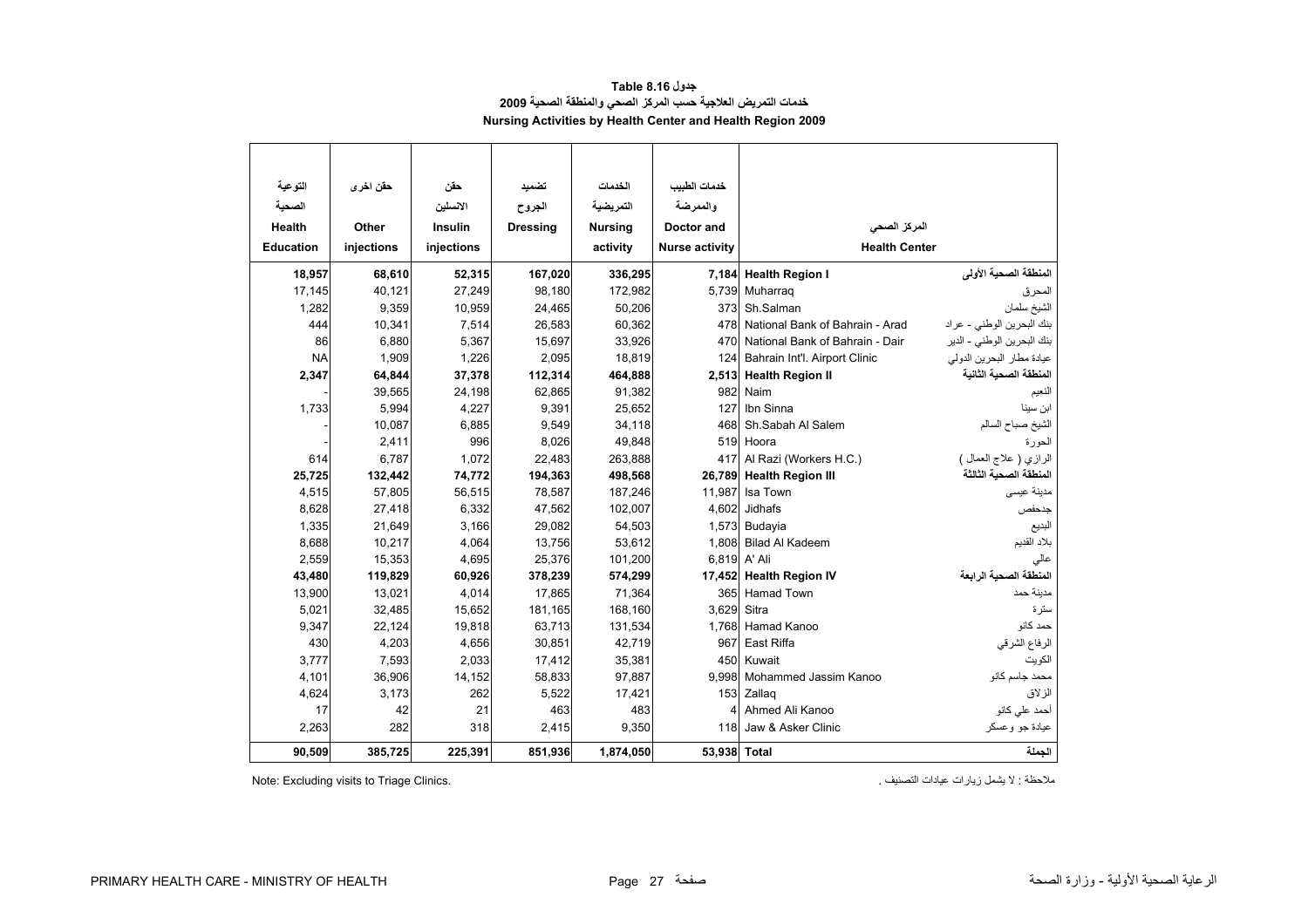<span id="page-28-0"></span>

|                                 | Laboratory   |                     |                     | المختبر     |           |                  |                            |
|---------------------------------|--------------|---------------------|---------------------|-------------|-----------|------------------|----------------------------|
|                                 |              |                     |                     |             |           |                  |                            |
|                                 | الجملة       | الكيمياء الحيوية    | البكتيريا           | الدم        | الأشعة    | العلاج الطبيعي * |                            |
| <b>Health Centre</b>            | <b>Total</b> | <b>Biochemistry</b> | <b>Bacteriology</b> | Haematology | X-Ray     | Physiotherapy *  | المركز الصحي               |
| <b>Health Region I</b>          | 654,152      | 403,956             | 63,141              | 187,055     | 30,456    | 34,571           | المنطقة الصحية الأولى      |
| Muharraq                        | 177,906      | 103,218             | 17,161              | 57,527      | 18,323    | <b>NA</b>        | لمحرق                      |
| Sh.Salman                       | 146,731      | 93,922              | 16,053              | 36,756      | <b>NA</b> | <b>NA</b>        | الشيخ سلمان                |
| National Bank of Bahrain - Arad | 207,690      | 128,210             | 18,881              | 60,599      | 8,113     | 34,571           | بنك البحرين الوطني - عراد  |
| National Bank of Bahrain - Dair | 121,825      | 78,606              | 11,046              | 32,173      | 4,020     | <b>NA</b>        | بنك البحرين الوطني - الدير |
| <b>Health Region II</b>         | 580,168      | 329,450             | 89,250              | 161,468     | 158,359   | 13,108           | المنطقة الصحية الثانية     |
| Naim                            | 203,085      | 110,292             | 19,667              | 73,126      | 27,037    | <b>NA</b>        | الفعيم                     |
| Ibn Sinna                       | 68,547       | 44,835              | 7,204               | 16,508      | <b>NA</b> | 13.108           | ابن سينا                   |
| Sh.Sabah Al Salem               | 116,252      | 75,059              | 13,593              | 27,600      | 3,572     | <b>NA</b>        | الشيخ صباح السالم          |
| Hoora                           | 69,459       | 46,689              | 6,292               | 16,478      | <b>NA</b> | <b>NA</b>        | الحورة                     |
| Al Razi (Workers H.C.)          | 122,825      | 52,575              | 42,494              | 27,756      | 127,750   | <b>NA</b>        | الرازي ( علاج العمال )     |
| <b>Health Region III</b>        | 818,944      | 436,719             | 113,282             | 268,798     | 35,722    | 32,533           | المنطقة الصحية الثالثة     |
| Isa Town                        | 256,454      | 133,447             | 37,259              | 85,748      | 18,600    | 32,533           | مدينة عيسى                 |
| Jidhafs                         | 196,843      | 110,024             | 25,693              | 60,981      | 7,086     | <b>NA</b>        | جدحفص                      |
| Budayia                         | 151,133      | 77,416              | 23,928              | 49,789      | 5,738     | <b>NA</b>        | البديع                     |
| <b>Bilad Al Kadeem</b>          | 93,497       | 53,705              | 11,044              | 28,748      | <b>NA</b> | <b>NA</b>        | بلاد القديم                |
| A' Ali                          | 121,017      | 62,127              | 15,358              | 43,532      | 4,298     | <b>NA</b>        | عالى                       |
| <b>Health Region IV</b>         | 915,448      | 509,893             | 117,212             | 288,343     | 46,275    | 20,346           | المنطقة الصحية الرابعة     |
| <b>Hamad Town</b>               | 138,706      | 74,817              | 20,726              | 43,163      | 4,291     | <b>NA</b>        | مدينة حمد                  |
| Sitra                           | 155,799      | 79,579              | 18,890              | 57,330      | 10,387    | <b>NA</b>        | سترة                       |
| Hamad Kanoo                     | 218,034      | 134,068             | 30,357              | 53,609      | 11,691    | <b>NA</b>        | حمد كانو                   |
| East Riffa                      | 147,472      | 85,708              | 18,202              | 43,562      | 4,466     | <b>NA</b>        | الرفاع الشرقي              |
| Kuwait                          | 100,472      | 54,857              | 12,938              | 32,677      | 3,945     | <b>NA</b>        | الكويت                     |
| Mohammed Jassim Kanoo           | 128,372      | 64,172              | 13,112              | 51,088      | 11,389    | 20,346           | محمد جاسم كانو             |
| Zallaq                          | 25,502       | 16,044              | 2,896               | 6,562       | <b>NA</b> | <b>NA</b>        | الزلاق                     |
| Ahmed Ali Kanoo                 | 1,091        | 648                 | 91                  | 352         | 106       | <b>NA</b>        | أحمد علي كانو              |
| Total                           | 2,968,712    | 1,680,018           | 382,885             | 905,664     | 270,812   | 100,558          | الجملة                     |

#### **جدول 8.17 Table العلاج الطبيعي والتحاليل المختبرية وفحوصات الأشعة حسب المرآز الصحي <sup>2009</sup> Physiotherapy, Laboratory Tests and X-Rays by Health Center 2009**

NA: (not applicable) is used to indicate Health Centers that do not have : تعني هذه الخدمات غير متوفرة في المركز وتقدم الخدمات للمرضى في<br>مراكز أخرى ضمن نفس المنطقة الصحية . "this facility and it is offered in another Heal حراكر أخرى ضمن نفس المنطقة الصحية .<br>\* بعض الإجراءات يتم تسجيلها يدويًا .<br>\* بعض الإجراءات يتم تسجيلها يدويًا .

\* Some procedures are registered manually.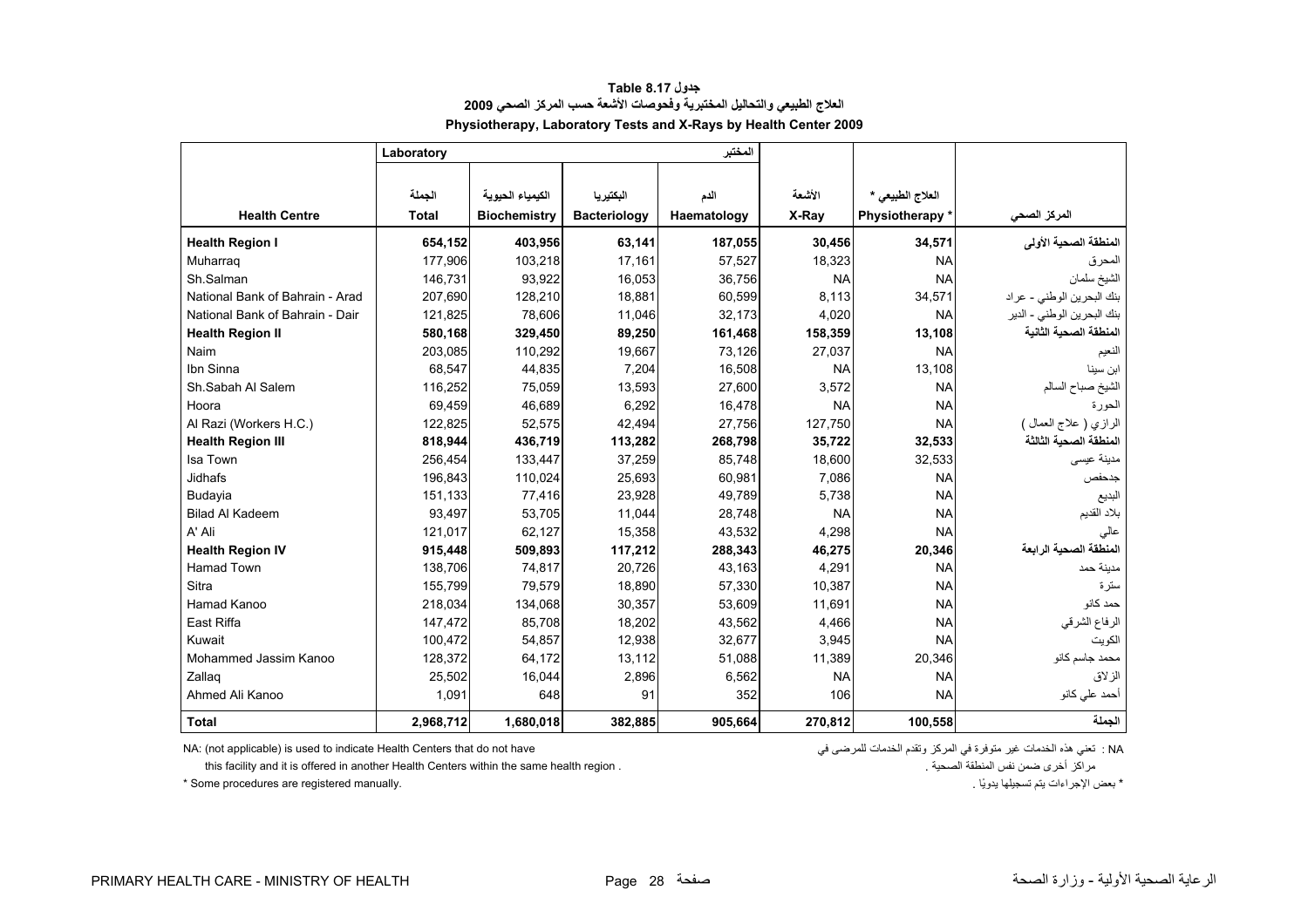<span id="page-29-0"></span>

|                  |                         | Age Group (New Cases) |                |              |                |                |              |           |           |                |           |           |              | الفَنَة العمرية ( الحالات المستجدة ) |             |                                    |                            |
|------------------|-------------------------|-----------------------|----------------|--------------|----------------|----------------|--------------|-----------|-----------|----------------|-----------|-----------|--------------|--------------------------------------|-------------|------------------------------------|----------------------------|
| جملة الحالات     |                         | $60 +$                |                |              | $20 - 60$      |                |              | $12 - 20$ |           |                | $6 - 12$  |           |              | $0 - 6$                              |             |                                    |                            |
| المستجدة         |                         |                       |                |              |                |                |              |           |           |                |           |           |              |                                      |             |                                    |                            |
| <b>Total New</b> | الجملة                  | أنشى                  | نكر            | الجملة       | أننى           | ذكر            | الجملة       | أنشى      | نكر       | الجملة         | أننى      | نكر       | الجملة       | أنشى                                 | نكر         | المركز الصحي                       |                            |
| Cases            | <b>Total</b>            | Female                | Male           | <b>Total</b> | Female         | Male           | <b>Total</b> | Female    | Male      | <b>Total</b>   | Female    | Male      | <b>Total</b> | Female                               | <b>Male</b> | <b>Health Center</b>               |                            |
| 382              | 207                     | 126                   | 81             | 62           | 44             | 18             | 21           | 12        | 9         | 8              |           |           | 84           | 44                                   |             | 40 Health Region I                 | المنطقة الصحية الأولى      |
| 100              | 61                      | 41                    | 20             | 22           | 14             | 8              |              |           |           |                |           |           | 7            | 6                                    |             | Muharrag                           | المحرق                     |
| 111              | 57                      | 25                    | 32             | 18           | 15             |                |              |           |           |                |           |           | 31           | 17                                   |             | 14 Sh.Salman                       | الشيخ سلمان                |
| 78               | 52                      | 34                    | 18             | 11           | $\overline{7}$ |                |              |           |           |                |           |           | 13           | 5                                    |             | National Bank of Bahrain - Arad    | بنك البحرين الوطني - عراد  |
| 93               | 37                      | 26                    | 11             | 11           | 8              | 3              |              | 3         |           |                |           |           | 33           | 16                                   |             | 17 National Bank of Bahrain - Dair | بنك البحرين الوطني - الدير |
| 215              | 98                      | 56                    | 42             | 60           | 37             | 22             |              |           |           |                |           |           | 44           | 28                                   |             | 16 Health Region II                | المنطقة الصحية الثانية     |
| 46               | 16                      | 9                     | $\overline{7}$ | 18           | 10             | 8              |              |           |           |                |           |           |              | 6                                    |             | Naim                               | النعيم                     |
| 49               | 23                      | 12                    | 11             | 14           | 10             |                |              |           |           |                |           |           | 11           | 8                                    |             | Ibn Sinna                          | ابن سينا                   |
| 91               | 39                      | 23                    | 16             | 24           | 16             |                |              |           |           |                |           |           | 21           | 12                                   |             | Sh.Sabah Al Salem                  | الشيخ صباح السالم          |
| 29               | 20                      | 12                    | 8              | 4            | $\overline{2}$ | $\overline{2}$ |              |           |           | $\overline{2}$ |           |           | 3            | $\overline{2}$                       |             | Hoora                              | الحورة                     |
| 857              | 278                     | 167                   | 110            | 174          | 119            | 56             | 20           | 11        |           | 33             | 16        | 17        | 352          | 168                                  |             | 184 Health Region III              | المنطقة الصحية الثالثة     |
| 247              | 122                     | 74                    | 48             | 45           | 33             | 12             |              | 5         |           |                | 2         | 5         | 65           | 34                                   | 31          | Isa Town                           | مدينة عيسى                 |
| 220              | 52                      | 34                    | 18             | 37           | 20             | 17             |              |           |           | 6              |           |           | 121          | 48                                   | 73          | Jidhafs                            | جدحفص                      |
| 162              | 37                      | 20                    | 17             | 28           | 23             | 5              |              |           |           | 12             |           |           | 82           | 41                                   |             | 41 Budayia                         | البديع                     |
| 142              | 43                      | 29                    | 14             | 40           | 27             | 13             |              |           |           |                |           |           | 47           | 26                                   | 21          | <b>Bilad Al Kadeem</b>             | بلاد القديم                |
| 86               | 24                      | 10                    | 14             | 24           | 14             | 10             |              |           |           |                |           |           | 37           | 19                                   |             | 18 A' Ali                          | عالي                       |
| 844              | 180                     | 104                   | 75             | 166          | 125            | 41             | 45           | 22        | 23        | 23             | 10        | 13        | 430          | 208                                  |             | 222 Health Region IV               | المنطقة الصحية الرابعة     |
| 84               | 15                      | 10                    | 5              | 18           | 12             | 6              |              |           |           | $\mathbf{2}$   |           |           | 48           | 21                                   |             | 27 Hamad Town                      | مدينة حمد                  |
| 256              | 50                      | 34                    | 16             | 12           | 10             |                |              |           |           |                |           |           | 192          | 96                                   | 96          | Sitra                              | سترة                       |
| 93               | 24                      | 15                    | 9              | 28           | 23             | 5              |              |           |           | 5              |           |           | 30           | 15                                   |             | 15 Hamad Kanoo                     | حمد كانو                   |
| 210              | 48                      | 27                    | 21             | 68           | 50             | 18             | 19           |           | 10        | 13             |           |           | 62           | 30                                   |             | 32 East Riffa                      | الرفاع الشرقي              |
| 94               | 25                      | 9                     | 16             | 17           | 13             |                |              |           |           |                |           |           | 50           | 25                                   |             | 25 Kuwait                          | الكويت                     |
| 89               | 16                      | 9                     |                | 15           | 12             |                | 16           |           |           |                |           |           | 42           | 19                                   | 23          | Mohammed Jassim Kanoo              | محمد جاسم كانو             |
| 18               | $\overline{\mathbf{2}}$ |                       |                | 8            | 5              | 3              |              |           |           |                |           |           | 6            | $\overline{2}$                       |             | Zallag                             | الزلاق                     |
| <b>NA</b>        | <b>NA</b>               | <b>NA</b>             | <b>NA</b>      | <b>NA</b>    | <b>NA</b>      | <b>NA</b>      | <b>NA</b>    | <b>NA</b> | <b>NA</b> | <b>NA</b>      | <b>NA</b> | <b>NA</b> | <b>NA</b>    | <b>NA</b>                            | <b>NAI</b>  | Ahmed Ali Kanoo                    | أحمد علي كانو              |
| 2,298            | 763                     | 453                   | 308            | 462          | 325            | 137            | 93           | 46        | 47        | 70             | 32        | 38        | 910          | 448                                  |             | 462 Total                          | الجملة                     |

#### **جدول 8.18 Table بيانات الخدمة الاجتماعية للحالات المستجدة حسب المرآز الصحي والفئة العمرية والنوع<sup>2009</sup> Social Workers (New Cases) by Health Center, Age Group and Sex 2009**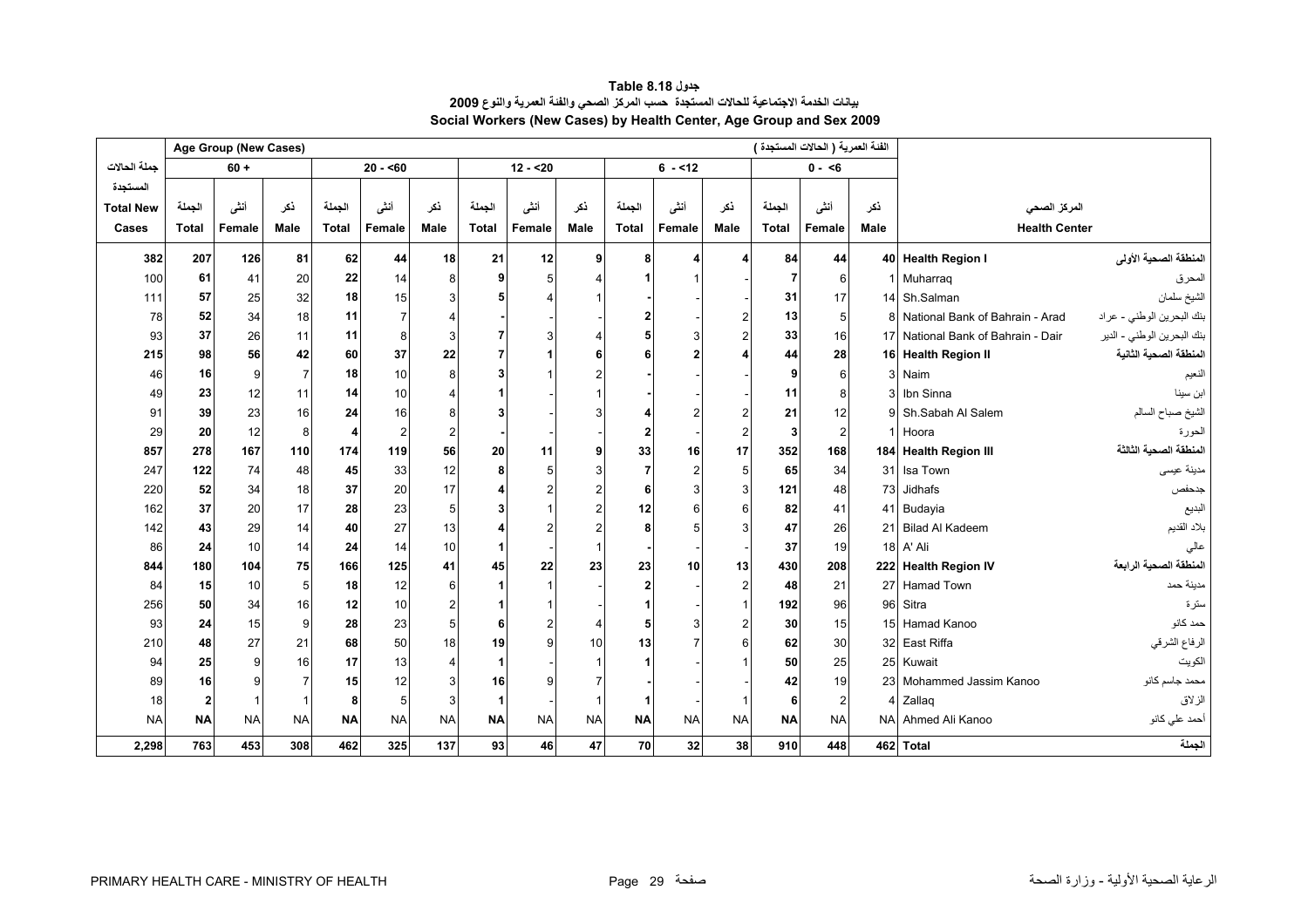**جدول 8.19 Table** بيانات الخدمة الاجتماعية للحالات المستجدة لفنة الأطفال ( 0 - أقل من 6 سنوات ) حسب تصنيف المشكلة والمركز الصحي والنوع 2009 **Social Workers Services (New Casese) for Children Age (0 - < 6) by Classification of the Problem, Health Center, and Sex 2009**

<span id="page-30-0"></span>

|                        | <b>Classification of the Problem</b> |              |                     |             |                |                    |                |             |                  |                    |                |             |                |             | تصنيف المشكلة  |                 |                |             |                |             |                                      |                            |
|------------------------|--------------------------------------|--------------|---------------------|-------------|----------------|--------------------|----------------|-------------|------------------|--------------------|----------------|-------------|----------------|-------------|----------------|-----------------|----------------|-------------|----------------|-------------|--------------------------------------|----------------------------|
|                        |                                      |              |                     |             |                |                    |                |             | <b>Abusement</b> |                    |                |             |                | اساءة       |                |                 |                |             |                |             |                                      |                            |
|                        |                                      | أخرى         | المساعدات العينية   |             | دراسة          |                    |                | اعاقة       |                  | اهمال              |                | جنسية       |                | جسدية       |                | سلوكية          |                | نفسية       |                | أسرية       |                                      |                            |
|                        | <b>Others</b>                        |              | <b>Tangible Aid</b> |             |                | Study              |                | Handicap    |                  | <b>Dereliction</b> | Sexual         |             |                | <b>Body</b> |                | <b>Behavior</b> |                | Psychiatric |                | Family      |                                      |                            |
| الجملة<br><b>Total</b> | أننى<br>Female                       | نكر<br>Male  | أنشى<br>Female      | ذكر<br>Male | أنشى<br>Female | نكر<br><b>Male</b> | أنشى<br>Female | ذكر<br>Male | أنشى<br>Female   | نكر<br>Male        | أنشى<br>Female | نكر<br>Male | أننى<br>Female | ذكر<br>Male | أنشى<br>Female | ذكر<br>Male     | أنثى<br>Female | نكر<br>Male | أنشى<br>Female | ذكر<br>Male | المركز الصحى<br><b>Health Center</b> |                            |
| 84                     | $\mathbf{2}$                         |              | 38                  | 34          |                |                    |                |             |                  |                    |                |             |                |             | 3              |                 |                |             |                |             | <b>Health Region I</b>               | المنطقة الصحية الأولى      |
|                        |                                      |              | 5                   |             |                |                    |                |             |                  |                    |                |             |                |             |                |                 |                |             |                |             | Muharrag                             | المحرق                     |
| 31                     |                                      |              | 15                  | 11          |                |                    |                |             |                  |                    |                |             |                |             |                |                 |                |             |                |             | Sh.Salman                            | الشيخ سلمان                |
| 13                     |                                      |              | $\overline{2}$      | 6           |                |                    |                |             |                  |                    |                |             |                |             |                |                 |                |             |                |             | National Bank of Bahrain - Arad      | بنك البحرين الوطني - عراد  |
| 33                     |                                      |              | 16                  | 16          |                |                    |                |             |                  |                    |                |             |                |             |                |                 |                |             |                |             | National Bank of Bahrain - Dair      | بنك البحرين الوطني - الدير |
| 44                     |                                      |              | 28                  | 16          |                |                    |                |             |                  |                    |                |             |                |             |                |                 |                |             |                |             | <b>Health Region II</b>              | المنطقة الصحية الثانية     |
| 9                      |                                      |              | 6                   |             |                |                    |                |             |                  |                    |                |             |                |             |                |                 |                |             |                |             | Naim                                 | النعيم                     |
| 11                     |                                      |              | 8                   |             |                |                    |                |             |                  |                    |                |             |                |             |                |                 |                |             |                |             | Ibn Sinna                            | ابن سينا                   |
| 21                     |                                      |              | 12                  |             |                |                    |                |             |                  |                    |                |             |                |             |                |                 |                |             |                |             | Sh.Sabah Al Salem                    | الشيخ صباح السالم          |
| 3                      |                                      |              | $\overline{2}$      |             |                |                    |                |             |                  |                    |                |             |                |             |                |                 |                |             |                |             | Hoora                                | الحورة                     |
| 352                    |                                      | $\mathbf{c}$ | 159                 | 174         |                |                    |                |             |                  |                    |                |             |                |             |                |                 |                |             |                |             | <b>Health Region III</b>             | المنطقة الصحبة الثالثة     |
| 65                     |                                      |              | 32                  | 29          |                |                    |                |             |                  |                    |                |             |                |             |                |                 |                |             |                |             | Isa Town                             | مدينة عيسى                 |
| 121                    |                                      |              | 48                  | 71          |                |                    |                |             |                  |                    |                |             |                |             |                |                 |                |             |                |             | Jidhafs                              | جدحفص                      |
| 82                     |                                      |              | 40                  | 38          |                |                    |                |             |                  |                    |                |             |                |             |                |                 |                |             |                |             | Budayia                              | البديع                     |
| 47                     |                                      |              | 21                  | 20          |                |                    |                |             |                  |                    |                |             |                |             |                |                 |                |             |                |             | <b>Bilad Al Kadeem</b>               | بلاد القديم                |
| 37                     |                                      |              | 18                  | 16          |                |                    |                |             |                  |                    |                |             |                |             |                |                 |                |             |                |             | A' Ali                               | عالى                       |
| 430                    | 13                                   | 14           | 194                 | 204         |                |                    |                |             |                  |                    |                |             |                |             |                |                 |                |             |                |             | <b>Health Region IV</b>              | المنطقة الصحية الرابعة     |
| 48                     |                                      |              | 21                  | 26          |                |                    |                |             |                  |                    |                |             |                |             |                |                 |                |             |                |             | Hamad Town                           | مدينة حمد                  |
| 192                    |                                      |              | 96                  | 96          |                |                    |                |             |                  |                    |                |             |                |             |                |                 |                |             |                |             | Sitra                                | سترة                       |
| $30\,$                 |                                      |              | 15                  | 14          |                |                    |                |             |                  |                    |                |             |                |             |                |                 |                |             |                |             | Hamad Kanoo                          | حمد كانو                   |
| 62                     | 13                                   | 13           | 17                  | 18          |                |                    |                |             |                  |                    |                |             |                |             |                |                 |                |             |                |             | East Riffa                           | الرفاع الشرقي              |
| 50                     |                                      |              | 24                  | 24          |                |                    |                |             |                  |                    |                |             |                |             |                |                 |                |             |                |             | Kuwait                               | الكويت                     |
| 42                     |                                      |              | 19                  | 23          |                |                    |                |             |                  |                    |                |             |                |             |                |                 |                |             |                |             | Mohammed Jassim Kanoo                | محمد جاسم كانو             |
| 6                      |                                      |              | $\overline{2}$      | 3           |                |                    |                |             |                  |                    |                |             |                |             |                |                 |                |             |                |             | Zallag                               | الزلاق                     |
| <b>NA</b>              | <b>NA</b>                            | <b>NA</b>    | <b>NA</b>           | <b>NA</b>   | <b>NA</b>      | <b>NA</b>          | <b>NA</b>      | <b>NA</b>   | <b>NA</b>        | <b>NA</b>          | <b>NA</b>      | <b>NA</b>   | <b>NA</b>      | <b>NA</b>   | <b>NA</b>      | <b>NA</b>       | <b>NA</b>      | <b>NA</b>   | <b>NA</b>      |             | NA Ahmed Ali Kanoo                   | أحمد علي كانو              |
| 910                    | 17                                   | 17           | 419                 | 428         |                | 1                  | 6              | 6           | 2 <sub>1</sub>   | $\mathbf{1}$       |                | -1          |                |             | 4              | 6               | $\overline{1}$ | 1           |                |             | <b>Total</b>                         | الجملة                     |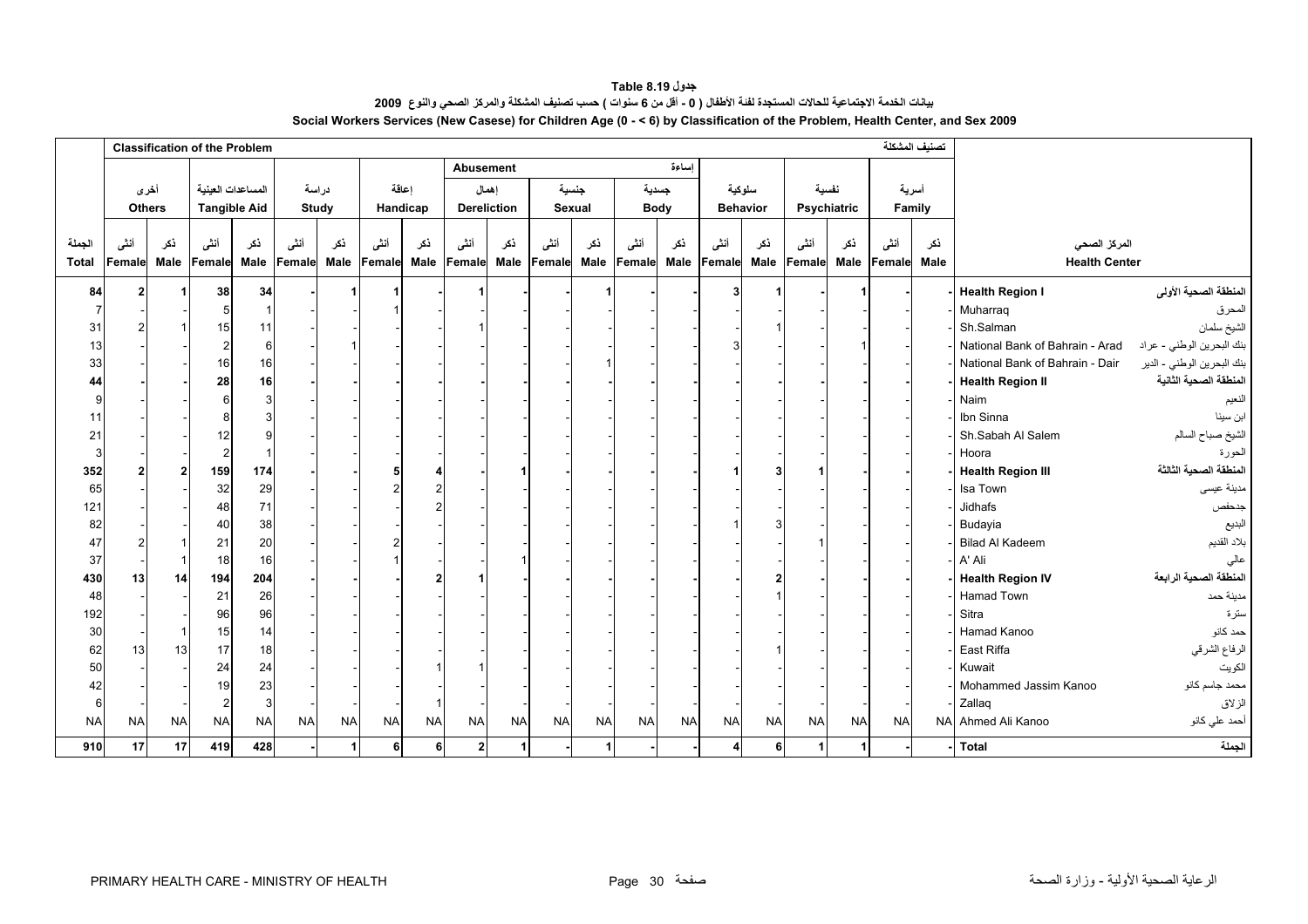**جدول 8.20 Table** بيانت الخدمة الاجتماعية للحالات المستجدة لفنة الأطفال ( 6 ـ أقل من 12 سنة ) حسب تصنيف المشكلة والمركز الصحي والنوع 2009 **Social Workers Services (New Casese) for Children Age ( 6 - < 12 ) by Classification of the Problem, Health Center, and Sex 2009**

<span id="page-31-0"></span>

|                 |                |             | <b>Classification of the Problem</b> |                                          |                |                |                |                   |                |                      |                |                 |                |                      |                |                           |                |                      |                | تصنيف المشكلة   |                                      |                            |
|-----------------|----------------|-------------|--------------------------------------|------------------------------------------|----------------|----------------|----------------|-------------------|----------------|----------------------|----------------|-----------------|----------------|----------------------|----------------|---------------------------|----------------|----------------------|----------------|-----------------|--------------------------------------|----------------------------|
|                 |                |             |                                      |                                          |                |                |                |                   | Abusement      |                      |                |                 |                | اساءة                |                |                           |                |                      |                |                 |                                      |                            |
|                 | <b>Others</b>  | أخرى        |                                      | المساعدات العينية<br><b>Tangible Aid</b> |                | دراسة<br>Study |                | اعاقة<br>Handicap |                | إهمال<br>Dereliction |                | جنسية<br>Sexual |                | جسدية<br><b>Body</b> |                | سلوكية<br><b>Behavior</b> |                | نفسية<br>Psychiatric |                | أسرية<br>Family |                                      |                            |
| الجملة<br>Total | أننى<br>Female | نكر<br>Male | أنشى<br>Female                       | نكر<br><b>Male</b>                       | أنشى<br>Female | نكر<br>Male    | أنشى<br>Female | ذكر<br>Male       | أنثى<br>Female | نكر<br>Male          | أنشى<br>Female | نكر<br>Male     | أنشى<br>Female | ذكر<br>Male          | أنشى<br>Female | ذكر<br>Male               | أنثى<br>Female | نكر<br>Male          | أنشى<br>Female | ذكر<br>Male     | المركز الصحى<br><b>Health Center</b> |                            |
| 8               |                |             |                                      |                                          |                |                |                |                   |                |                      |                |                 |                |                      |                |                           |                |                      |                |                 | <b>Health Region I</b>               | المنطقة الصحية الأولى      |
|                 |                |             |                                      |                                          |                |                |                |                   |                |                      |                |                 |                |                      |                |                           |                |                      |                |                 | Muharraq                             | المحرق                     |
|                 |                |             |                                      |                                          |                |                |                |                   |                |                      |                |                 |                |                      |                |                           |                |                      |                |                 | Sh.Salman                            | الشيخ سلمان                |
|                 |                |             |                                      |                                          |                |                |                |                   |                |                      |                |                 |                |                      |                |                           |                |                      |                |                 | National Bank of Bahrain - Arad      | بنك البحرين الوطني - عراد  |
|                 |                |             |                                      |                                          |                |                |                |                   |                |                      |                |                 |                |                      |                |                           |                |                      |                |                 | National Bank of Bahrain - Dair      | بنك البحرين الوطني - الدير |
|                 |                |             |                                      |                                          |                |                |                |                   |                |                      |                |                 |                |                      |                |                           |                |                      |                |                 | <b>Health Region II</b>              | المنطقة الصحية الثانية     |
|                 |                |             |                                      |                                          |                |                |                |                   |                |                      |                |                 |                |                      |                |                           |                |                      |                |                 | Naim                                 | النعيم                     |
|                 |                |             |                                      |                                          |                |                |                |                   |                |                      |                |                 |                |                      |                |                           |                |                      |                |                 | Ibn Sinna                            | ابن سينا                   |
|                 |                |             |                                      |                                          |                |                |                |                   |                |                      |                |                 |                |                      |                |                           |                |                      |                |                 | Sh.Sabah Al Salem                    | الشيخ صباح السالم          |
|                 |                |             |                                      |                                          |                |                |                |                   |                |                      |                |                 |                |                      |                |                           |                |                      |                |                 | Hoora                                | الحورة                     |
| 33              |                |             |                                      |                                          |                |                |                |                   |                |                      |                |                 |                |                      |                |                           |                |                      |                |                 | <b>Health Region III</b>             | المنطقة الصحية الثالثة     |
|                 |                |             |                                      |                                          |                |                |                |                   |                |                      |                |                 |                |                      |                |                           |                |                      |                |                 | Isa Town                             | مدينة عيسى                 |
|                 |                |             |                                      |                                          |                |                |                |                   |                |                      |                |                 |                |                      |                |                           |                |                      |                |                 | Jidhafs                              | جدحفص                      |
| 12              |                |             |                                      |                                          |                |                |                |                   |                |                      |                |                 |                |                      | 2              |                           |                |                      |                |                 | Budayia                              | البديع                     |
| 8               |                |             |                                      |                                          |                |                |                |                   |                |                      |                |                 |                |                      |                |                           |                |                      |                |                 | <b>Bilad Al Kadeem</b>               | بلاد القديم                |
|                 |                |             |                                      |                                          |                |                |                |                   |                |                      |                |                 |                |                      |                |                           |                |                      |                |                 | A' Ali                               | عالى                       |
| 23              |                |             |                                      |                                          |                |                |                |                   |                |                      |                |                 |                |                      |                |                           |                |                      |                |                 | <b>Health Region IV</b>              | المنطقة الصحية الرابعة     |
|                 |                |             |                                      |                                          |                |                |                |                   |                |                      |                |                 |                |                      |                |                           |                |                      |                |                 | Hamad Town                           | مدينة حمد                  |
|                 |                |             |                                      |                                          |                |                |                |                   |                |                      |                |                 |                |                      |                |                           |                |                      |                |                 | Sitra                                | سترة                       |
|                 |                |             |                                      |                                          |                |                |                |                   |                |                      |                |                 |                |                      |                |                           |                |                      |                |                 | Hamad Kanoo                          | حمد كانو                   |
| 13              |                |             |                                      |                                          |                |                |                |                   |                |                      |                |                 |                |                      |                |                           |                |                      |                |                 | East Riffa                           | الرفاع الشرقي              |
|                 |                |             |                                      |                                          |                |                |                |                   |                |                      |                |                 |                |                      |                |                           |                |                      |                |                 | Kuwait                               | الكويت                     |
|                 |                |             |                                      |                                          |                |                |                |                   |                |                      |                |                 |                |                      |                |                           |                |                      |                |                 | Mohammed Jassim Kanoo                | محمد جاسم كانو             |
|                 |                |             |                                      |                                          |                |                |                |                   |                |                      |                |                 |                |                      |                |                           |                |                      |                |                 | Zallag                               | الزلاق                     |
| <b>NA</b>       | <b>NA</b>      | <b>NA</b>   | <b>NA</b>                            | <b>NA</b>                                | <b>NA</b>      | <b>NA</b>      | <b>NA</b>      | <b>NA</b>         | <b>NA</b>      | <b>NA</b>            | <b>NA</b>      | <b>NA</b>       | <b>NA</b>      | <b>NA</b>            | <b>NA</b>      | <b>NA</b>                 | <b>NA</b>      | <b>NA</b>            | <b>NA</b>      |                 | NA Ahmed Ali Kanoo                   | أحمد علي كانو              |
| 70              | $\overline{7}$ | 7           |                                      |                                          | $\mathbf{1}$   | 4              | 9 <sub>l</sub> | 11                |                |                      |                | 3               | 1 <sup>1</sup> | $\mathbf{1}$         | 6              | 8                         | 8              | 4                    |                |                 | <b>Total</b>                         | الجملة                     |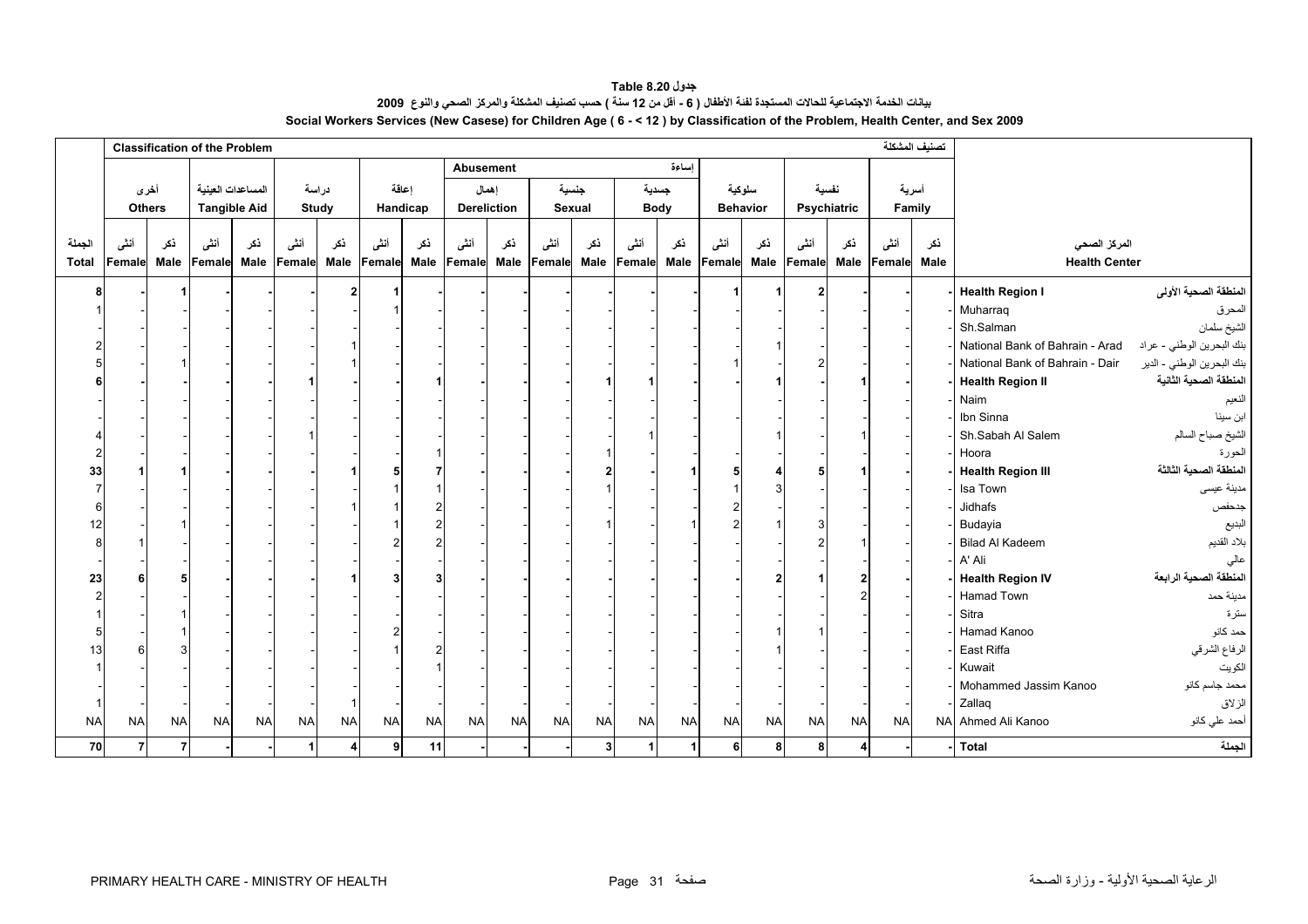**جدول 8.21 Table** .<br>بيانت الخدمة الاجتماعية للحالات المستجدة لفنة الأطفال ( 12 - أقل من 20 سنة ) حسب تصنيف المشكلة والمركز الصحي والنوع 2009 **Social Workers Services (New Casese) for Children Age ( 12 - < 20 ) by Classification of the Problem, Health Center, and Sex 2009**

<span id="page-32-0"></span>

|              | <b>Classification of the Problem</b> |           |                     |              |                  |             |           |           |                         |                    |           |             |                |             |           |                 |           |             | تصنيف المشكلة |        |                                 |                            |
|--------------|--------------------------------------|-----------|---------------------|--------------|------------------|-------------|-----------|-----------|-------------------------|--------------------|-----------|-------------|----------------|-------------|-----------|-----------------|-----------|-------------|---------------|--------|---------------------------------|----------------------------|
|              |                                      |           |                     |              |                  |             |           |           | Abusement               |                    |           |             |                | إساءة       |           |                 |           |             |               |        |                                 |                            |
|              | أخرى                                 |           | المساعدات العينية   |              |                  | دراسة       |           | اعاقة     |                         | إهمال              | جنسية     |             |                | جسدية       |           | سلوكية          |           | نفسية       | أسرية         |        |                                 |                            |
|              | <b>Others</b>                        |           | <b>Tangible Aid</b> |              |                  | Study       |           | Handicap  |                         | <b>Dereliction</b> | Sexual    |             |                | <b>Body</b> |           | <b>Behavior</b> |           | Psychiatric |               | Family |                                 |                            |
|              |                                      |           |                     |              |                  |             |           |           |                         |                    |           |             |                |             |           |                 |           |             |               |        |                                 |                            |
| الجملة       | أننى                                 | نكر       | أنشى                | نكر          | أننى             | نكر         | أنشى      | ذكر       | أنشى                    | نكر                | أننى      | نكر         | أننى           | ذكر         | أنشى      | نكر             | أننسى     | ذكر         | أنشى          | نكر    | المركز الصحى                    |                            |
| <b>Total</b> | Female                               | Male      | Female              | <b>Male</b>  | Female           | <b>Male</b> | Female    | Male      | Female                  | Male               | Female    | <b>Male</b> | Female         | Male        | Female    | Male            | Female    | Male        | Female        | Male   | <b>Health Center</b>            |                            |
| 21           |                                      |           |                     |              |                  | 3           |           | 2         |                         |                    |           |             |                |             |           |                 |           | 3           |               |        | <b>Health Region I</b>          | المنطقة الصحية الأولى      |
|              |                                      |           |                     |              |                  |             |           |           |                         |                    |           |             |                |             |           |                 |           |             |               |        | Muharraq                        | المحرق                     |
|              |                                      |           |                     |              |                  |             |           |           |                         |                    |           |             |                |             |           |                 |           |             |               |        | Sh.Salman                       | الشيخ سلمان                |
|              |                                      |           |                     |              |                  |             |           |           |                         |                    |           |             |                |             |           |                 |           |             |               |        | National Bank of Bahrain - Arad | بنك البحرين الوطني - عراد  |
|              |                                      |           |                     |              | 2                |             |           |           |                         |                    |           |             |                |             |           |                 |           | 3           |               |        | National Bank of Bahrain - Dair | بنك البحرين الوطني - الدير |
|              |                                      |           |                     |              |                  |             |           |           |                         |                    |           |             |                |             |           |                 |           |             |               |        | <b>Health Region II</b>         | المنطقة الصحية الثانية     |
|              |                                      |           |                     |              |                  |             |           |           |                         |                    |           |             |                |             |           |                 |           |             |               |        | Naim                            | النعيم                     |
|              |                                      |           |                     |              |                  |             |           |           |                         |                    |           |             |                |             |           |                 |           |             |               |        | Ibn Sinna                       | ابن سينا                   |
|              |                                      |           |                     |              |                  |             |           |           |                         |                    |           |             |                |             |           |                 |           |             |               |        | Sh.Sabah Al Salem               | الشيخ صباح السالم          |
|              |                                      |           |                     |              |                  |             |           |           |                         |                    |           |             |                |             |           |                 |           |             |               |        | Hoora                           | الحورة                     |
| 20           |                                      |           |                     |              |                  |             |           |           |                         |                    |           |             |                |             |           |                 |           |             |               |        | <b>Health Region III</b>        | المنطقة الصحية الثالثة     |
|              |                                      |           |                     |              |                  |             |           |           |                         |                    |           |             |                |             |           |                 |           |             |               |        | Isa Town                        | مدينة عيسى                 |
|              |                                      |           |                     |              |                  |             |           |           |                         |                    |           |             |                |             |           |                 |           |             |               |        | Jidhafs                         | جدحفص                      |
|              |                                      |           |                     |              |                  |             |           |           |                         |                    |           |             |                |             |           |                 |           |             |               |        | Budayia                         | البديع                     |
|              |                                      |           |                     |              |                  |             |           |           |                         |                    |           |             |                |             |           |                 |           |             |               |        | <b>Bilad Al Kadeem</b>          | بلاد القديم                |
|              |                                      |           |                     |              |                  |             |           |           |                         |                    |           |             |                |             |           |                 |           |             |               |        | A' Ali                          | عالى                       |
| 45           | 10                                   | 10        |                     |              |                  |             |           |           |                         |                    |           |             |                |             |           |                 |           |             |               |        | <b>Health Region IV</b>         | المنطقة الصحية الرابعة     |
|              |                                      |           |                     |              |                  |             |           |           |                         |                    |           |             |                |             |           |                 |           |             |               |        | Hamad Town                      | مدينة حمد                  |
|              |                                      |           |                     |              |                  |             |           |           |                         |                    |           |             |                |             |           |                 |           |             |               |        | Sitra                           | سترة                       |
|              |                                      |           |                     |              |                  |             |           |           |                         |                    |           |             |                |             |           |                 |           |             |               |        | Hamad Kanoo                     | حمد كانو                   |
| 19           |                                      |           |                     |              |                  |             |           |           |                         |                    |           |             |                |             |           |                 |           |             |               |        | East Riffa                      | الرفاع الشرقي              |
|              |                                      |           |                     |              |                  |             |           |           |                         |                    |           |             |                |             |           |                 |           |             |               |        | Kuwait                          | الكويت                     |
| 16           |                                      |           |                     |              |                  |             |           |           |                         |                    |           |             |                |             |           |                 |           |             |               |        | Mohammed Jassim Kanoo           | محمد جاسم كانو             |
| -1           |                                      |           |                     |              |                  |             |           |           |                         |                    |           |             |                |             |           |                 |           |             |               |        | Zallag                          | الزلاق                     |
| <b>NA</b>    | <b>NA</b>                            | <b>NA</b> | <b>NA</b>           | <b>NA</b>    | <b>NA</b>        | <b>NA</b>   | <b>NA</b> | <b>NA</b> | <b>NA</b>               | <b>NA</b>          | <b>NA</b> | <b>NA</b>   | <b>NA</b>      | <b>NA</b>   | <b>NA</b> | <b>NA</b>       | <b>NA</b> | <b>NA</b>   | <b>NA</b>     |        | NA Ahmed Ali Kanoo              | أحمد علي كانو              |
|              |                                      |           |                     |              |                  |             |           |           |                         |                    |           |             |                |             |           |                 |           |             |               |        |                                 |                            |
| 93           | 10                                   | 13        |                     | $\mathbf{2}$ | $\boldsymbol{4}$ | 8           | 13        | 14        | $\overline{\mathbf{2}}$ |                    |           |             | 1 <sup>1</sup> |             |           | 5 <sub>l</sub>  | 16        | 3           | $\mathbf{1}$  |        | 1 Total                         | الجملة                     |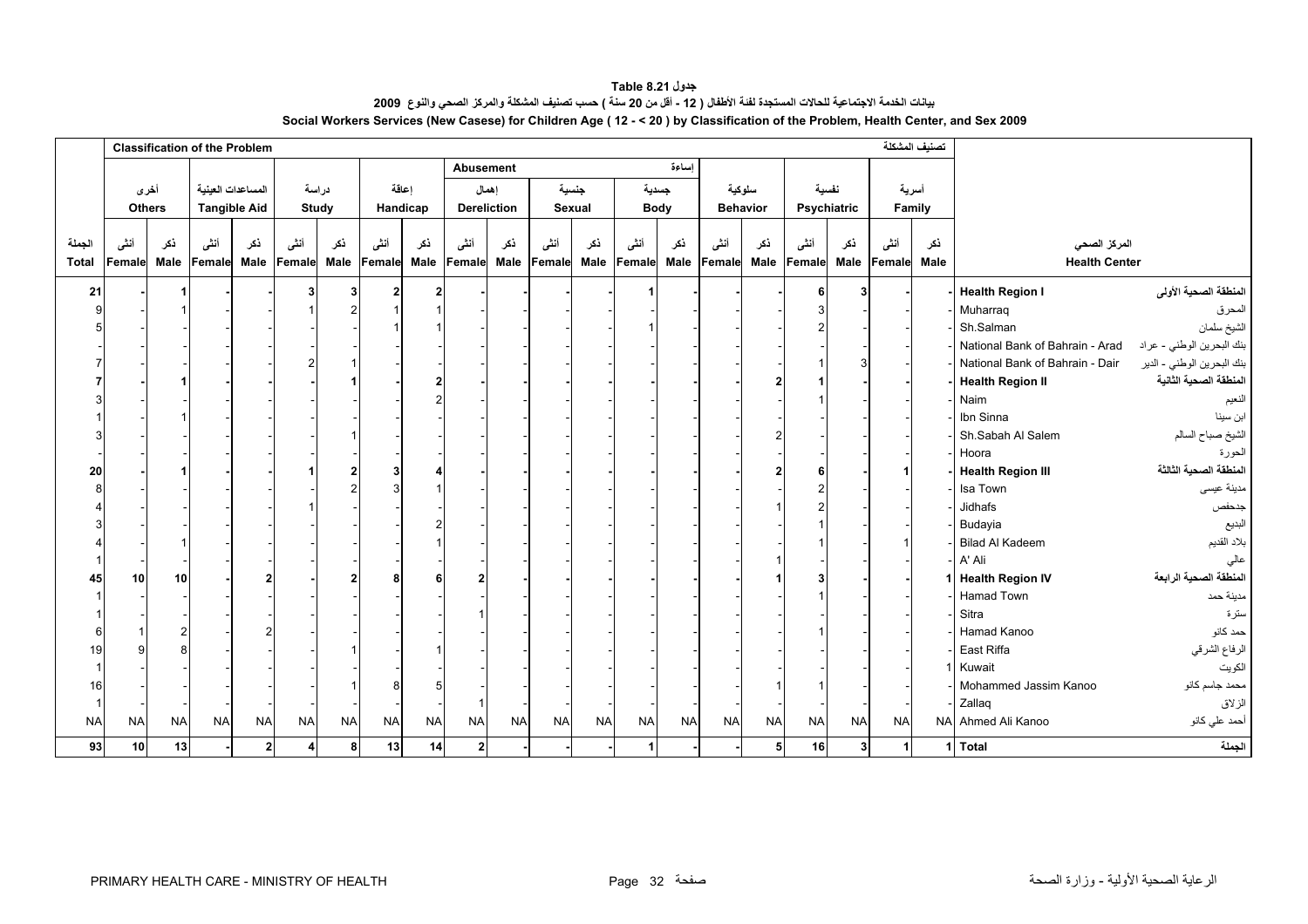<span id="page-33-0"></span>

|                |                       | <b>Classification of the Problem</b> |                   |                           |                |                      |                  |              |                 |                         |                                |           |                |                                                                         |           | تصنيف المشكلة                                                            |                                   |             |                          |                            |
|----------------|-----------------------|--------------------------------------|-------------------|---------------------------|----------------|----------------------|------------------|--------------|-----------------|-------------------------|--------------------------------|-----------|----------------|-------------------------------------------------------------------------|-----------|--------------------------------------------------------------------------|-----------------------------------|-------------|--------------------------|----------------------------|
|                |                       |                                      |                   |                           |                |                      |                  |              |                 |                         | <b>Social</b>                  |           |                |                                                                         |           |                                                                          |                                   | اجتماعية    |                          |                            |
|                | أخرى<br><b>Others</b> |                                      | إعاقة<br>Handicap |                           |                | نفسية<br>Psychiatric | <b>Addiction</b> | إدمان        | <b>Economic</b> | اقتصادية                | عنف اسري<br>Family<br>Violence |           |                | اضطراب العلاقة<br>الاسرية<br><b>Family Relation</b><br><b>Disorders</b> |           | اضطراب العلاقة<br>الزوجية<br><b>Marital Relation</b><br><b>Disorders</b> | المقبلون على الزواج<br>Premarital |             |                          |                            |
| الجملة         | أنشى                  | ذكر                                  | أنشى              | ذكر                       | أننسى          | نكر                  | أننى             | ذكر          | أننى            | نكر                     | أننسى                          | نكر       | أننى           | نكر                                                                     | أنشى      | ذكر                                                                      | أنشى                              | ذكر         |                          | المركز الصحى               |
|                |                       |                                      |                   |                           |                |                      |                  |              |                 | Male                    |                                |           |                | Male                                                                    |           | Male                                                                     |                                   | <b>Male</b> |                          | <b>Health Center</b>       |
| <b>Total</b>   | Femalel               | Male                                 | Female            | Male                      | Female         | Male                 | Female           | Male         | Female          |                         | Female                         | Male      | Female         |                                                                         | Female    |                                                                          | Female                            |             |                          |                            |
| 62             | 7                     | $\overline{7}$                       | 9                 | 3                         | 5              | $\mathbf{2}$         | 1                | $\mathbf{1}$ | 8               | 3 <sup>1</sup>          | 5                              |           | 3 <sup>1</sup> | $\mathbf{2}$                                                            | 5         |                                                                          |                                   |             | <b>Health Region I</b>   | المنطقة الصحية الأولى      |
| 22             |                       | 6                                    |                   |                           |                |                      |                  |              |                 |                         |                                |           |                |                                                                         |           |                                                                          |                                   |             | Muharraq                 | المحرق                     |
| 18             |                       |                                      |                   | $\mathbf 1$               |                |                      |                  |              |                 |                         |                                |           |                |                                                                         |           |                                                                          |                                   |             | Sh.Salman                | الشيخ سلمان                |
| 11             |                       |                                      |                   | $\overline{2}$            |                |                      |                  |              |                 |                         |                                |           |                |                                                                         |           |                                                                          |                                   |             | NBB - Arad               | بنك البحرين الوطني - عراد  |
| 11             |                       | $\mathbf 1$                          |                   |                           |                |                      |                  |              |                 |                         |                                |           |                |                                                                         |           |                                                                          |                                   |             | NBB - Dair               | بنك البحرين الوطني - الدير |
| 60             |                       | 6                                    |                   | 4                         | 14             | 4                    |                  | 4            | 11              | 3                       |                                |           |                |                                                                         |           |                                                                          |                                   |             | <b>Health Region II</b>  | المنطقة الصحية الثانية     |
| 18             |                       | 3                                    |                   |                           | $\overline{2}$ | $\overline{2}$       |                  | 3            | 5               |                         |                                |           |                |                                                                         |           |                                                                          |                                   |             | Naim                     | النعيم                     |
| 14             |                       |                                      |                   | $\overline{2}$            |                |                      |                  |              |                 | $\overline{c}$          |                                |           |                |                                                                         |           |                                                                          |                                   |             | Ibn Sinna                | ابن سينا                   |
| 24             |                       | 3                                    |                   | $\overline{1}$            |                | $\overline{2}$       |                  |              |                 |                         |                                |           |                |                                                                         |           |                                                                          |                                   |             | Sh.Sabah Al Salem        | الشيخ صباح السالم          |
| $\overline{4}$ |                       |                                      |                   | $\mathbf{1}$              |                |                      |                  | 1            |                 |                         |                                |           |                |                                                                         |           |                                                                          |                                   |             | Hoora                    | الحورة                     |
| 174            | 11                    | 9                                    | 16                | 16                        | 29             | 6                    |                  | 1            | 23              | 19                      | 13                             |           | 17             |                                                                         |           |                                                                          |                                   |             | <b>Health Region III</b> | المنطقة الصحية الثالثة     |
| 45             |                       | $\overline{c}$                       | 8                 | $\overline{4}$            | 5              |                      |                  |              | $\overline{7}$  | $\overline{4}$          |                                |           | 6              |                                                                         |           |                                                                          |                                   |             | Isa Town                 | مدينة عيسى                 |
| 37             |                       | $\mathsf 3$                          |                   | 4                         |                |                      |                  |              | 6               | 9                       |                                |           |                |                                                                         |           |                                                                          |                                   |             | Jidhafs                  | جدحفص                      |
| 28             |                       | $\mathbf 1$                          |                   |                           | 6              | 2                    |                  |              |                 |                         |                                |           |                |                                                                         |           |                                                                          |                                   |             | Budayia                  | البديع                     |
| 40             |                       | $\overline{2}$                       |                   | $\mathbf 5$               | 14             | $\overline{2}$       |                  |              |                 | 3                       |                                |           |                |                                                                         |           |                                                                          |                                   |             | <b>Bilad Al Kadeem</b>   | بلاد القديم                |
| 24             |                       | $\overline{1}$                       |                   | $\ensuremath{\mathsf{3}}$ |                | $\overline{c}$       |                  |              |                 | $\overline{\mathbf{c}}$ |                                |           |                |                                                                         |           |                                                                          | 2                                 |             | A' Ali                   | عالى                       |
| 166            | 44                    | 20                                   |                   | 6                         | 17             | 3                    |                  |              | 16              | 3                       |                                |           | 23             |                                                                         |           |                                                                          |                                   |             | 1 Health Region IV       | المنطقة الصحية الرابعة     |
| 18             |                       | $\overline{c}$                       |                   | $\mathbf{1}$              | 5              |                      |                  |              |                 |                         |                                |           | 3              |                                                                         |           |                                                                          |                                   |             | Hamad Town               | مدينة حمد                  |
| 12             |                       | $\overline{1}$                       |                   |                           |                |                      |                  |              |                 |                         |                                |           |                |                                                                         |           |                                                                          |                                   |             | Sitra                    | سترة                       |
| 28             |                       | $\mathbf{1}$                         |                   | $\mathbf 1$               |                | 1                    |                  |              |                 |                         |                                |           |                |                                                                         |           |                                                                          |                                   |             | Hamad Kanoo              | حمد كانو                   |
| 68             | 36                    | 14                                   |                   | 3                         |                |                      |                  |              |                 |                         |                                |           |                |                                                                         |           |                                                                          |                                   |             | East Riffa               | الرفاع الشرقي              |
| 17             |                       | $\overline{1}$                       |                   |                           |                |                      |                  |              |                 |                         |                                |           |                |                                                                         |           |                                                                          |                                   |             | Kuwait                   | الكويت                     |
| 15             |                       |                                      |                   |                           |                |                      |                  |              |                 |                         |                                |           |                |                                                                         |           |                                                                          |                                   |             | M. Jassim Kanoo          | محمد جاسم كانو             |
| 8              | $\overline{2}$        | $\mathbf{1}$                         |                   | -1                        |                |                      |                  |              |                 |                         |                                |           |                |                                                                         |           |                                                                          |                                   |             | Zallaq                   | الزلاق                     |
| <b>NA</b>      | <b>NA</b>             | <b>NA</b>                            | <b>NA</b>         | <b>NA</b>                 | <b>NA</b>      | <b>NA</b>            | <b>NA</b>        | <b>NA</b>    | <b>NA</b>       | <b>NA</b>               | <b>NA</b>                      | <b>NA</b> | <b>NA</b>      | <b>NA</b>                                                               | <b>NA</b> | <b>NA</b>                                                                | <b>NA</b>                         |             | NA Ahmed Ali Kanoo       | أحمد علي كانو              |
|                |                       |                                      |                   |                           |                |                      |                  |              |                 |                         |                                |           |                |                                                                         |           |                                                                          |                                   |             |                          |                            |

**جدول 8.22 Table** بيانات الخدمة الاجتماعية للحالات المستجدة لفنة البالغين ( 20 - أقل من 60 سنة ) حسب تصنيف المشكلة والمركز الصحي والنوع 2009 **Social Workers Services (New Casese) for Adults Age ( 20 - < 60 ) by Classification of the Problem, Health Center, and Sex 2009**

**الجملة Total 1 4 5 22 11 46 - 26 28 58 6 1 15 65 29 38 42 65 462**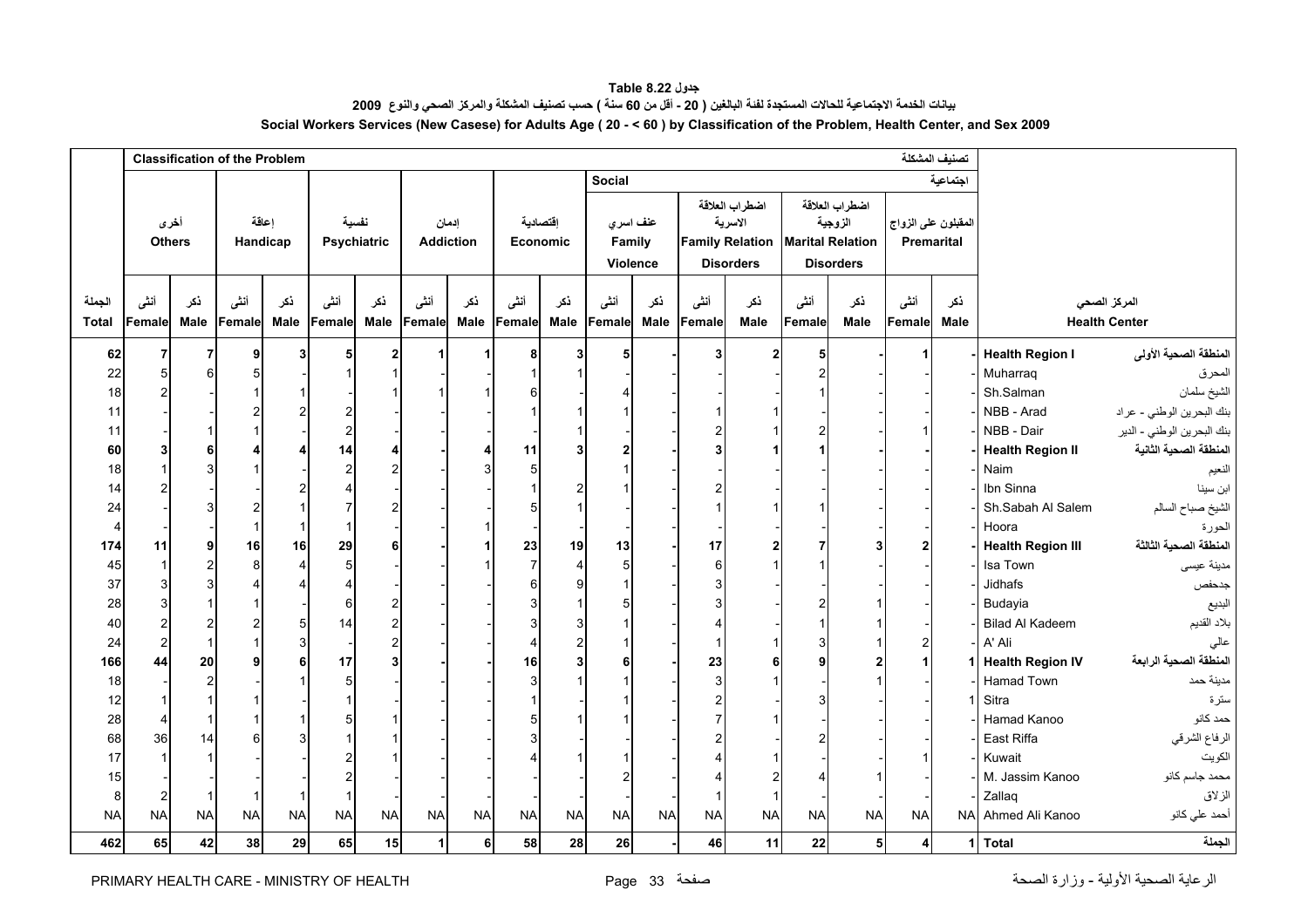**جدول 8.23 Table** بيانات الخدمة الاجتماعية للحالات المستجدة لفنة كبار السن ( 60 سنة + ) حسب تصنيف المشكلة والمركز الصحي والنوع 2009 **Social Workers Services (New Casese) for Elderly Age ( 60 + ) by Classification of the Problem, Health Center, and Sex 2009**

<span id="page-34-0"></span>

|                | <b>Classification of the Problem</b> |                |           |            |               |           |                      |           |                       |                |           |              |           | تصنيف المشكلة |                                 |                            |
|----------------|--------------------------------------|----------------|-----------|------------|---------------|-----------|----------------------|-----------|-----------------------|----------------|-----------|--------------|-----------|---------------|---------------------------------|----------------------------|
|                | أخرى                                 |                |           | إساءة وعنف | Economic      |           |                      |           |                       | اقتصادية       |           | نفسية        |           | أسرية         |                                 |                            |
|                | <b>Others</b>                        |                | Abuse and |            | سكن (إيواء)   |           | مساعدات مادبة        |           | مساعدات عينية         |                |           | Psychiatric  |           | Family        |                                 |                            |
|                |                                      |                | Violence  |            | Accommodating |           | <b>Financial Aid</b> |           | <b>Tangible Aid</b>   |                |           |              |           |               |                                 |                            |
|                |                                      |                |           |            |               |           |                      |           |                       |                |           |              |           |               |                                 |                            |
| الجملة         | أنشى                                 | ذكر            | أنشى      | نكر        | أننى          | نكر       | أننى                 | ذكر       | أننى                  | نكر            | أنشى      | ذكر          | أننى      | ذکر           | المركز الصحي                    |                            |
| <b>Total</b>   | Female                               | <b>Male</b>    | Female    | Male       | Female        | Male      | Female               | Male      | Female                | Male           | Female    | Male         | Female    | Male          | <b>Health Center</b>            |                            |
| 207            | 58                                   | 39             |           |            |               |           |                      |           | 64                    | 42             |           |              |           |               | <b>Health Region I</b>          | المنطقة الصحية الأولى      |
| 61             | 28                                   | 14             |           |            |               |           |                      |           | 12                    | 6              |           |              |           |               | Muharraq                        | المحرق                     |
| 57             | 3                                    | $\overline{7}$ |           |            |               |           |                      |           | 20                    | 25             |           |              |           |               | Sh.Salman                       | الشيخ سلمان                |
| 52             | 12                                   | 11             |           |            |               |           |                      |           | 21                    | $\overline{7}$ |           |              |           |               | National Bank of Bahrain - Arad | بنك البحرين الوطني - عراد  |
| 37             | 15                                   | $\overline{7}$ |           |            |               |           |                      |           | 11                    | $\overline{4}$ |           |              |           |               | National Bank of Bahrain - Dair | بنك البحرين الوطني - الدير |
| 98             | 13                                   | 12             |           |            |               |           |                      |           | 39                    | 26             |           |              |           |               | <b>Health Region II</b>         | المنطقة الصحية الثانية     |
| 16             | $\overline{c}$                       | $\mathbf{1}$   |           |            |               |           |                      |           |                       | $\overline{2}$ |           |              |           |               | Naim                            | النعيم                     |
| 23             | 3                                    |                |           |            |               |           |                      |           | 8                     | 8              |           |              |           |               | Ibn Sinna                       | ابن سينا                   |
| 39             | 5                                    |                |           |            |               |           |                      |           | 17                    | 9              |           |              |           |               | Sh.Sabah Al Salem               | الشيخ صباح السالم          |
| 20             | 3                                    | $\mathbf{1}$   |           |            |               |           |                      |           | 7                     | $\overline{7}$ |           |              |           |               | Hoora                           | الحورة                     |
| 278            | 51                                   | 36             |           |            |               |           |                      |           | 108                   | 71             |           |              |           |               | <b>Health Region III</b>        | المنطقة الصحية الثالثة     |
| 122            | 41                                   | 27             |           |            |               |           |                      |           | 31                    | 19             |           |              |           |               | Isa Town                        | مدينة عيسى                 |
| 52             |                                      |                |           |            |               |           |                      |           | 34                    | 18             |           |              |           |               | Jidhafs                         | جدحفص                      |
| 37             | $\overline{\mathbf{1}}$              |                |           |            |               |           |                      |           | 18                    | 16             |           |              |           |               | Budayia                         | البديع                     |
| 43             | 5                                    |                |           |            |               |           |                      |           | 21                    | 8              |           |              |           |               | <b>Bilad Al Kadeem</b>          | بلاد القديم                |
| 24             | $\overline{4}$                       | 4              |           |            |               |           |                      |           | $\boldsymbol{\Delta}$ | 10             |           |              |           |               | A' Ali                          | عالى                       |
| 180            | 30                                   | 28             |           |            |               |           |                      |           | 64                    | 42             |           |              |           |               | <b>Health Region IV</b>         | المنطقة الصحية الرابعة     |
| 15             | $\overline{4}$                       | $\overline{a}$ |           |            |               |           |                      |           | 5                     | $\overline{2}$ |           |              |           |               | <b>Hamad Town</b>               | مدينة حمد                  |
| 50             | 5                                    |                |           |            |               |           |                      |           | 27                    | 11             |           |              |           |               | Sitra                           | سترة                       |
| 24             | 6                                    |                |           |            |               |           |                      |           | $\overline{7}$        | $\overline{4}$ |           |              |           |               | Hamad Kanoo                     | حمد كانو                   |
| 48             | 11                                   |                |           |            |               |           |                      |           | 15                    | 11             |           |              |           |               | East Riffa                      | الرفاع الشرقي              |
| 25             | $\overline{2}$                       |                |           |            |               |           |                      |           | 2                     | <b>q</b>       |           |              |           |               | Kuwait                          | الكويت                     |
| 16             | 2                                    |                |           |            |               |           |                      |           |                       |                |           |              |           |               | Mohammed Jassim Kanoo           | محمد جاسم كانو             |
| $\overline{2}$ |                                      |                |           |            |               |           |                      |           |                       | -1             |           |              |           |               | Zallag                          | الزلاق                     |
| <b>NA</b>      | <b>NA</b>                            | <b>NA</b>      | <b>NA</b> | <b>NA</b>  | <b>NA</b>     | <b>NA</b> | <b>NA</b>            | <b>NA</b> | <b>NA</b>             | <b>NA</b>      | <b>NA</b> | <b>NA</b>    | <b>NA</b> |               | NA Ahmed Ali Kanoo              | أحمد علي كانو              |
| 763            | 152                                  | 115            |           | 3          | 7             | 1         | 10                   | 5         | 275                   | 181            | $6 \mid$  | $\mathbf{2}$ |           |               | 2 Total                         | الجملة                     |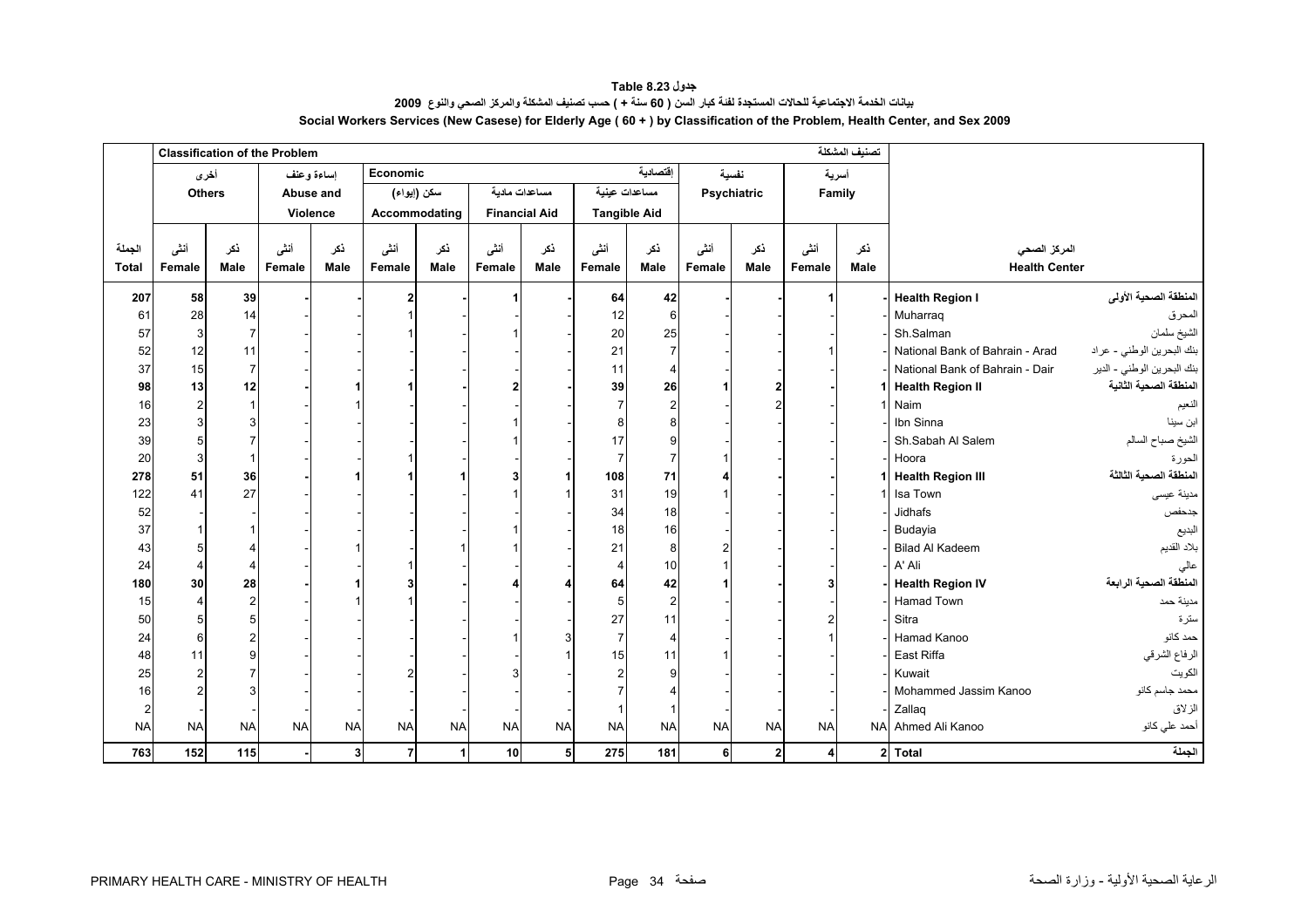#### **بيانات الخدمة الاجتماعية لحالات المتابعة حسب المرآز الصحي <sup>2009</sup> Social Workers Services (Follow Up) by Health Center 2009 جدول 8.24 Table**

<span id="page-35-0"></span>

|              | المتابعة الخارجية (خارج وزارة الصحة) |                |                                 |               |           | المتابعة الداخلية (داخل وزارة الصحة)          |               |           |                | المتابعة مع الحالات أو مع العائلات         |              |               |              |               |                  |                                     |                            |
|--------------|--------------------------------------|----------------|---------------------------------|---------------|-----------|-----------------------------------------------|---------------|-----------|----------------|--------------------------------------------|--------------|---------------|--------------|---------------|------------------|-------------------------------------|----------------------------|
|              |                                      |                | Follow Up Outside the Framework |               |           | Follow Up With the Departments of Social Work |               |           |                | Follow Up With the Cases or Their Families |              |               |              |               |                  |                                     |                            |
|              | of the Ministry of Health            |                |                                 |               |           | <b>Under the Ministry Of Health</b>           |               |           |                |                                            |              |               |              |               |                  |                                     |                            |
|              |                                      |                |                                 |               |           |                                               |               |           |                |                                            |              |               |              |               |                  |                                     |                            |
| الجملة       | الجملة                               | الزيارة        | الاستقبال                       | الاتصال       | المقابلة  | الحملة                                        | الزيارة       | الاستقبال | الاتصال        | المقابلة                                   | الجملة       | الزيارة       | الاستقبال    | الاتصال       | المقاطة          | المركز الصحي                        |                            |
| <b>Total</b> | <b>Total</b>                         | Home           | <b>Received</b>                 | <b>Dialed</b> | Interview | Total                                         | Home          | Received  | <b>Dialed</b>  | Interview                                  | <b>Total</b> | Home          | Received     | <b>Dialed</b> | <b>Interview</b> | <b>Health Center</b>                |                            |
|              |                                      | <b>Visits</b>  | Calls                           | Calls         |           |                                               | <b>Visits</b> | Calls     | Calls          |                                            |              | <b>Visits</b> | Calls        | Calls         |                  |                                     |                            |
| 3,075        | 127                                  |                | 13                              | 106           |           | 1,012                                         |               | 212       | 378            | 422                                        | 1.936        | 116           | 299          | 716           |                  | 805 Health Region I                 | المنطقة الصحية الأولى      |
| 958          | 44                                   |                |                                 | 39            |           | 308                                           |               | 102       | 117            | 89                                         | 606          | 27            | 128          | 238           |                  | 213 Muharrag                        | المحرق                     |
| 677          | 40                                   |                |                                 | 34            |           | 273                                           |               | 51        | 131            | 91                                         | 364          | 35            | 22           | 160           |                  | 147 Sh.Salman                       | الشيخ سلمان                |
| 643          | 12                                   |                |                                 | 11            |           | 215                                           |               | 25        | 49             | 141                                        | 416          | 25            | 55           | 150           |                  | 186 National Bank of Bahrain - Arad | بنك البحرين الوطني - عراد  |
| 797          | 31                                   |                | 5                               | 22            |           | 216                                           |               | 34        | 81             | 101                                        | 550          | 29            | 94           | 168           |                  | 259 National Bank of Bahrain - Dair | بنك البحرين الوطني - الدير |
| 2,104        | 150                                  |                | 16                              | 127           |           | 612                                           |               | 91        | 131            | 389                                        | 1,342        | 91            | 100          | 523           |                  | 628 Health Region II                | المنطقة الصحبة الثانية     |
| 688          | 68                                   |                |                                 | 66            |           | 152                                           |               | 11        | 32             | 108                                        | 468          | 18            | 20           | 153           |                  | 277 Naim                            | النعيم                     |
| 524          | 15                                   |                |                                 |               |           | 161                                           |               | 28        | 32             | 101                                        | 348          | 26            | 20           | 135           | 167              | Ibn Sinna                           | ابن سينا                   |
| 595          | 54                                   |                | 6                               | 46            |           | 191                                           |               | 49        | 46             | 96                                         | 350          | 30            | 46           | 131           |                  | 143 Sh.Sabah Al Salem               | الشيخ صباح السالم          |
| 297          | 13                                   |                |                                 | 6             |           | 108                                           |               | 3         | 21             | 84                                         | 176          | 17            | 14           | 104           |                  | 41 Hoora                            | الحورة                     |
| 5,011        | 302                                  | 3              | 36                              | 250           | 13        | 1,533                                         |               | 254       | 429            | 850                                        | 3,176        | 404           | 327          | 1,000         |                  | 1,445 Health Region III             | المنطقة الصحبة الثالثة     |
| 1,007        | 63                                   |                | $\overline{2}$                  | 60            |           | 270                                           |               | 28        | 71             | 171                                        | 674          | 88            | 38           | 275           | 273              | Isa Town                            | مدينة عيسى                 |
| 1,475        | 126                                  |                | 28                              | 87            | 11        | 425                                           |               | 149       | 220            | 56                                         | 924          | 162           | 209          | 197           | 356              | Jidhafs                             | جدحفص                      |
| 659          | 17                                   |                |                                 | 16            |           | 183                                           |               | 20        | 53             | 110                                        | 459          | 56            | 21           | 129           |                  | 253 Budayia                         | البديع                     |
| 1,372        | 75                                   |                |                                 | 73            |           | 554                                           |               | 27        | 55             | 472                                        | 743          | 64            | 12           | 298           |                  | 369 Bilad Al Kadeem                 | بلاد القديم                |
| 498          | 21                                   | 2              | 4                               | 14            |           | 101                                           |               | 30        | 30             | 41                                         | 376          | 34            | 47           | 101           |                  | 194 A' Ali                          |                            |
| 4,027        | 137                                  | $\mathbf{R}$   | 16                              | 118           |           | 1,204                                         |               | 210       | 461            | 533                                        | 2.686        | 323           | 185          | 1,284         |                  | 894 Health Region IV                | المنطقة الصحية الرابعة     |
| 437          | 6                                    |                |                                 |               |           | 135                                           |               | 16        | 46             | 73                                         | 296          | 27            | 14           | 141           |                  | 114 Hamad Town                      | مدينة حمد                  |
| 713          | 6                                    |                |                                 |               |           | 66                                            |               | 11        | 24             | 31                                         | 641          | 139           | 17           | 309           |                  | 176 Sitra                           | سترة                       |
| 865          | 24                                   |                |                                 | 23            |           | 404                                           |               | 77        | 117            | 210                                        | 437          | 13            | 44           | 244           |                  | 136 Hamad Kanoo                     | حمد كانو                   |
| 709          | 20                                   |                |                                 | 15            |           | 251                                           |               | 55        | 105            | 91                                         | 438          | 65            | 69           | 172           |                  | 132 East Riffa                      | الرفاع الشرقي              |
| 666          | 54                                   |                |                                 | 48            |           | 169                                           |               | 23        | 99             | 47                                         | 443          | 33            | 27           | 281           |                  | 102 Kuwait                          | الكويت                     |
| 526          | 20                                   |                |                                 | 17            |           | 156                                           |               | 28        | 63             | 65                                         | 350          | 43            | 13           | 97            |                  | 197 Mohammed Jassim Kanoo           | محمد جاسم كانو             |
| 111          | 7                                    |                |                                 |               |           | 23                                            |               |           | $\overline{7}$ | 16                                         | 81           | 3             | $\mathbf{1}$ | 40            | 37 <sup>l</sup>  | Zallaq                              | الزلاق                     |
| <b>NA</b>    | <b>NA</b>                            | <b>NA</b>      | <b>NA</b>                       | <b>NA</b>     | <b>NA</b> | <b>NA</b>                                     | <b>NA</b>     | <b>NA</b> | <b>NA</b>      | <b>NA</b>                                  | <b>NA</b>    | <b>NA</b>     | <b>NA</b>    | <b>NA</b>     | <b>NAI</b>       | Ahmed Ali Kanoo                     | أحمد علي كانو              |
| 14,217       | <b>716</b>                           | $\overline{7}$ | 81                              | 601           | 27        | 4,361                                         |               | 767       | 1,399          | 2,194                                      | 9,140        | 934           | 911          | 3,523         |                  | 3,772 Total                         | الجملة                     |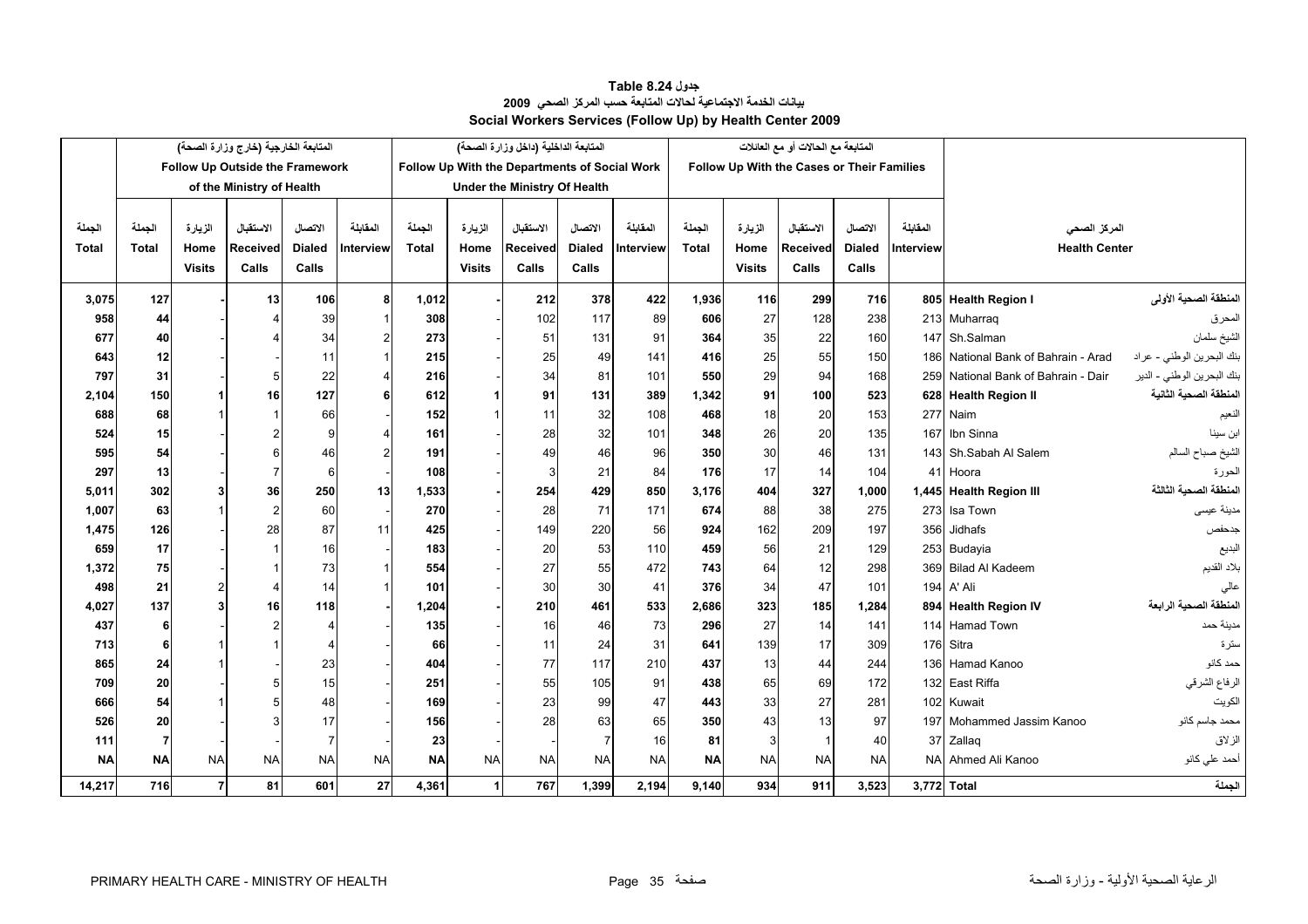<span id="page-36-0"></span>

|                                 |                     |                |              |                           | عدد الشهادات المرضية الصادرة |         |                |                            |
|---------------------------------|---------------------|----------------|--------------|---------------------------|------------------------------|---------|----------------|----------------------------|
|                                 | عدد المرضى لكل      | جملة الزيارات  |              | No. of Issued Sick Leaves |                              |         |                |                            |
|                                 | شهادة مرضية         | للمراكز الصحية |              |                           |                              |         |                |                            |
|                                 | No. of              | Health         |              |                           |                              |         |                |                            |
|                                 | <b>Patients per</b> | <b>Centers</b> | الجملة       | الإجازة                   | ليلأ                         | مساء    | صباحا          |                            |
| <b>Health Center</b>            | <b>Sick Leave</b>   | <b>Visits</b>  | <b>Total</b> | Holiday                   | <b>Night</b>                 | Evening | <b>Morning</b> | المركز الصحي               |
| <b>Health Region I</b>          | 12                  | 742,469        | 60,635       | 6,431                     | 2,875                        | 23,551  | 27,778         | المنطقة الصحية الأولى      |
| Muharraq                        | 18                  | 384,994        | 21,396       | 6,431                     | 2,875                        | 8,167   | 3,923          | المحرق                     |
| Sh.Salman                       | 13                  | 126,467        | 10,064       |                           |                              | 3,642   | 6,422          | الشيخ سلمان                |
| National Bank of Bahrain - Arad | $\overline{7}$      | 132,966        | 18,380       |                           |                              | 7,733   | 10,647         | بنك البحرين الوطني - عراد  |
| National Bank of Bahrain - Dair | 9                   | 98,042         | 10,795       |                           |                              | 4,009   | 6,786          | بنك البحرين الوطني - الدير |
| <b>Health Region II</b>         | 8                   | 446,815        | 55,491       | 15,297                    | <b>NA</b>                    | 21,542  | 18,652         | المنطقة الصحية الثانية     |
| Naim                            | 8                   | 261,448        | 34,838       | 15,297                    |                              | 14,034  | 5,507          | الفعيم                     |
| Ibn Sinna                       | 10                  | 53,144         | 5,273        |                           |                              | 1823    | 3,450          | ابن سينا                   |
| Sh.Sabah Al Salem               | 8                   | 84,500         | 10,843       |                           |                              | 3931    | 6,912          | الشيخ صباح السالم          |
| Hoora                           | 11                  | 47,723         | 4,537        |                           |                              | 1754    | 2,783          | الحور ۃ                    |
| <b>Health Region III</b>        | 8                   | 903,486        | 119,284      | 9,627                     | <b>NA</b>                    | 41,521  | 68,136         | المنطقة الصحية الثالثة     |
| Isa Town                        | 8                   | 346,000        | 43,135       | 9,627                     |                              | 15,725  | 17,783         | مدينة عيسى                 |
| <b>Jidhafs</b>                  | 6                   | 193,925        | 31,071       |                           |                              | 11,429  | 19,642         | جدحفص                      |
| Budayia                         | $\overline{7}$      | 156,903        | 21,629       |                           |                              | 6,722   | 14,907         | البديع                     |
| <b>Bilad Al Kadeem</b>          | 9                   | 87,614         | 9,436        |                           |                              | 3,141   | 6,295          | بلاد القديم                |
| A' Ali                          | 8                   | 119,044        | 14,013       |                           |                              | 4,504   | 9,509          | عالى                       |
| <b>Health Region IV</b>         | 10                  | 1,184,758      | 116,453      | 20,250                    | 1,232                        | 46,489  | 48,482         | المنطقة الصحية الرابعة     |
| Hamad Town                      | 11                  | 139,487        | 13,185       |                           |                              | 4,708   | 8,477          | مدينة حمد                  |
| Sitra                           | $\overline{7}$      | 266,471        | 38,678       | 7,334                     |                              | 18,497  | 12,847         | سترة                       |
| Hamad Kanoo                     | 18                  | 290,012        | 15,959       | 3,092                     | 1,232                        | 5,571   | 6,064          | حمد كانو                   |
| East Riffa                      | 19                  | 111,560        | 5,759        |                           |                              | 2,164   | 3,595          | الرفاع الشرقي              |
| Kuwait                          | 10                  | 100,038        | 10,011       |                           |                              | 3,726   | 6,285          | الكويت                     |
| Mohammed Jassim Kanoo           | 8                   | 250,863        | 31,385       | 9,824                     |                              | 11,823  | 9,738          | محمد جاسم كانو             |
| Zallag                          | 16                  | 20,470         | 1,243        |                           |                              |         | 1,243          | الزلاق                     |
| Ahmed Ali Kanoo                 | 9                   | 1,106          | 130          |                           |                              |         | 130            | أحمد علي كانو              |
| Jaw & Asker Clinic              | 46                  | 4,751          | 103          |                           |                              |         | 103            | عيادة جو وعسكر             |
| <b>Total</b>                    | 9                   | 3,277,528      | 351,863      | 51,605                    | 4,107                        | 133,103 | 163,048        | الجملة                     |
| Al Razi (Workers H.C.)          | $\mathbf{1}$        | 153,999        | 112,690      | 12,454                    |                              | 19,535  | 80,701         | الرازي (علاج العمال)       |
| <b>Total</b>                    | $\overline{7}$      | 3,431,527      | 464,553      | 64,059                    | 4,107                        | 152,638 | 243,749        | الجملة                     |

#### **الشهادات المرضية التي تم اصدارها حسب المرآز الصحي <sup>2009</sup> Sick Leaves Issued by Health Center 2009 جدول 8.25 Table**

Note: total excluding Bahrain Int'l. Airport Clinic.

ملاحظة : الجملة لا تشمل عيادة مطار البحرين الدولي .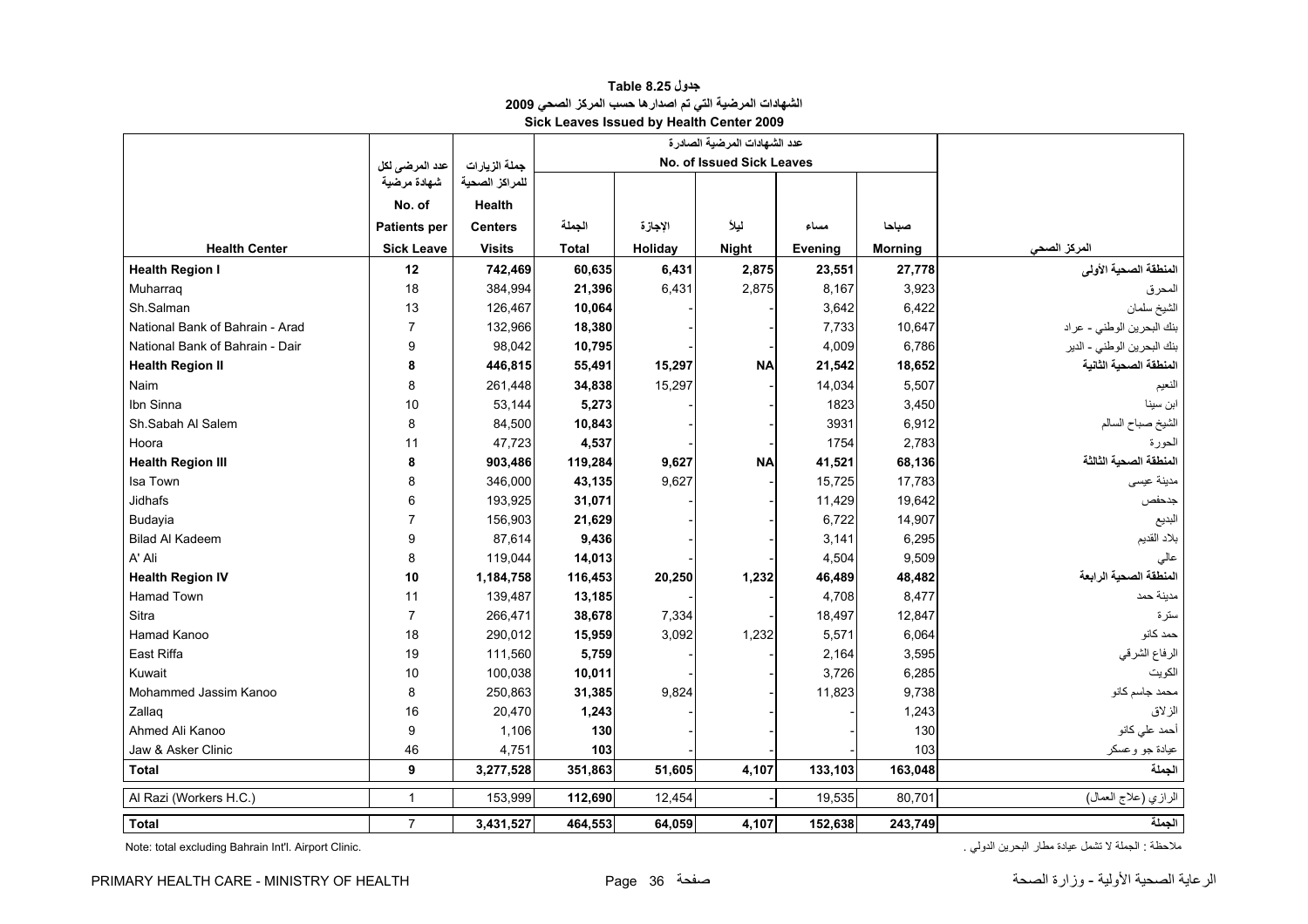## **8 – DIRECTORATE OF HEALTH AND SOCIAL AFFAIRS**

 **MINISTRY OF INTERIOR** 

**إدارة الشئون الصحية والإجتماعية – 8 زارة الداخلية و**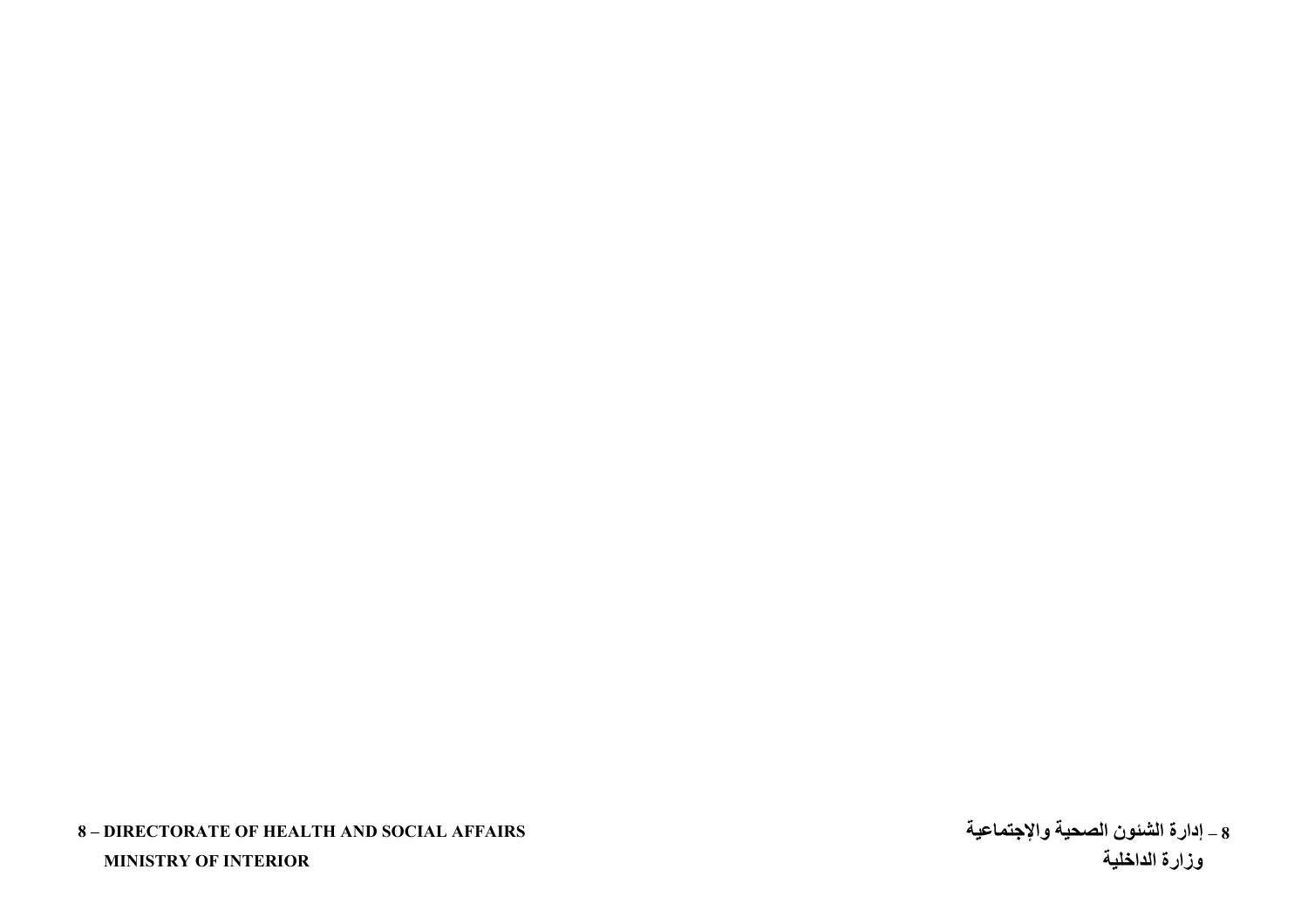<span id="page-38-0"></span>

| <b>Department / Clinic</b> | 2009   | 2008   | 2007   | 2006    | 2005    | القسم / العيادة |
|----------------------------|--------|--------|--------|---------|---------|-----------------|
| Medical                    | 33,528 | 16,062 | 23,946 | 34,451  | 31,807  | الباطنية        |
| Surgical                   | 2,481  | 3,359  | 2,076  | 670     | 645     | الجراحة         |
| Orthopedics                | 17,149 | 8,764  | 8,753  | 8,788   | 10,699  | العظام          |
| Ophthalmology              | 744    | 1,565  | 800    | 1,028   | 1,042   | العيون          |
| E.N.T.                     | 8,472  | 3,589  | 4,439  | 3,454   | 4,115   | أنف وأذن وحنجرة |
| Psychiatric                | 512    | 495    | 352    | 410     | 690     | الطب النفسي     |
| Dermatology                | 2,907  | 1,918  | 2,111  | 1,805   | 2,125   | الأمراض الجلدية |
| Urology                    | 785    | 986    | 1,060  | 1,738   | 1,674   | المسالك البولية |
| Dental                     | 6,788  | 8,459  | 9,256  | 11,968  | 12,346  | الأسنان         |
| <b>Others</b>              | 5,158  | 9,347  | 11,693 | 83,523  | 81,343  | أخرى            |
| <b>Total</b>               | 78,524 | 54,544 | 64,486 | 147,835 | 146,486 | الجملة          |

#### **جدول 8.26 Table زيارات العيادات الخارجية حسب العيادة 2005 - 2009 Out-Patient Visits by Clinic 2005 - 2009**

#### **عدد المرضى المحولين للمستشفيات الحكومية الأخرى حسب القسم والعيادة 2005 - 2009 Referrals to Other Government Hospitals by Department and Clinic 2005 - 2009 جدول 8.27 Table**

| Department / Clinic  | 2009  | 2008  | 2007  | 2006  | 2005  | القسم / العيادة                |
|----------------------|-------|-------|-------|-------|-------|--------------------------------|
| Accident & Emergency | 231   | 183   | 317   | 329   | 525   | الحوادث والطواريء              |
| Medical              | 312   | 213   | 141   | 325   | 445   | الباطنية                       |
| Surgical             | 560   | 395   | 535   | 475   | 745   | الجراحة                        |
| Orthopedics          | 146   | 68    | 64    | 89    | 408   | العظام                         |
| Ophthalmology        | 145   | 187   | 206   | 241   | 287   | العيون                         |
| E.N.T.               | 117   | 214   | 264   | 254   | 241   |                                |
| Psychiatric          | 6     | 6     | 68    | 178   | 111   | أنف وأذن وحنجرة<br>الطب النفسي |
| Dermatology          | 98    | 107   | 138   | 80    | 139   | الأمراض الجلدية                |
| <b>Others</b>        | 14    | 172   | 414   | 307   | 100   | أخرى                           |
| <b>Total</b>         | 1,629 | 1,545 | 2,147 | 2,278 | 3,001 | الجملة                         |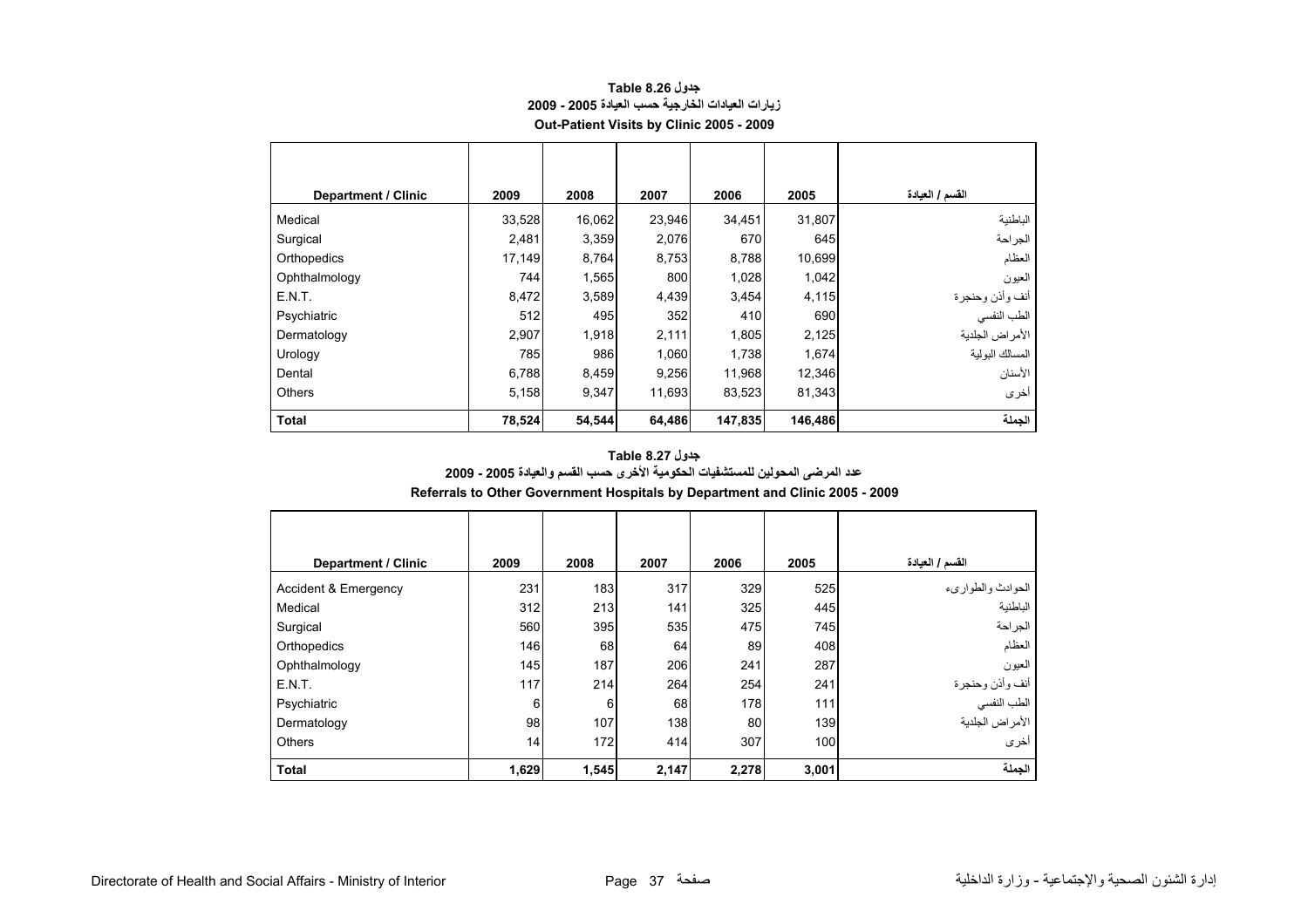#### **القوى العاملة بالمهن الطبية والمساندة حسب الفئة والجنسية والنوع <sup>2009</sup> Medical and Allied Health Manpower by Category, Nationality and Sex 2009 جدول 8.28 Table**

<span id="page-39-0"></span>

|                                                         | Total  |        |      | Non-Bahraini الجملة |          | Bahraini غير بحريني |        |        | بحريني      |                                                 |
|---------------------------------------------------------|--------|--------|------|---------------------|----------|---------------------|--------|--------|-------------|-------------------------------------------------|
|                                                         |        |        |      |                     |          |                     |        |        |             |                                                 |
|                                                         | الجملة | أنشى   | ذكر  | الجملة              | أنشى     | ذكر                 | الجملة | أنشى   | ذكر         |                                                 |
| Category                                                | Total  | Female | Male | <b>Total</b>        | Female   | <b>Male</b>         | Total  | Female | <b>Male</b> | الفئة                                           |
| Physicians                                              | 16     | 5      | 11   | 10 <sup>1</sup>     | $\Omega$ | 8                   |        | 3      | 3           | الأطباء                                         |
| Dentists                                                |        |        |      |                     |          |                     |        |        |             | أطباء الأسنان                                   |
| Pharmacists & Technicians                               |        |        | 5    |                     |          | 5                   |        |        |             | الصيادلة وفنيو صيدلة                            |
| Nurses *                                                | 51     | 23     | 28   | 46                  | 18       | 28                  |        |        |             | الممرضات *                                      |
| <b>Practical Nurses</b>                                 | 11     |        | 11   | 11                  |          | 11                  |        |        |             | الممرضين العمليين                               |
| Dental Hygienists & Technicians                         |        | 6      | 3    |                     |          | 3                   |        |        |             | فنيو صحة الفم والأسنان                          |
| Laboratory Technologists & Technicians                  |        |        | 3    |                     |          | 3                   |        |        |             | محللو وفنيو مختبر                               |
| Radiographers & Technicians                             |        | ◠      | 3    |                     |          | 3                   |        |        |             | مصورو وفنيو أشعة                                |
| Physiotherapists, Occupational Therapists & Technicians |        |        | 5    |                     |          | 5                   |        |        |             | فنيو علاج طبيعي وتأهيل مهني<br>فنيو تخطيط القلب |
| Electro Cardiogram technician                           |        |        |      |                     |          |                     |        |        |             |                                                 |

\* Nurses excluding practical nurses and other grades below staff nurse . . الأقل والفئات العمليين الممرضين يشمل لا العدد : الممرضات\*